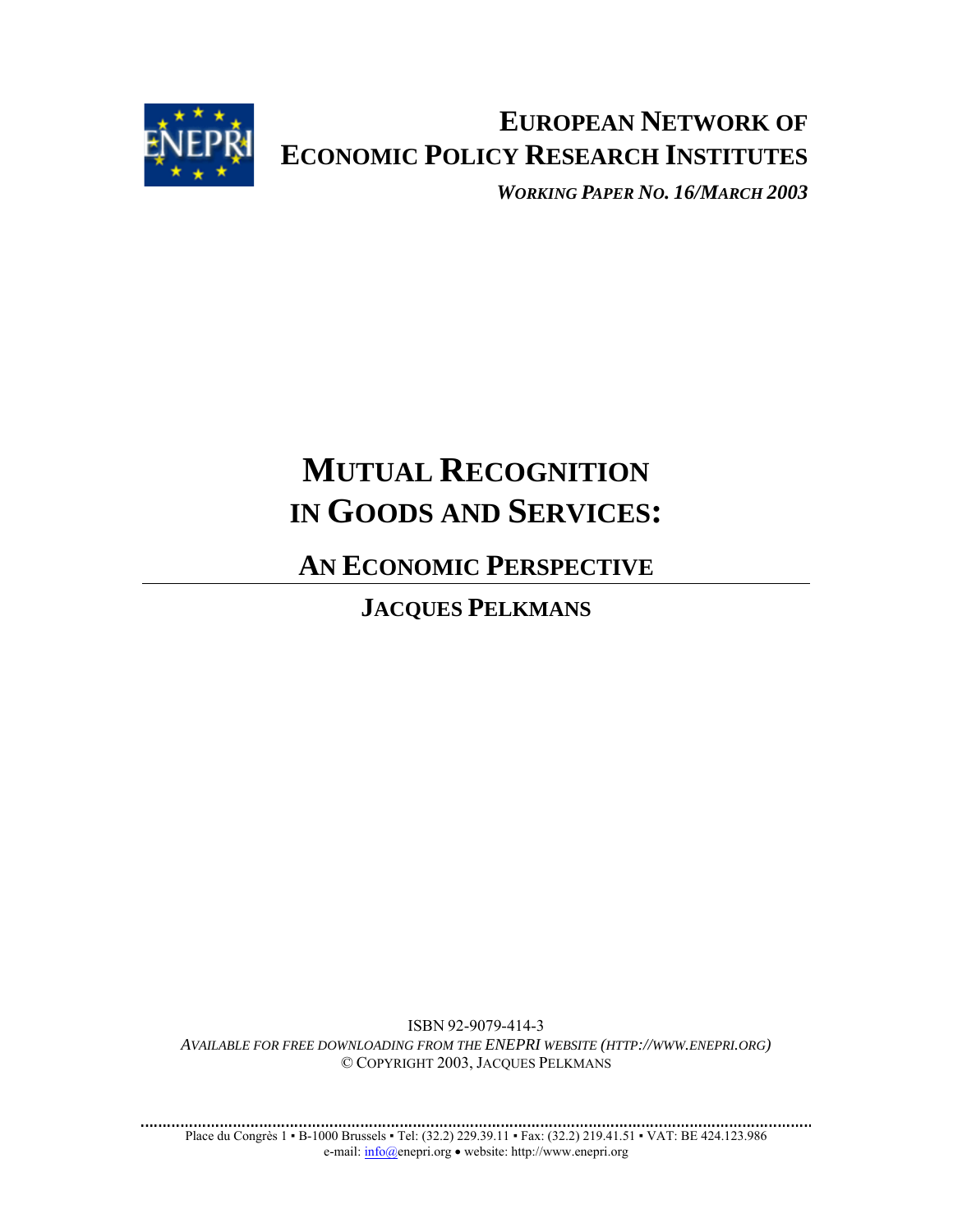#### **CONTENTS**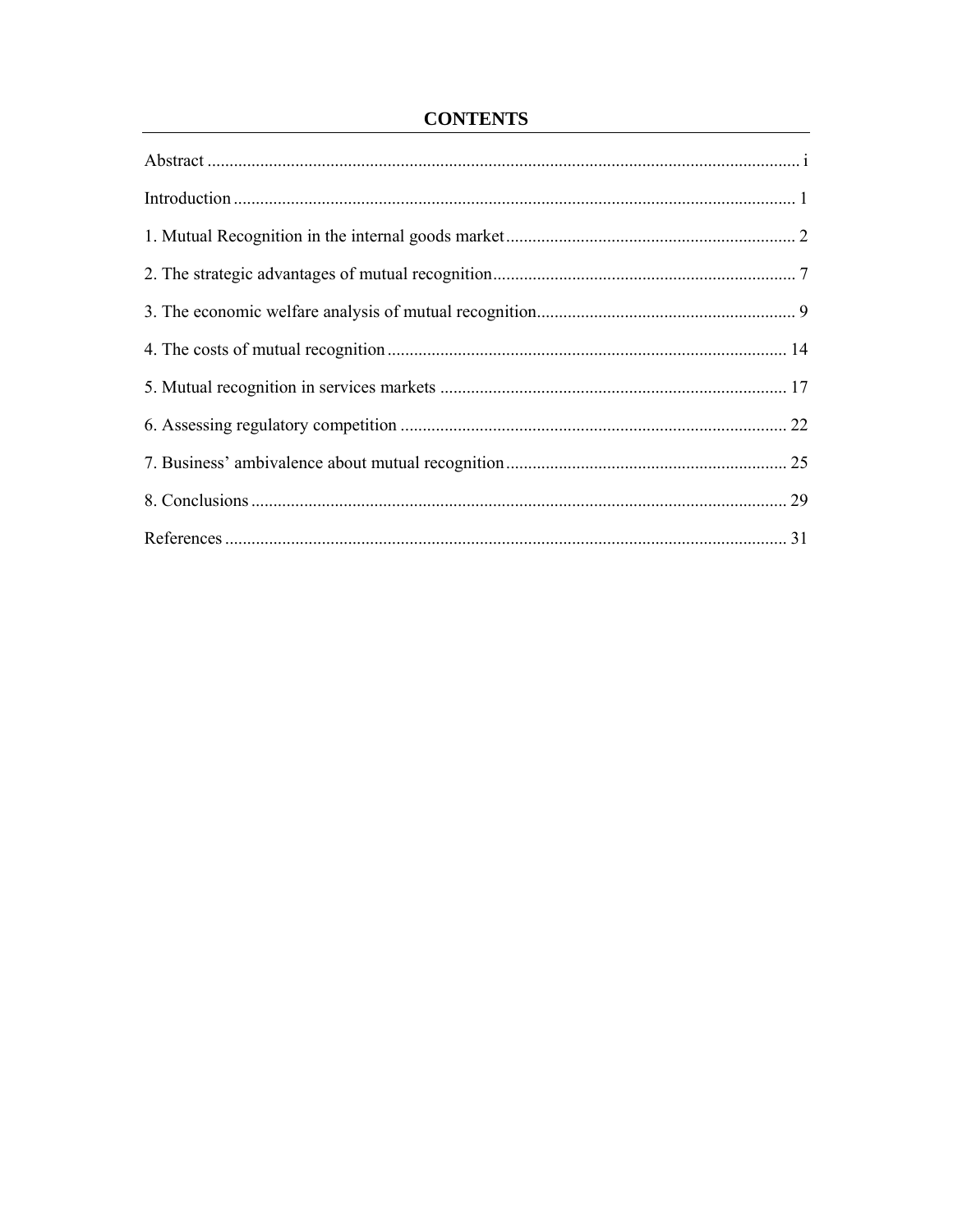## **MUTUAL RECOGNITION IN GOODS AND SERVICES: AN ECONOMIC PERSPECTIVE**

### *ENEPRI WORKING PAPER NO. 16*

### **JACQUES PELKMANS**<sup>∗</sup>

#### **ABSTRACT**

Mutual recognition is a remarkable innovation facilitating economic intercourse across borders. In the EU's internal goods market it has been helpful in tackling or avoiding the remaining obstacles, namely, regulatory barriers between member states. However, there is a curious paradox. Despite the almost universal acclaim of the great merits of mutual recognition, the principle has, in and by itself, contributed only modestly to the actual realisation of free movement in the single market. It is also surprising that economists have not or hardly underpinned their widespread appreciation for the principle by providing rigorous analysis which could substantiate the case for mutual recognition for policy-makers. Business in Europe has shown a sense of disenchantment with the principle because of the many costs and uncertainties in its application in actual practice.

The purpose of the present paper is to provide the economic and strategic arguments for employing mutual recognition much more systematically in the single market for goods and services. The strategic and the 'welfare' gains are analysed and a detailed exposition of the fairly high information, transaction and compliance costs is provided. The information costs derive from the fact that mutual recognition remains a distant abstraction for day-to-day business life. Understandably, verifying the 'equivalence' of objectives of health and safety between member states is perceived as difficult and uncertain. This sentiment is exacerbated by the complications of interpreting the equivalence of 'effects'. In actual practice, these abstractions are expected to override clear and specific national product or services rules, which local inspectors or traders may find problematic without guidance. The paper enumerates several other costs including, inter alia, the absence of sectoral rule books and the next-to-prohibitive costs of monitoring the application of the principle. The basic problems in applying mutual recognition in the entire array of services are inspected, showing why the principle can only be used in a limited number of services markets and even there it may contribute only modestly to genuine free movement and competitive exposure. A special section is devoted to a range of practical illustrations of the difficulties that business experiences when relying on mutual recognition. Finally, the corollary of mutual recognition – regulatory competition – is discussed in terms of a cost/benefits analysis compared to what is often said to be the alternative, that is 'harmonisation', in EU parlance the 'new approach' to approximation.

The conclusion is that the manifold benefits of mutual recognition for Europe are too great to allow the present ambiguities to continue. The Union needs much more pro-active approaches to reduce the costs of mutual recognition as well as permanent monitoring structures for its application to services ( analogous to those already successfully functioning in goods markets). Above all, what is required is a 'mutual recognition culture' so that the EU can better enjoy the fruits of its own regulatory ingenuity.

<sup>∗</sup> Norsk-Hydro Jan Tinbergen Chair, College of Europe, Bruges; Council Member of the WRR, The Hague, and Associate Fellow, CEPS**.** This paper is a revised version of a chapter published in *The Principle of Mutual Recognition in the European Integration Process,* edited by Fiorella Kostoris Padoa Schioppa, Istituto de Studi e Analisi Economica (ISAE), Rome, 2002.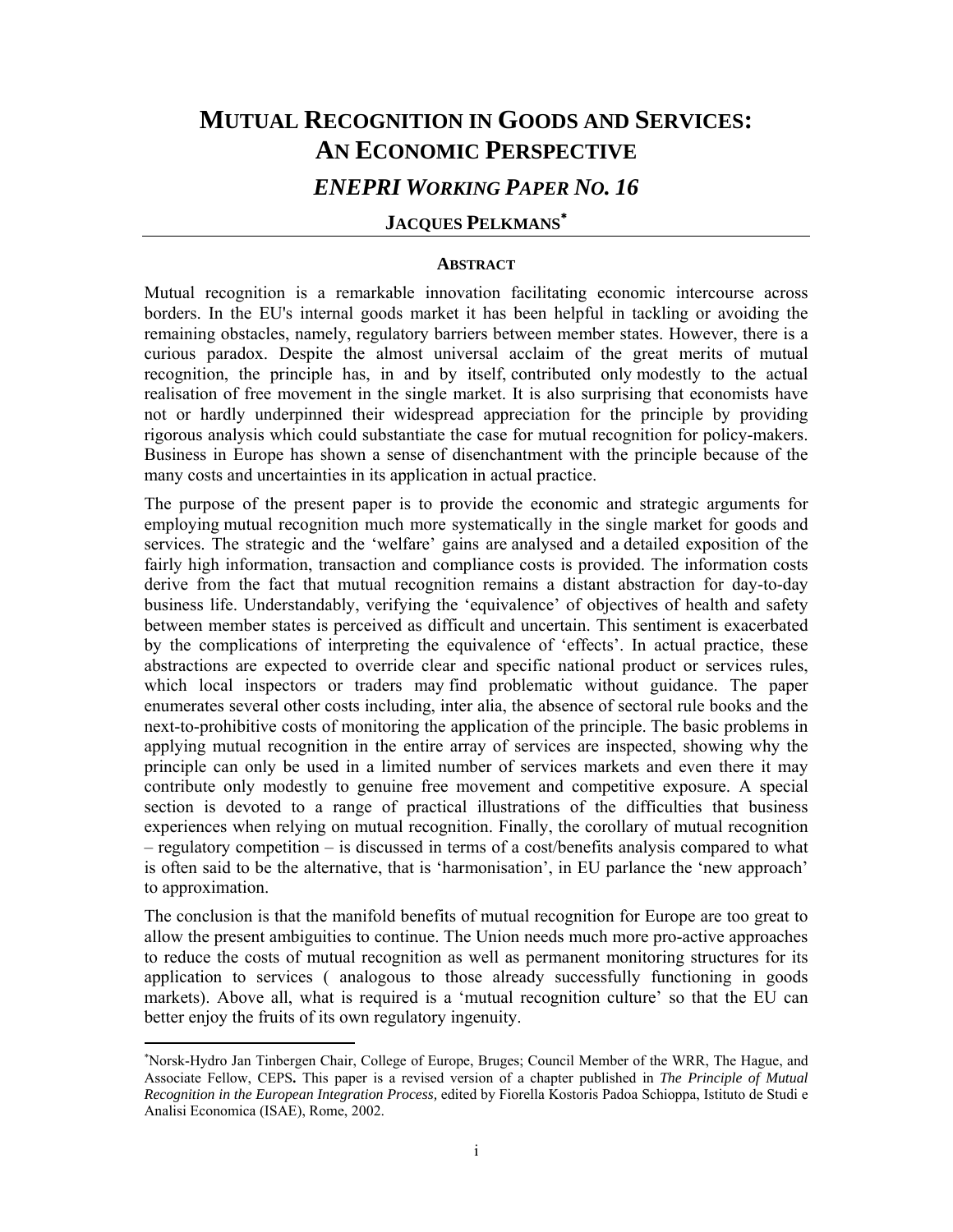## **MUTUAL RECOGNITION IN GOODS AND SERVICES: AN ECONOMIC PERSPECTIVE** *ENEPRI WORKING PAPER NO. 16*

#### **JACQUES PELKMANS**

#### **Introduction**

Mutual recognition is a remarkable innovation facilitating economic intercourse across borders. In the EU's internal goods market it has been helpful in tackling or avoiding the remaining obstacles, namely, regulatory barriers between member states. Mutual recognition (MR) is widely appreciated for the original and simple fashion in which it can solve what seemed to be a long and intractable and infinite steeple chase of overcoming obstacles for thousands of products. It also underlies ingenious ways to facilitate the free movement of services. This general appreciation has spread beyond the Union to other continents and the WTO. The notion of MR has travelled beyond disciplines, too, from European law and the domain of regulatory specialists to economists worldwide.

However, there is a curious paradox. It has turned out to be difficult to get MR accepted with all its consequences, despite the almost universal acclaim of its great merits. The widespread recognition on its own has neither led to a sweeping liberalisation of the internal market, whether in goods or services, nor to much of a deeper analytical economic understanding. Not surprisingly, this has frustrated its initial supporters in policy circuits. During the mid-1990s, the disenchantment with MR was so strong that UNICE (the European confederation of industry) recommended a return to harmonisation as a superior option. In services it has turned out that MR is not so easy to apply. As to analysis, economic work on MR is scant. Economic literature on trade or the internal market often mentions MR but usually merely in passing or with just a few telling cases (like the German beer case).

This disenchantment and neglect is most regrettable. Mutual recognition opens up many and great opportunities. It deserves better recognition in economics and more widespread application in Union practices. The purpose of the present paper is to provide the economic and strategic arguments for such recognition and application, especially for the goods and services markets. In the process I also hope to clarify why MR, simple as it would appear to be at first sight, nevertheless entails considerable complications. These complications can lead to high transaction costs, and lowering those is a painstaking and involving process. The Union is developing this process (as I shall set out) and thereby gradually rendering MR more attractive. Indeed, the paper argues for a '*mutual recognition culture*', especially at the level of national authorities, which would stimulate permanent exposure to healthy competition throughout the single market, without in the least sacrificing justified concerns of health, safety and consumer protection.

The structure of the paper is as follows. Section 1 defines MR and its place in the internal goods market. The legal and regulatory detail is minimised so that the essence becomes clearer for the economic reader. MR cannot be understood in isolation; it can be indispensable for free movement (liberalisation) and substitutes for or complements harmonisation. Section 2 sets out the strategic economic advantages of MR in the new regulatory strategy of the Union. In allowing a much less costly regulatory system to emerge, these strategic advantages probably far outweigh the direct economic benefits of applying the principle. A microeconomic analysis of the direct (welfare) benefits is provided in section 3, showing its pro-competitive nature unless strategic games are played on quality. Section 4 deals with the drawbacks of MR. It is little known or understood that the proper application of MR implies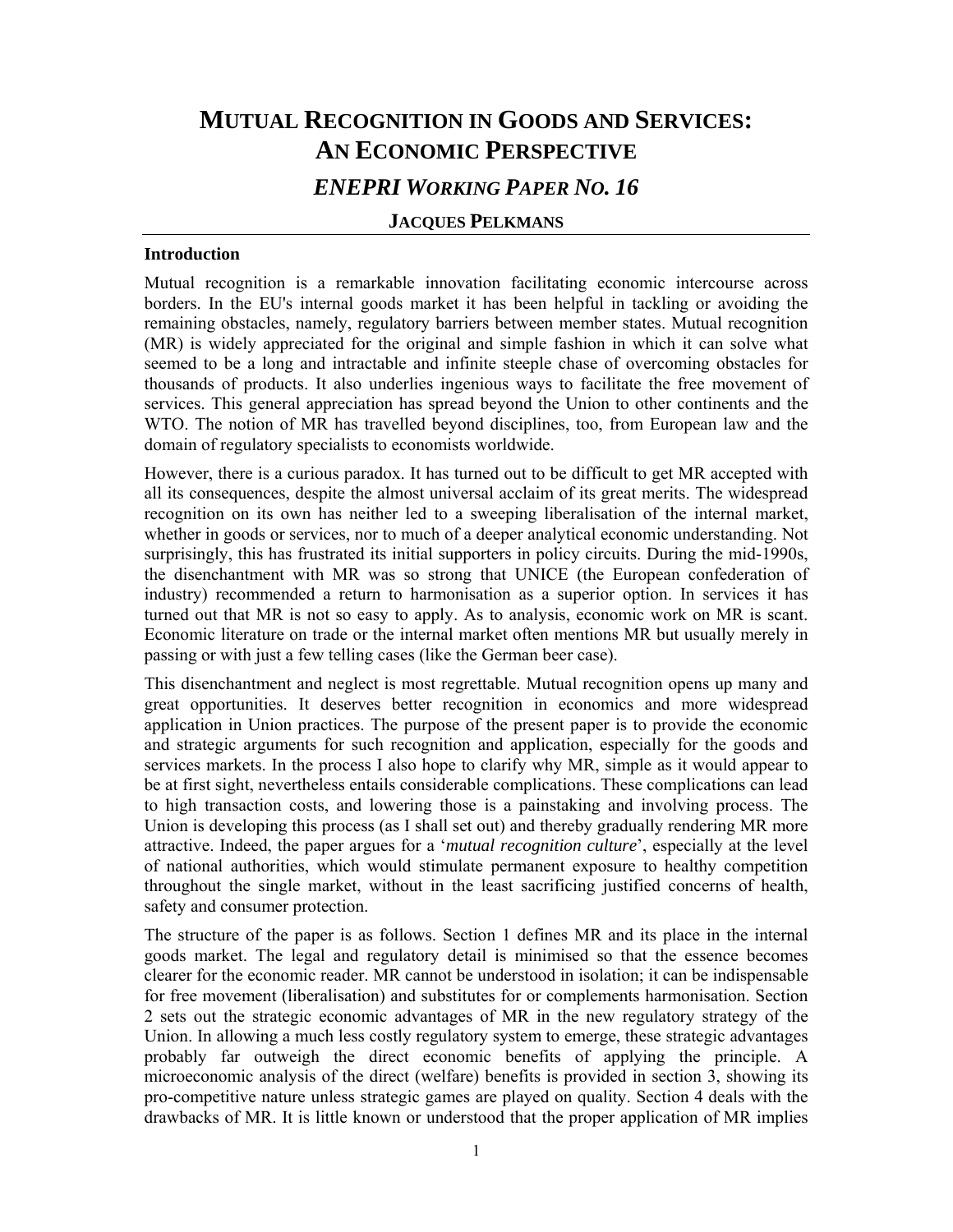large and 'deep rooted' transactions costs. These costs are spelled out in some detail and illustrated. Section 5 discusses MR in services. MR or the related 'home country control' principle has clearly yielded strategic as well as direct benefits in some service sectors like transport and financial services. Yet in other sectors the gains are spurious or MR is largely irrelevant.

The discussion then turns to regulatory competition and its (de)merits. The case for regulatory competition is conditional and indeed more problematic than MR, its prerequisite. Casual empiricism suggests that it is not widely practiced in Europe despite many fears. This brings us to the ambivalent attitude of European business to MR which is explored in section 7. Section 8 concludes.

#### **1. Mutual Recognition in the internal goods market**

After decades of experience with 'deep' market integration in Europe, the concept and place of mutual recognition can be clearly defined. There are basically three ways of realising free movement (here, of goods) in the internal market: liberalisation, approximation and mutual recognition. All three have limitations and no single method can suffice for all cases. In that sense they are complements. Liberalisation amounts to the imposition of free movement by prohibitions for member states to intervene in cross-border trade in direct or even indirect ways. These prohibitions derive either straight from the Treaty and the European Court of Justice (ECJ) jurisprudence or from EC regulations or directives building on such provisions. Approximation is the adaptation of national laws in such a way and to such a degree that cross-border trade is no longer hindered in a direct or indirect way. This approximation avoids, therefore, centralised rules but aims to bring national laws into 'harmony' (hence, the French wording 'harmonisation' in Arts. 94 and 95, EC where the English text speaks of 'approximation'). Approximation can be justified as a complement to liberalisation where market failures have to be overcome by regulation. In extreme cases of very high risk where uncertainty or discretion could have unacceptable consequences, such market failures might be addressed by centralised rules, but otherwise, hence in the overwhelming majority of regulatory issues, approximation will suffice. The goal must then be commonly defined (because the purpose of directives is to remove or overcome the market failure throughout the EU) and the instruments (that is, the detailed technical provisions) only insofar as they might hinder, directly or indirectly, intra-EC trade.

Mutual recognition starts from the idea that member states have equivalent regulatory objectives in safety, health, environment and consumer protection (SHEC) which, in actual practice in Europe, is very often correct. But if and when objectives are equivalent and thus the market failure is addressed, approximation should no longer be necessary and free movement could prevail. The notion of mutual recognition refers to the implication for national customs or inspectors or regulatory agencies or policy-makers that a good entering one member state from another EU country must be allowed unhindered access, even if the detailed specifications in the relevant domestic regulation differ from those in the country of origin, as long as the regulatory objectives are equivalent: from a narrow regulatory point of view, it would thus seem as if the importing country 'recognises' the regulatory regime of the exporting country. Because the principle has general application for the internal market, this 'recognition' is 'mutual'.

Before explaining MR a little more precisely in the EU context, it is crucial to appreciate a few properties. First, mutual recognition must always be understood as an alternative or complement to liberalisation and/or approximation. Therefore, when EU authorities say that MR is a leading principle of the internal market this should not be interpreted – as some ill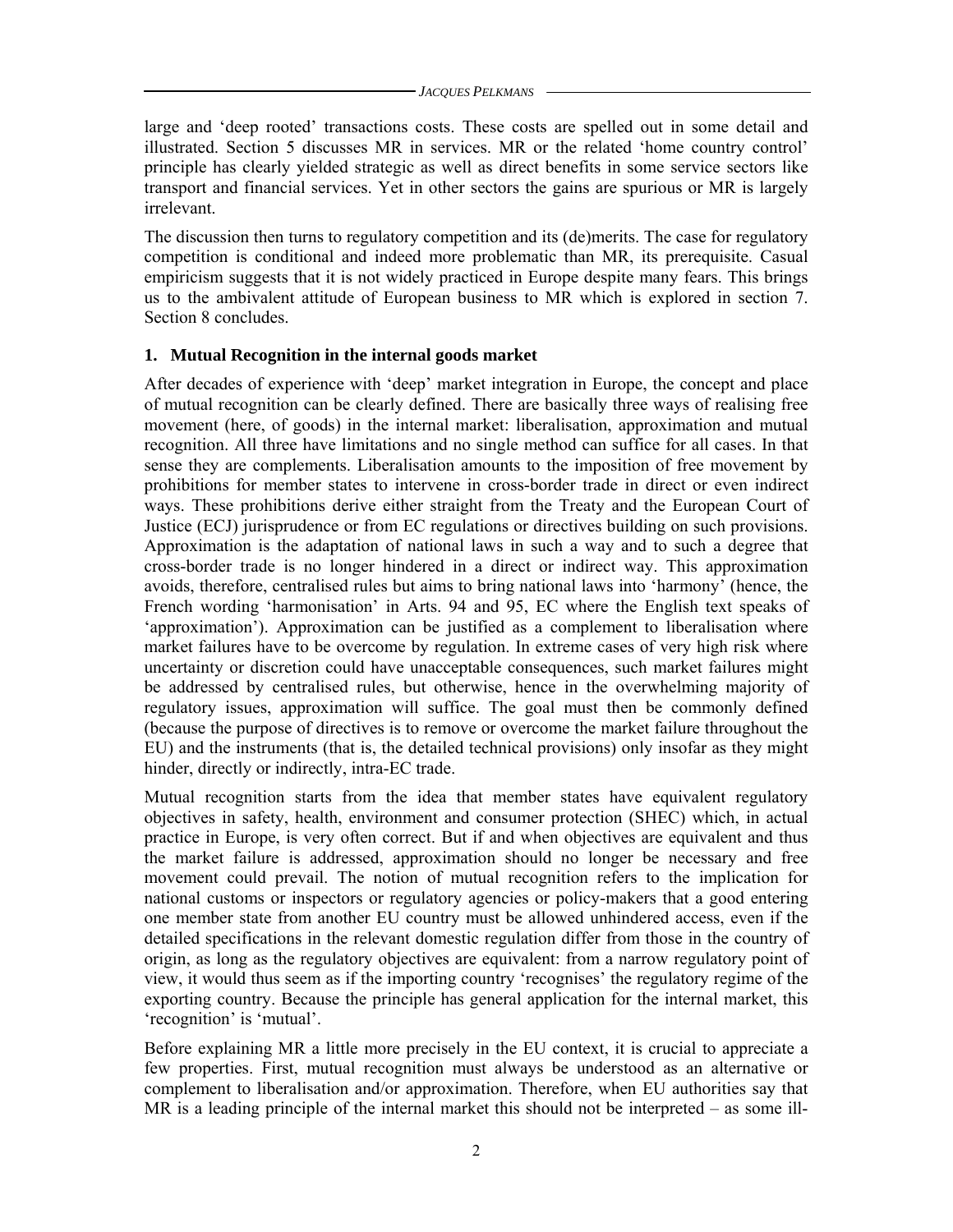informed economists have done – as meaning that it is the sole or overriding principle. Economists ought to analyse the economics of MR in the proper regulatory context. Second, the reliance on MR in the EU is greatly facilitated by the forceful treaty principle of free movement, a principle that does not exist and cannot be expected in international trade law or in economic regionalism elsewhere (whether NAFTA, the ASEAN free trade area, Mercosur, etc.). Free movement goes much beyond free trade in that the former implies a *right* to enter national markets. National discretion to intervene only exists when there is an explicit derogation in the treaty. Thus, when the derogation does not apply or when it is narrowly interpreted by the ECJ (which has typically happened in the EU), free movement prevails automatically. And when derogations do apply, the objectives and key aspects can be approximated by common decision-making. The originality of 'mutual recognition' was that, before rushing into thousands of approximation exercises, one should first ask the question whether the objectives of national regulation, falling under the derogation, are not equivalent to begin with. If so, MR applies because the purpose (i.e. overcoming the internal market failure) is then fulfilled and free movement should prevail, irrespective of the details that might differ between those national rules. Third, a supranational ECJ is neither present in the WTO regime nor in other regional trade regimes. It is the combination of these last two aspects (i.e. the principle of free movement rather than free trade, and a 'supreme' court) that makes it doubtful whether MR, with all its profound consequences, can be exported to world trade or other trade blocs. (see also Pelkmans, 1995).

The remainder of this section endeavours to set out more precisely the mutual recognition regime of the Union in its regulatory context. The aim is to have the reader understand that MR can only flourish in a well defined and hierarchical legal regime. As section 4 will show. Even this is only a necessary, not a sufficient condition for a smooth application in the internal market, genuinely lowering transaction costs of intra-EU economic intercourse.

The principle of mutual recognition has been developed by the ECJ in its case law. In its famous *Cassis de Dijon* case, the ECJ held that, in principle, a member state must allow a product lawfully produced and marketed in another member state into its own market, unless a prohibition of this product is justified by mandatory requirements, such as health and safety protection (see below).<sup>1</sup> This means that member states cannot apply certain specific details of national regulation to intra-EC imports of goods, if the *objective or effect* of the relevant law in other member states is *equivalent* to that of the importing country. The idea behind mutual recognition is that all member states care for their citizens and cannot be assumed to produce for instance unsafe or unhealthy products, merely because technical specifications differ. Hence the principle of mutual recognition plays a pivotal role in the internal market since it ensures free movement of goods (and services) *without* making it necessary to approximate/harmonise national legislation. Since free movement of goods is essential to the internal market, it is not surprising that the burden of proof of 'non-equivalence' of objectives is on the member state which is unwilling to allow the import of the products concerned. Where the regulatory objective or effect are *not* equivalent, free movement can be impeded. In such cases, however, the Treaty offers a remedy to the free movement by allowing for the approximation of precisely those objectives or effects under Art. 95 EC (ex Art. 100a EC), under qualified majority voting.

 $\overline{a}$ <sup>1</sup> Case 120/78, *Rewe-Zentrale AG v Bundesmonopolverwaltung für Branntwein* [1979] ECR 649, although this principle was only explicitly developed in Case 113/80, *Commission* v *Ireland* [1981] ECR 1625.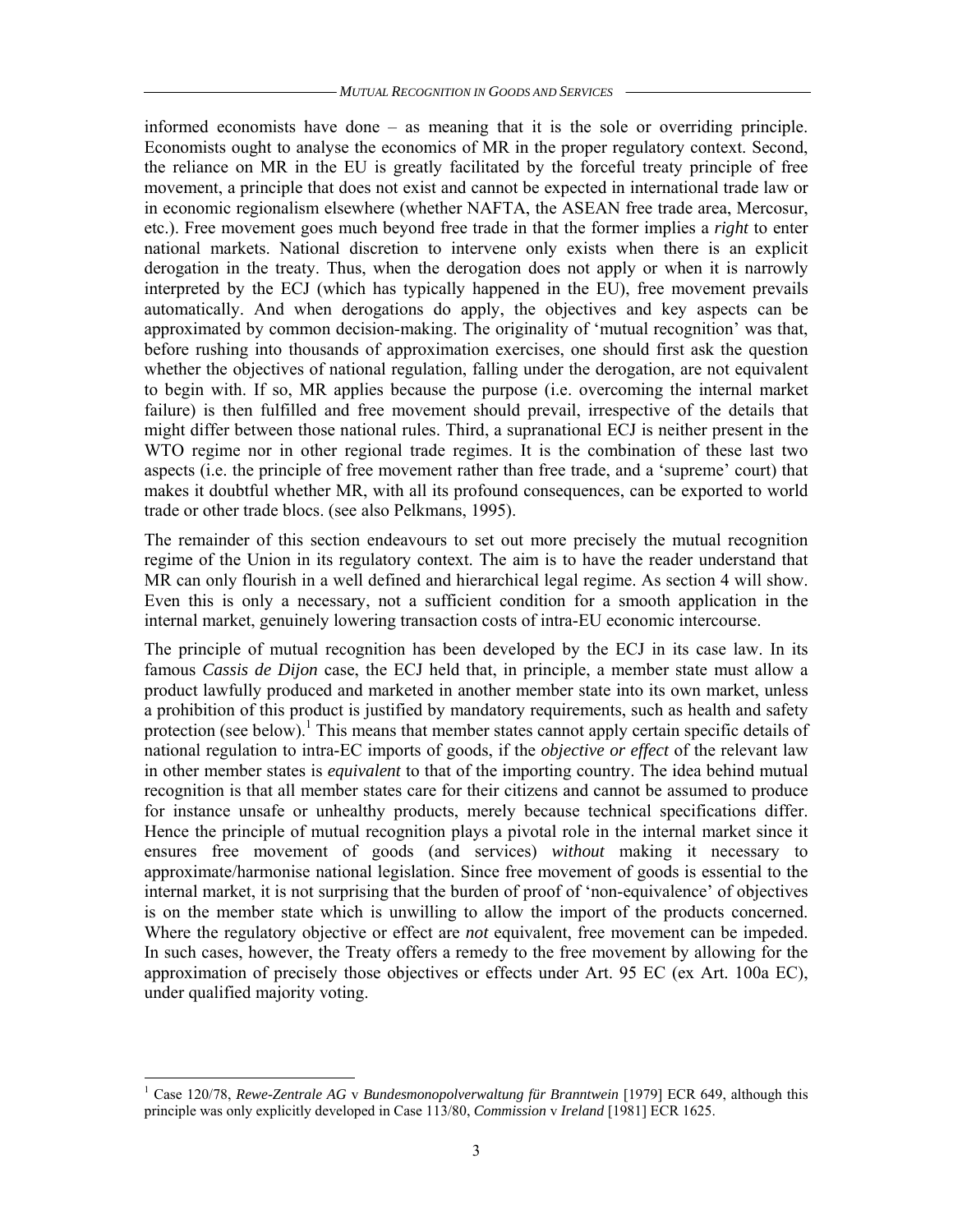|                  | <b>Article</b>                                                              | <b>Nature</b>                                                 | <b>Main features</b>                                                                                                                                                                                                                                                                                                                                                                                                                                                                                                                                                                                                                                                                                                               |  |
|------------------|-----------------------------------------------------------------------------|---------------------------------------------------------------|------------------------------------------------------------------------------------------------------------------------------------------------------------------------------------------------------------------------------------------------------------------------------------------------------------------------------------------------------------------------------------------------------------------------------------------------------------------------------------------------------------------------------------------------------------------------------------------------------------------------------------------------------------------------------------------------------------------------------------|--|
| 1.               | <b>28 EC</b><br>(ex 30 EC)                                                  | Liberalisation                                                | Prohibition of quantitative restrictions on imports or<br>measures having an equivalent effect<br>(regulatory barriers)                                                                                                                                                                                                                                                                                                                                                                                                                                                                                                                                                                                                            |  |
|                  |                                                                             | Extended:<br>(ground work for mutual<br>recognition)          | Dassonville Ruling of 1974: widening of prohibition to<br>all regulatory barriers:<br>'[a]ll trading rules enacted by member states which<br>are capable of hindering, directly or indirectly,<br>actually or potentially, intra-Community trade are to<br>be considered as measures having an effect<br>equivalent to quantitative restrictions'<br><b>Enhances</b> liberalisation                                                                                                                                                                                                                                                                                                                                                |  |
| 2.               | <b>28 EC</b><br>(ex 30 EC)                                                  | Mutual<br>recognition                                         | Cassis de Dijon Ruling of 1979: further refinement of<br>the principle of equivalence:<br>member states must allow a product lawfully<br>produced and marketed in another member state into<br>their own market, unless a prohibition of this product<br>is justified by mandatory requirements (see point 3)<br>if regulatory objectives or effects such as Safety,<br>Health, Environment and Consumer protection (SHEC)<br>are equivalent, member states must mutually recognise<br>each other's legislation<br>obligation to include a mutual recognition clause in<br>national legislation (Foie Gras Ruling and Dir. 98/34)<br>if not equivalent, then approximate (see point 4, below)<br>enhances liberalisation even more |  |
| 3.               | 30 EC<br>(ex 36 EC)                                                         | Derogations to<br>liberalisation                              | all grounds in mentioned in Art. 30 EC, which are<br>restrictively interpreted                                                                                                                                                                                                                                                                                                                                                                                                                                                                                                                                                                                                                                                     |  |
|                  | and                                                                         | and                                                           | and                                                                                                                                                                                                                                                                                                                                                                                                                                                                                                                                                                                                                                                                                                                                |  |
|                  | 28 EC<br>(ex 30 EC)                                                         | mutual recognition                                            | other 'mandatory requirements' developed in the ECJ's<br>case-law, notably the Cassis de Dijon Ruling ('rule of<br>reason')<br>all derogations are subject to a proportionality test                                                                                                                                                                                                                                                                                                                                                                                                                                                                                                                                               |  |
| $\overline{4}$ . | 95 EC<br>(ex 100a EC)                                                       | Approximation<br>'New Approach'<br>(broad and/or horizontal)  | where national (SHEC) objectives are not equivalent,<br>approximation unifies those objectives<br>wide sectors covered (e.g. machines)<br>or horizontal issues covered (e.g. directives on food<br>additives or general product safety)                                                                                                                                                                                                                                                                                                                                                                                                                                                                                            |  |
| 5.               | 95 EC<br>(ex 100a EC)<br>only if not<br>applicable:<br>94 EC<br>(ex 100 EC) | Approximation<br>'Old Approach'<br>(specific and/or vertical) | all other (product) approximation: for instance:<br>involving high risk (chemicals, cars)<br>precision in rules required (measuring instruments)<br>specifying certain product compositions, such as jam<br>and marmalade and cocoa and chocolate)                                                                                                                                                                                                                                                                                                                                                                                                                                                                                 |  |

*Table 1. Interaction between liberalisation, mutual recognition and approximation* 

*Source*: Pelkmans, Vos & di Mauro (2000).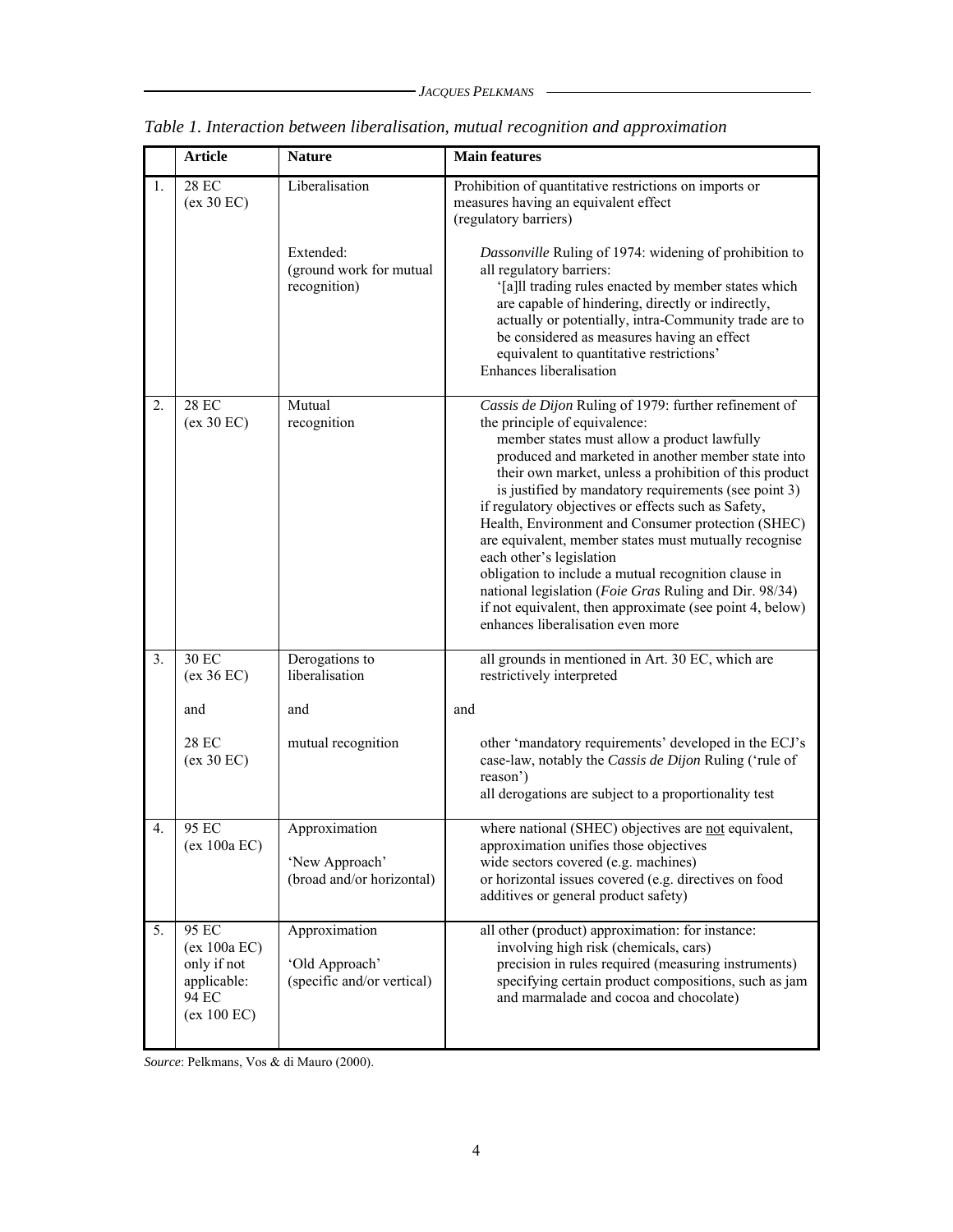In order to grasp fully the role and significance of mutual recognition, one needs to understand how liberalisation, mutual recognition and approximation work together to ensure free movement. This interrelationship is summarised in Table 1. Art. 28 EC gives expression to the general principle of free movement of goods by prohibiting the member states from imposing quantitative restrictions on imports or measures having an equivalent effect. The treaty language is a misnomer, probably drafted by trade diplomats. The phrase should be: 'regulatory barriers', as the Court acknowledged in Dassonville (1974). In *Dassonville*, the ECJ removed all uncertainties about the interpretation of the concept of 'measures having equivalent effect' by declaring that also trading rules enacted by member states which are capable of hindering, directly or indirectly, actually or potentially, intra-Community trade are to be considered as measures having an effect equivalent to quantitative restrictions.<sup>2</sup> This economic interpretation paved the way for a very broad interpretation of measures of equivalent effect.<sup>3</sup> In its famous *Cassis de Dijon* ruling, the ECJ further refined the principle of equivalence and ruled that products lawfully produced and marketed in one member state must be admitted by another member state, save where refusal is justified by virtue of mandatory requirements.<sup>4</sup> In its 1985 White Paper on the Completion of the Internal Market, the Commission adopted the principle of mutual recognition as its main strategy to achieve the internal market, with far-reaching consequences.<sup>5</sup> In addition, it proclaimed its intention to concentrate its approximation activities mainly in areas where trade barriers were justified according to the criteria determined by the Court.

The principle of mutual recognition thus implies that member states, when drawing up commercial or technical rules liable to affect the free movement of goods, may *not* take an exclusively national viewpoint and take account only of requirements confined to domestic products. In this way, the mutual recognition case law boils down to *regulatory reform* because exposure to competition from elsewhere in the Union is enhanced, without compromising the purpose of regulation, namely, overcoming the SHEC-type market failures. According to the ECJ's case law, member states are moreover required to include in their national legislation a so-called *mutual recognition clause*, in order to allow the acceptance on their territory products which are in conformity with the legislation of another member state.<sup>6</sup> This requirement stems from the implementation of the notification procedure laid down in the Information Directive (Directive 98/34/EC) (see below).

In emphasising the objective(s), rather than the detailed specifications, in a national product law or decree, the national regulation as well as the regulation of member states where the imported product comes from are *forced to concentrate on overcoming the market failure*. This will tend to make regulatory failure unattractive. A widespread instance of regulatory failure in Europe was over-regulation in the sense that national product laws would extend to aspects that had nothing to do with the market failure. At the same time, however, it assumes that the grounds in Art. 30 EC (ex Art. 36 EC, referring mainly to health and safety) represent market failures. If one includes the so-called 'rule of reason' interpretation of the ECJ of Art.

<sup>2</sup> Case 8/74, *Procureur du Roi* v *Dassonville* [1974] ECR 837.

<sup>3</sup> See, more recently, for instance, Cases C-238/89, *Pall-Dahlhausen* [1990] ECR I-4827; C-362/88, *GB-INNO-BM* v *Confédération du Commerce Luxembourgeois* [1990] ECR I-667, C-126/91, *Schutzverband gegen Unwesen in der Wirtschaft* v *Yves Rocher* [1993] ECR I-2361. See however the ECJ's more restrictive approach in the Court's Cases C-267 & 268/91, *Keck and Mithouard* [1993] ECR I-6126.

<sup>4</sup> Case 120/78, *Rewe-Zentrale AG* v *Bundesmonopolverwaltung für Branntwein* [1979] ECR 649.

<sup>&</sup>lt;sup>5</sup> White Paper, Completing the Internal Market, 13 June 1985 (COM  $(85)314$ ).

<sup>6</sup> See Case C-184/96 *Commission* v *France (Foie Gras)* [1998] ECR I-6197.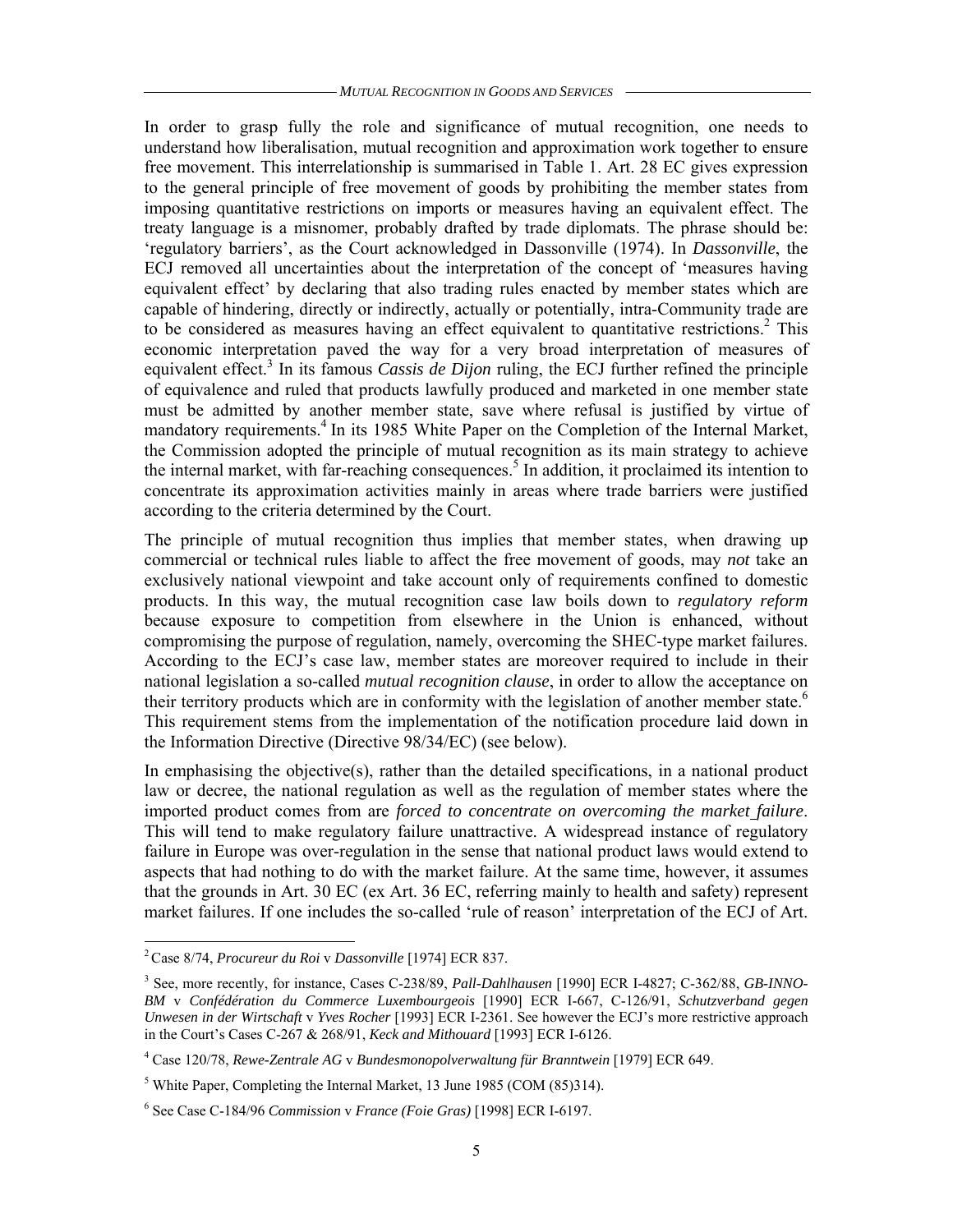28 EC (ex Art. 30 EC), which justifies national regulation involving environment and consumer protection, and observes that almost all the relevant product regulation, related to Art. 30 EC (ex Art. 36 EC) is about health and safety protection, this assumption is broadly correct. Those four combine to SHEC which covers practically all relevant market failures for goods.

Where mutual recognition fails because of non-equivalence the EU can decide to take up regulation approximating national legislative provisions in order to ensure the free movement of goods. In an attempt to overcome the drawbacks of the 'old approach' to the abolition of technical barriers to trade followed by the Council since  $1969$ ,  $\frac{1}{10}$  the Commission launched in 1985 its 'New Approach to Harmonisation and Technical Standards'. The new approach restricts approximation to stipulating *essential* health and safety requirements, whilst the specification of these requirements in technical standards is left to the European standardisation bodies (CEN, CENELEC and ETSI). The distinction between the essential SHEC requirements (the regulatory objectives) and technical specifications constitutes the main characteristic of the new approach. This new approach is often denoted as 'minimum harmonisation': what this refers to is not that regulation is somehow (too?) minimalistic but that all that is to be approximated are the objectives and their essential links with voluntary, preferably common standards, but no more than that. Once these objectives are approximated, the rest is subject to mutual recognition. Common – though voluntary – standards are then desirable instruments to drastically lower information costs and uncertainty for business and technical designers in clarifying what critical specifications are presumed to be in compliance with these (often quite general) SHEC objectives. However, innovation is not throttled because new solutions may be tested and certified as well, as long as they comply with these objectives. The new approach, with much lower costs and far fewer blockages in the Council, has thus been greatly facilitated by the emergence of mutual recognition.

The new approach is far superior to the old, rigid harmonisation approach the Community applied before 1985. But would regulatory competition, as a logical corollary of MR and precisely because it might overcome market failures at least cost, not be still better than approximation? Approximation suggests that there is no prior equivalence between objectives of national regulation, otherwise mutual recognition should apply. A lack of equivalence could be due to the fact that some member states have barrier-prone regulation and others do not, or, that objectives of all existing national regulation of a product differ 'too much'. Under the 'new approach', approximation can be viewed as a written agreement in Council on equivalence. In actual practice, it turns out to be far more complex, because the new approach defines the objectives over wide product groups. As soon as the objectives have to be operationalised in mandates for European standardisation, great differentiation and some precision is often required, hence directives (have to) go further than just equivalence of objectives. Indeed, the ECJ speaks about objectives *or effects*. Some economists have attempted to show that regulatory competition between member states, driven by free movement under mutual recognition, can be (economically) superior to approximation. Given the equivalence of objectives, 'the market' (rather than civil servants and ministers) would reveal consumer and user preferences, and in this way the desired specifications could be 'discovered', which can then be codified in directives to facilitate trade. Although this might possibly be correct in comparison with the 'old' approach, it is unlikely to be superior to the 'new approach' (Sun & Pelkmans, 1995). In any event, where the new approach fails because no qualified majority on objectives (or effects) can be found, regulatory competition fails as

<sup>&</sup>lt;sup>7</sup> Adopted on 28 May 1969, (1969) OJ C 76/1. For the drawbacks, see Pelkmans (1987).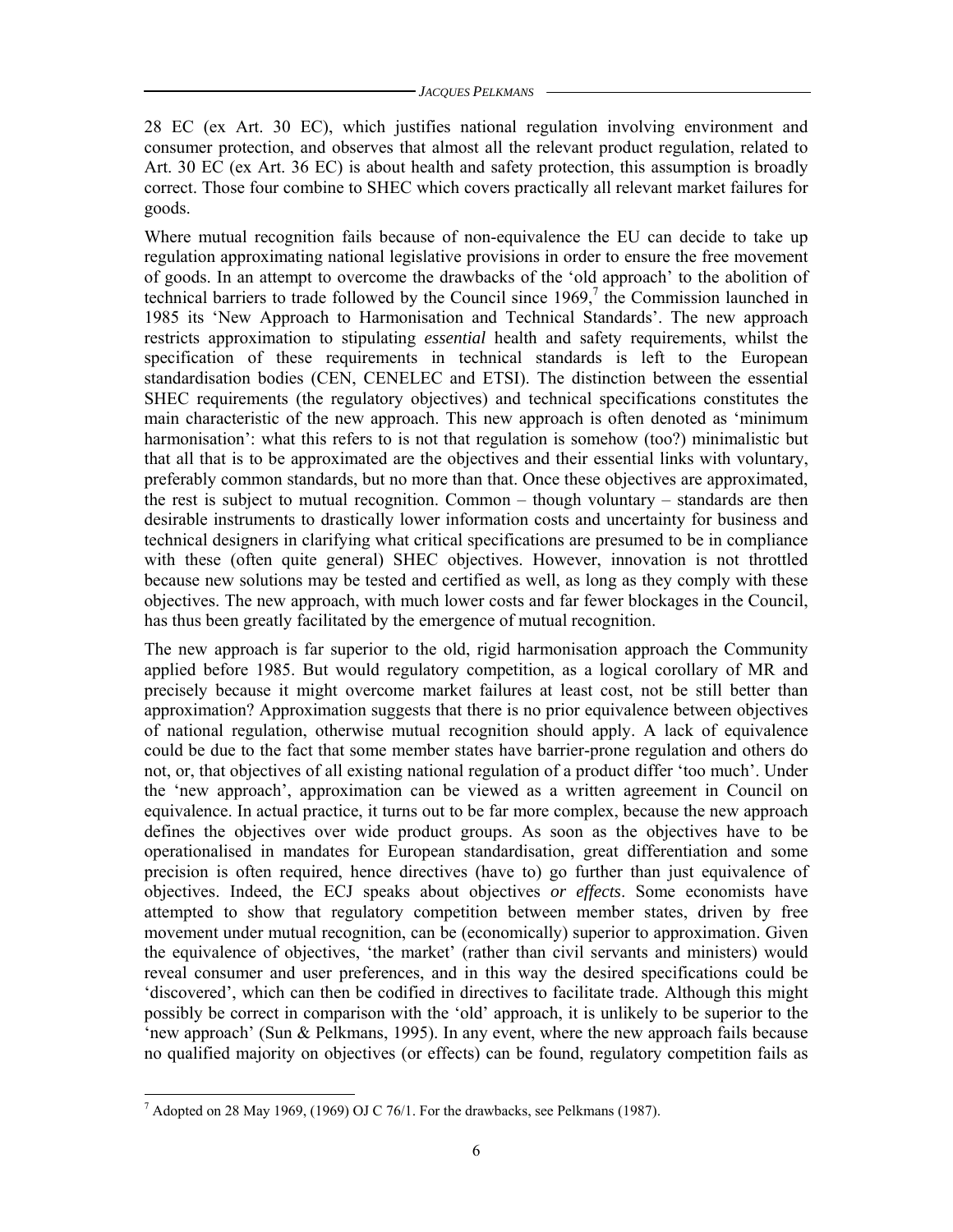well, because free movement would be blocked. The issue of regulatory competition will be addressed below.

As Table 1 shows, liberalisation, MR and approximation cannot be understood in isolation but only within the notion of a regulatory strategy. MR and (new approach) approximation can be substitutes or complements, and they may well serve different needs.

#### **2. The strategic advantages of mutual recognition**

The advantages of MR are of two types, strategic for the overall realisation of the internal market and the manifold benefits this implies, and direct (net) welfare benefits of the application in specific cases. The latter are dealt with in Section 3. It would be a serious mistake to narrow down the economic analysis of MR to the comparative statics of applying MR to a particular traded good as the strategic gains almost certainly outweigh the direct benefits greatly.

There are four strategic economic advantages of mutual recognition in goods markets. First, the internal goods market can be (and indeed has been) established far more easily and more quickly than would have been possible with old and new approaches of approximation combined with technical and unsatisfactory judicial review. Second, the propensity to overregulate for vested interests or bureaucratic reasons is severely constrained both as to EC directives and at the national level. Third, even if regulatory competition does not seem to be pursued actively in the EU, mutual recognition creates the prerequisites for it; this potential for regulatory competition exercises an additional disciplinary effect on national regulators. Fourth, the interaction between MR and approximation under the new approach (under qualified majority voting) forces member states to rethink their national regulatory solutions and focus on what is essential (the objectives) and what can usefully be subject to common (but voluntary) standards; in so doing, time and again, regulators have to think in terms of mutual recognition (for all that is not 'essential'). This prompts a process of learning among member states about 'best-practice' regulation and reinforces the incentives to raise the quality of regulation at both levels in the European public interest.

These strategic advantages stem from the systemic implications of the notion of mutual recognition, not from the pure judicial application by the ECJ itself. It is important to see that a mere judicial application of MR (à la Cassis de Dijon) would have been no more than a welcome handmaiden to the promotion of free movement in some selected product sectors. Its main application would have been limited to food products, with a few scattered instances in other markets as well. Only once one begins to understand its influence on the design of the new regulatory strategy of the Union (after the White Paper of 1985 and the Single European Act) and its crucial role in that strategy, is it possible to discern and appreciate the strategic economic meaning of the principle.

The strategy consists of a triptych of a political, a judicial and a regulatory panel (see Table 2). The regulatory panel, in turn, is made up of a quintet. With due account of the political and judicial panels, this *regulatory quintet* is central to the establishment and proper functioning of the single market, the economic hard core of the Union.

The Single Act removed the veto obstacle. For most internal market matters qualified majority voting (QMV) was de jure and de facto introduced. This altered the conduct of member states representatives in Coreper and Council. No longer could every detail and every deviation with other member states be imposed on the Community: compromises were either needed to obtain some concessions from others or they were indispensable to form a blocking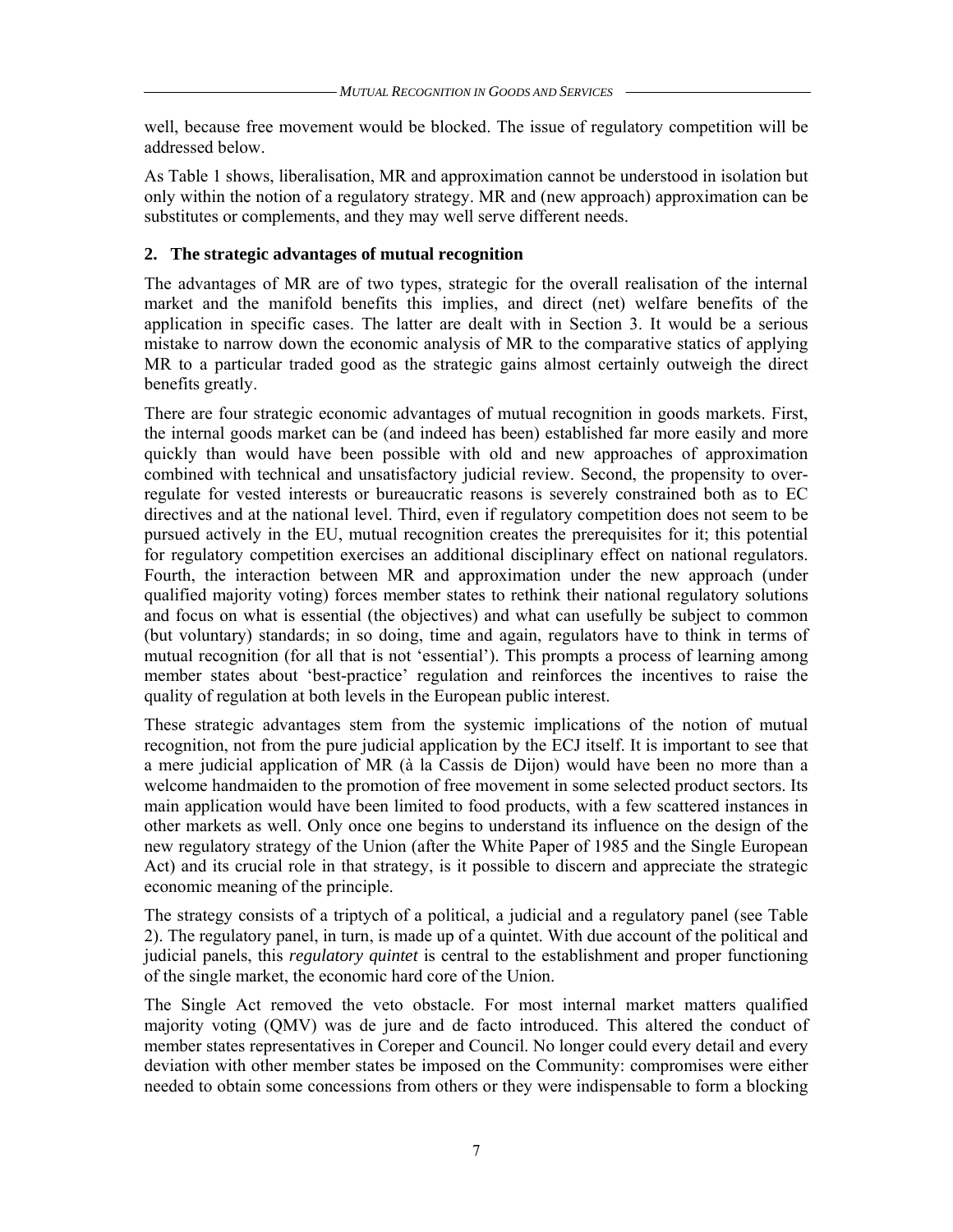minority. QMV thereby reduced the costs of 'how' the EU regulated, while significantly lowering the probability of deadlock, so that the internal market could be built much faster.

| <b>Political</b>          | <b>Judicial</b>                                              | <b>Regulatory</b>                     |  |
|---------------------------|--------------------------------------------------------------|---------------------------------------|--|
| Qualified majority voting | Judicial mutual recognition                                  | $\rightarrow$ Free movement           |  |
| (with a few exceptions)   | (given equivalent objectives<br>or if Art 30 does not apply) | $\rightarrow$ No internal frontiers   |  |
|                           |                                                              | $\rightarrow$ Subsidiarity            |  |
|                           |                                                              | $\rightarrow$ Minimum approximation / |  |
|                           |                                                              | harmonisation                         |  |
|                           |                                                              | Regulatory mutual                     |  |
|                           |                                                              | recognition                           |  |
|                           | Proportionality (member                                      | Proportionality (EC level)            |  |
|                           | states)                                                      |                                       |  |

*Table 2. The Union's new regulatory strategy* 

*Source:* Pelkmans (2001a, p. 59).

The judicial panel has its roots in the 1970s, albeit only for goods markets, in the Dassonville and Cassis de Dijon cases. This *judicial form of mutual recognition* is remarkable because in effect, it undermines the regulatory autonomy of a member state with respect to intra-EU imports.

Judicial mutual recognition proved capable of declaring inapplicable to intra-EU imports a very large number of regulatory specifications in food laws, and some in machine safety regulations, construction products, etc. In and by itself, it made superfluous a lot of tedious approximation that was deadlocked on the technical specifications, *not* on the regulatory objectives sought. Just as qualified majority voting did after the Single Act, judicial mutual recognition altered the behaviour of member states. First, it came to be understood that the 'need to act in common' (a required step of the subsidiarity test) at EU level often did not apply where health, (etc.) objectives were the same. This had the practical effect of *reducing the EU regulatory burden* (that is, less approximation) while exposing national overregulation (with technical specifications) by free movement. In one stroke, therefore, *the probability of costly regulatory failure diminished greatly* at both levels of government. Or, to put it in a less abstract way, the potential total number of products waiting for EU regulation before free movement would become a reality for business and consumers was drastically curtailed. Moreover, existing, often detailed national regulation as well as possible future refinements became unenforceable vis-à-vis intra-EU imports.

Second, it led to a re-think of how approximation could best be tackled whenever there was doubt about the equivalence of regulatory objectives. Approximation was minimised to the 'essential requirements' of health, safety, environmental or consumer protection. Beyond these regulatory objectives, member states were free to regulate more strictly, but mutual recognition (and thus free movement) would apply. This *regulatory mutual recognition* solved the problem of (business) uncertainty about 'equivalence' by defining common minimum requirements in rather general terms, while imposing free movement and mutual recognition 'beyond' those requirements. This had the great advantage that agreement in the Council would be far easier to achieve as, in Europe, regulatory objectives hardly diverge in the large majority of cases. It meant that the establishment of the internal market became politically feasible.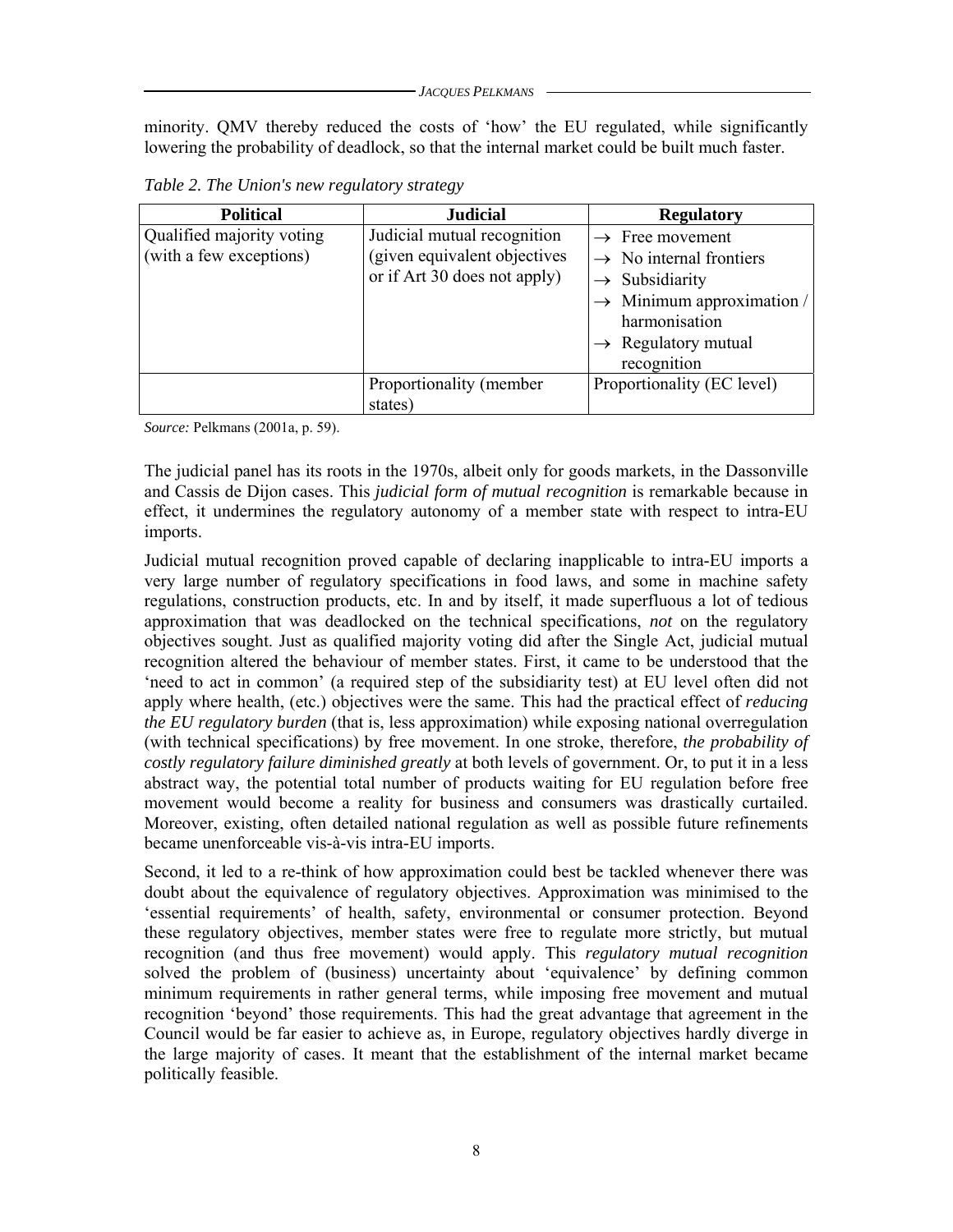The Court also introduced another principle, that of 'proportionality'. Because judicial mutual recognition may confuse consumers, as they are confronted with products from different regulatory regimes, it did accept labelling requirements as a 'least restrictive' measure to protect the consumer. Previous very costly measures such as complete import bans (e.g. beer into Germany; pasta not fully made from durum wheat into Italy, etc.) had to be removed. Thus asymmetric information can be solved at very little cost and without impeding free movement.

The regulatory panel of Table 2 emerged from this evolution. With the Single Act's removal of internal frontiers and the Maastricht Treaty's adoption of subsidiarity, the quintet was complete. It is hard to overrate the economic significance of the regulatory quintet. The combination of free movement, no internal frontiers and mutual recognition as well as proportionality at the member states' level have led to a far greater and more intense competitive exposure of national goods markets than before the Single Act. Should common regulatory action be necessary, it is nevertheless still bound by the combination of subsidiarity (as in the Treaty, Art. 5-EC), minimum approximation and EU-level proportionality.

There is one caveat. Establishing the internal market while overcoming market failures and minimising regulatory failures should improve economic welfare, as a rule. But this conclusion cannot be fully generalised. Consider the case of EU countries having very large differences in preferences: in some health, safety or environmental objectives they diverge sharply. An inconsiderate application of free movement would pre-empt the satisfaction of the strictest local preferences (in say, environmental regulation). Art 30, EC should prevent this from happening. But approximation may similarly suppress such preferences if QMV overrules the relevant member state(s). This might mean that common regulation to overcome market failure would *lower* welfare in some member states. Assuming that the overruled preferences expressed in Council are widely held by the voters in these countries and do not merely reflect overt protectionism, this would be a serious drawback.

There are two possible responses to this problem. First, in Art. 95, sub 4 an escape clause is formulated, under strict conditions, allowing a member state to maintain stricter legislation *without* mutual recognition. This clause has hardly been invoked thus far showing that it is not a pressing problem in actual practice. Second, a member state may maintain or enact stricter legislation, but of course subject to mutual recognition. In economic terms, the effect will be that *the regulatory costs will fall on the suppliers in the member state itself*. If such preferences are truly wide-spread in the country, the satisfaction of these preferences may well offset the regulatory costs.

#### **3. The economic welfare analysis of mutual recognition**

The direct benefits of MR can be clarified with the help of rigorous welfare analysis, be it under somewhat restrictive assumptions. Realising that regulatory barriers are very different from tariff barriers or quotas, there are essentially two (different) ways of approaching the direct economic effect of MR. First, one can regard national standards and regulations as *costincreasing entry barriers* and MR will then alter the competitive exposure of domestic firms, hitherto operating in fairly sheltered national markets. Second, one can regard national SHEC rules or voluntary standards and (tough) conformity assessment as *quality signalling*. In such a setting, the cost differential may simply reflect quality competition and a need to invest in reputation-building. These two contrasting perspectives can both be relevant, dependent on the nature of the goods market. With the steady Europeanisation of standards, whether linked to directives or not (hence, MR), the problem could be expected to fade away in another one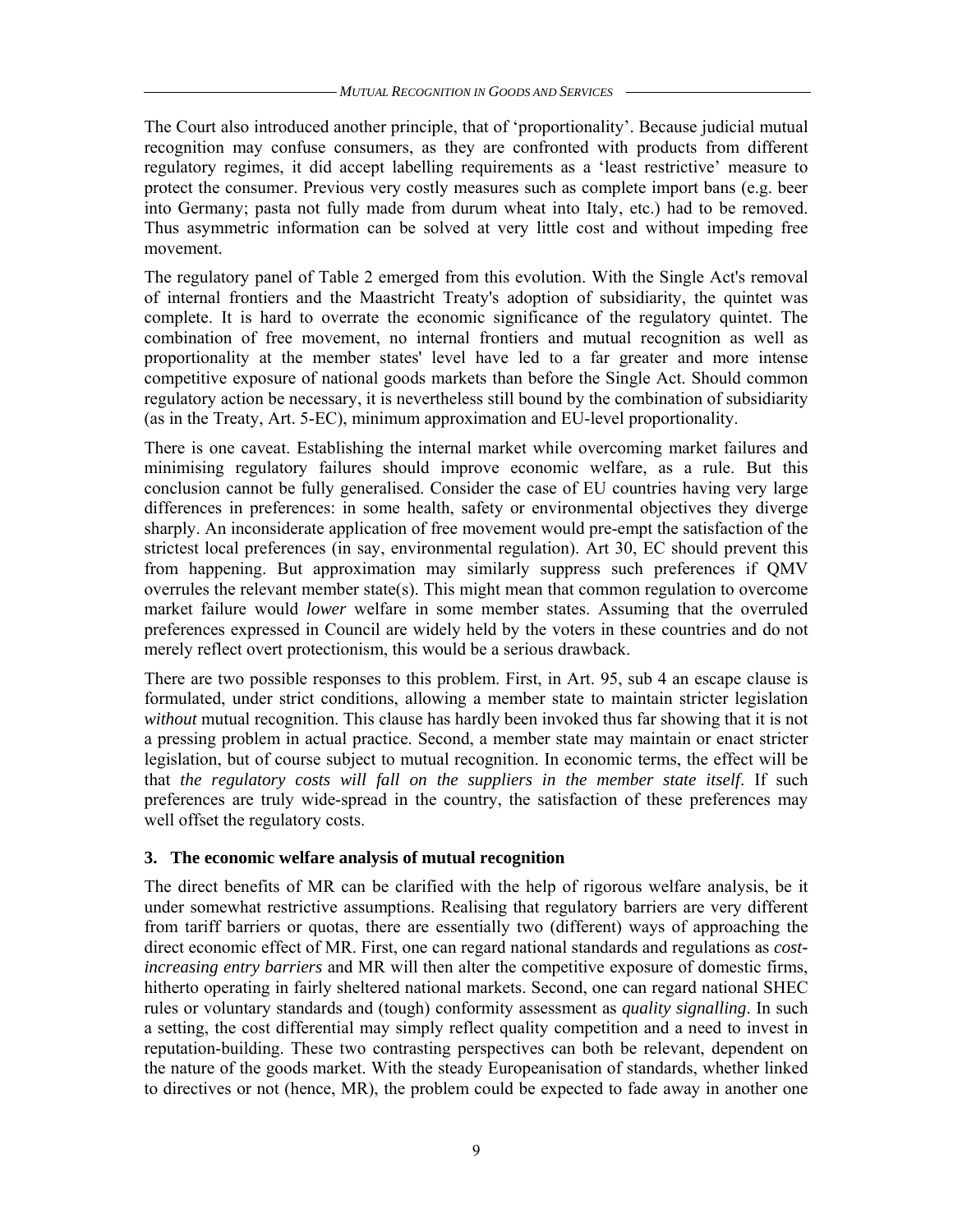or two decades (except perhaps in building products where also the US continues to have perennial barriers in its internal market).

First, the analysis will focus on a simple three-countries/one-good model, with constant costs for the rest of the world (= ROW) and increasing costs for the two EU countries, *L* and *H*. Consider Figure  $1^8$  showing the market in *H*. The good is homogenous between *ROW*, *L* and *H* (no quality differences), but regulations between *L* and *H* differ, causing adjustment costs.



 $\overline{a}$ 



The high-cost country  $H$  is not fully protected by the Union's common external tariff (CET) and *CD* of imports from *ROW* enter. The low-cost country *L* could easily export to *H* over its excess-supply curve (as drawn in the *H* market)  $S_{H + exc}/L$ <sup>9</sup> Its potential exports to *H* would be *FE*; if so, *ROW* would be squeezed out of the market as in simple customs union theory. However, with non-harmonised and non-recognised national technical regulations, *L* incurs an adjustment cost, in Figure 1 assumed to be the vertical difference between  $S_{H + exc./L}$  and  $S_{L2}$ , hence, a given percentage of the cost price. It is (arbitrarily) drawn such that it goes through *D* and leaves enough exports into *H* so as to squeeze out *ROW* at the price  $P_w(1 + CET)$ . If the adjustment were a little higher, *L* firms would refrain from exporting to *H*. Thus, in the internal market for homogenous goods, still characterised by regulatory barriers, we find that:

(a) Trade diversion may still occur, but, dependent on the (cost-increasing) barriers, it may also be reduced or absent; it also depends on whether the world price does or does not include similar adjustment costs as L experiences when entering H.

<sup>&</sup>lt;sup>8</sup> Figure 1 extends the notion of 'cost increasing trade barriers' (emphasised by Pelkmans & Winters, 1988, pp. 18-20, as distinct from tariffs which are revenue generating, and this property is crucial in customs union theory) to mutual recognition. Figure 1 is adapted from Abraham (1991, pp. 6-15).

<sup>&</sup>lt;sup>9</sup> Beyond the market clearance price  $P_L$ <sup>1</sup>, its excess supply is horizontally added to *H*'s domestic supply schedule.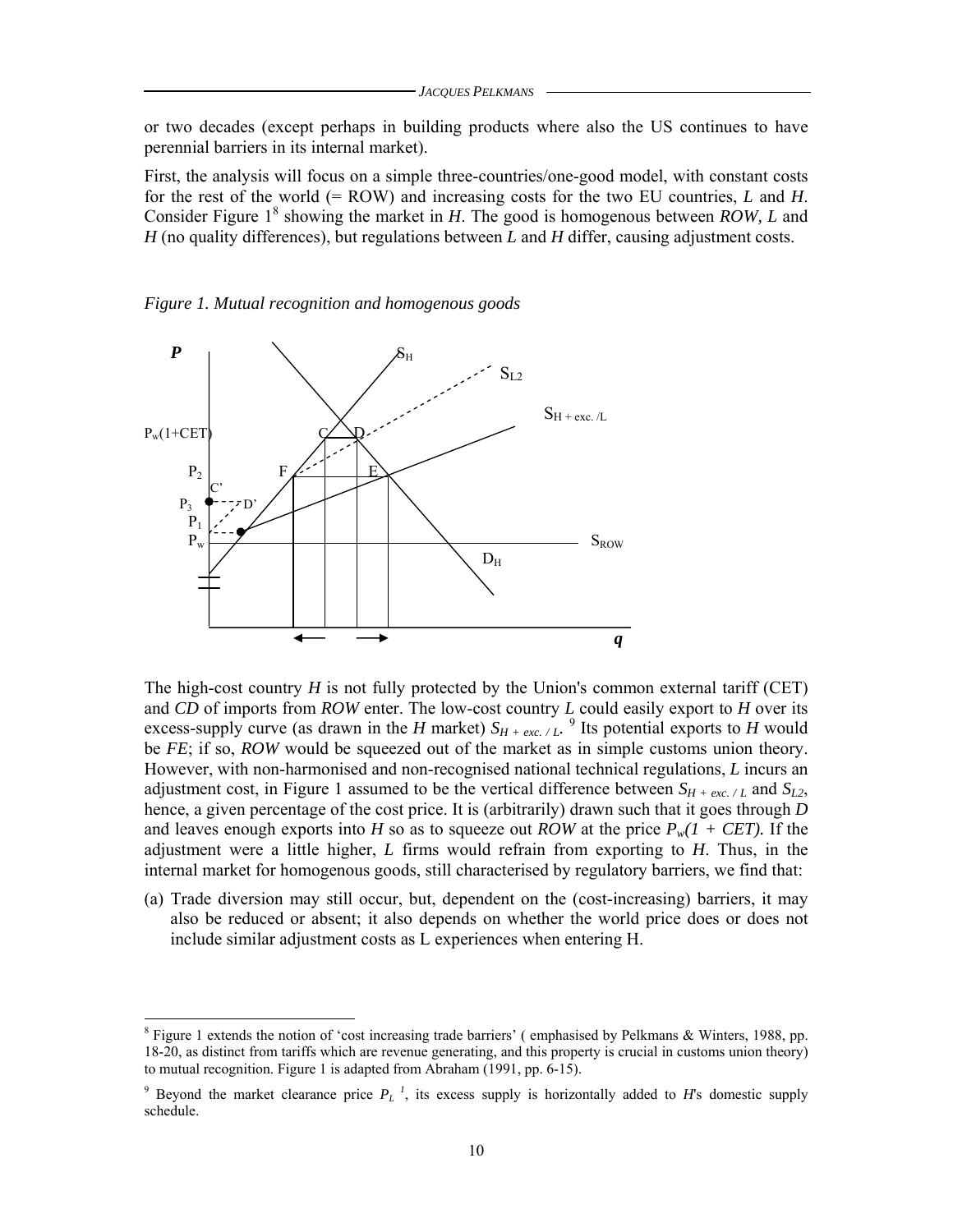- (b) Both *L* and *H* keep very high domestic market shares when regulatory barriers are not tackled; indeed, dependent on the cost of adjustment to the regulation in *H*, the internal market may well remain segmented.
- (c) The consequence of partial or complete segmentation is price disparities in the EU, despite tariff-free trade in the EU and the homogeneity of the good; if  $S_{L2}$  were relevant, or if it were situated even higher, the price prevailing in *H* would be  $P_w$  (1+CET); in L the domestic market clearing price would be P 1 and adding excess supply  $CD$  ( =  $C$ ' D') would increase it to P 3; hence a considerable price disparity would arise.

Note that 'old-approach' type of harmonisation (as distinct from mutual recognition or, as in Figure 1, from cost-increasing barriers only for exports to H, yet not domestically) would, due to vetoes and technical specificities, probably lead to 'maximum' requirements for standards and/or testing, in other words, close to or identical with those of *H*. The effect of this is not visible in the graph as nothing would alter in *H* but in *L* it would cause a price-hike. It would wipe out the competitive advantages of L, clearly something companies will fiercely resist. This simple analysis shows one major drawback of the 'old approach': it provides power to *protect* a high-cost industry, protected by regulatory barriers,<sup>10</sup> *rather than a 'liberalisation'* of the internal market. The seductive plea for a 'level-playing field' may be very costly and throttle (potential) intra-EU trade.

The introduction of 'mutual recognition' (assuming that 'equivalence' is not a problem) drastically alters the picture. In Figure 1, *L* no longer incurs an adjustment cost and will export *FE* to *H*. The market share of domestic *H* producers is more or less halved (an absolute decline of sales, for a larger total quantity) which will prompt rationalisation and restructuring. Consumers in *H* gain with the price fall, but consumers in *L* lose as the EU will now enjoy one price  $(P_2)$ . Note that, if the restructuring of *H*-based firms does not lead  $S_H$  to shift down considerably (an improvement of technical efficiency), these firms cannot exploit mutual recognition by exporting to  $L$ . Trade diversion would now be certain in Figure  $1$ .<sup>11</sup>

In this simple analysis, therefore, mutual recognition boils down to a *pro-competitive* regulatory regime.

Second, the analysis will stylise a case where SHEC regulations can be considered as quality signalling. Let us assume that domestic regulations refer to national standards which reflect quality; different national standards reflect quality differentials. The distinction between regulations and standards is crucial – without mutual recognition, the regulations constitute barriers, but with mutual recognition (hence, equivalence as to the 'essential requirements') only the voluntary quality standards remain, and hence the price/quality combinations are determined by consumers and users. So, quality refers to 'non-SHEC requirements' like solidity, guarantees, materials, ingredients (including 'recipes' in the case of food products), technical sophistication, durability, design or after-sales service. Now consider Figure 2 which links (cost) prices to levels of quality in *L* and *H* (*ROW* is ignored).<sup>12</sup> Both countries

<sup>&</sup>lt;sup>10</sup> Not seldomly, the barrier may have relaxed the cost minimisation discipline of external competition (so the stakes to keep it become more entrenched over time), or, indeed the barrier is fully endogenous, in the sense that regulators have been captured to 'tailor' the barrier so as to protect sufficiently.

<sup>&</sup>lt;sup>11</sup> Clearly this was one fear behind the 'fortress Europe' campaign of the US in the late 1980s. In actual practice, one has to be careful to draw this conclusion. The ECJ has been quite liberal here: thus if *ROW* would obtain acceptance of its product in any member state of the EU, mutual recognition would apply in full throughout the internal market.

<sup>&</sup>lt;sup>12</sup> Figure 2 (as adapted) draws from Abraham (1991) and Falvey (1989). Note that there is no volume in this graph.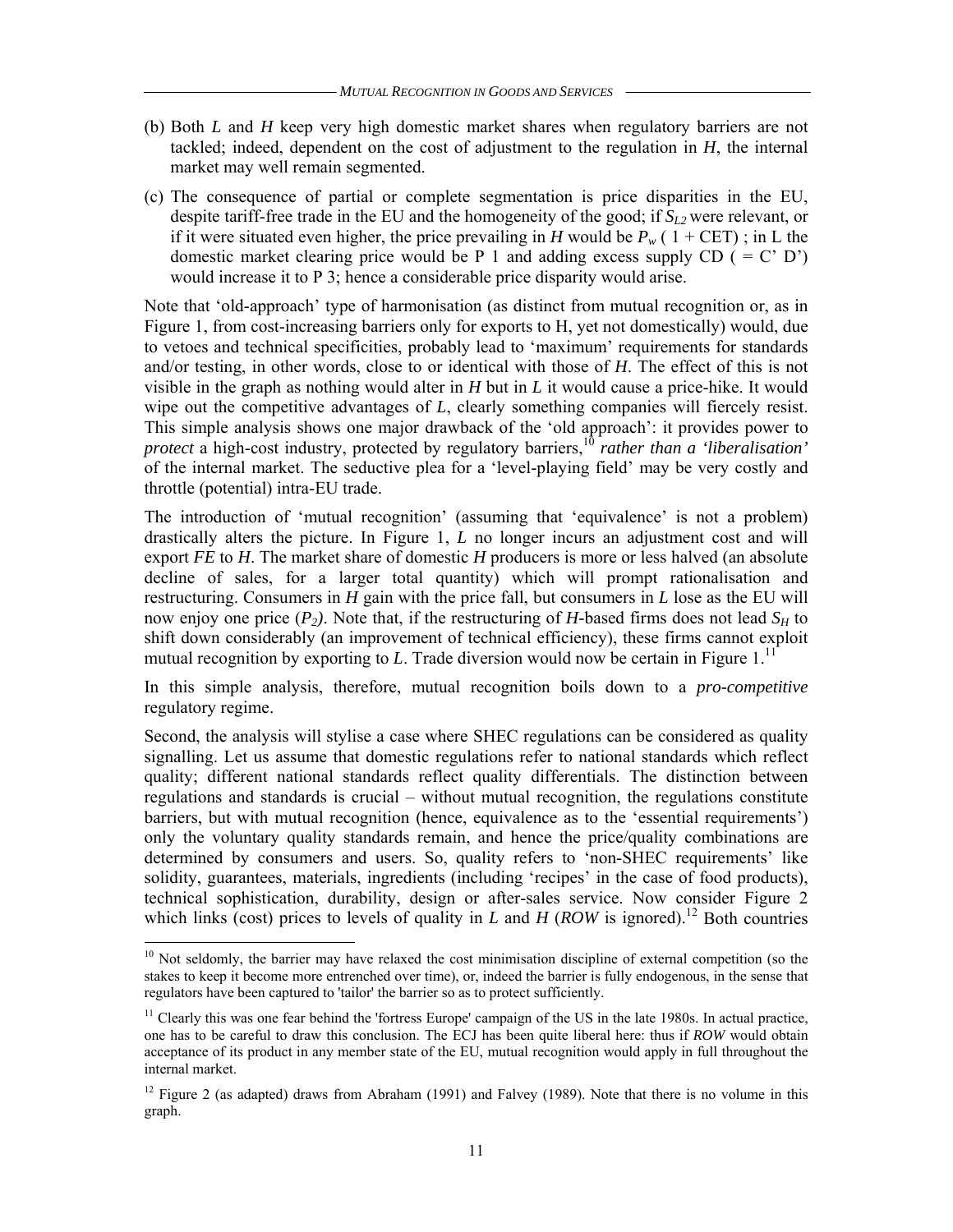have (different) minimum qualities  $L_{min}$  and  $H_{min}$ . The price/quality curves are convex, expressing the idea that ever higher quality becomes increasingly expensive. However, it is dependent on soft and hard infrastructure as well as experience, given domestic preferences (themselves a function of per capita income levels), *H* is a typical high-cost producer in the low-qualities range (between  $L_{\text{min}}$  and  $Q_2$ ) and  $L$  in the high-qualities range (beyond  $Q_2$  or  $E$ ).<sup>13</sup>

*Figure 2. Mutual recognition and quality signalling* 



With intra-EU trade opened up, under regulatory barriers, *L* can sell in *H* only beyond  $H_{\text{min}}$  up to  $Q_2$  (i.e. over *CE*) and *H* can sell in *L* only beyond  $Q_2$  (or E). This squares with the notion that differentiated goods will generally sell in both markets.

Now mutual recognition is introduced. For simplicity we take this to mean that all qualities at or beyond *Lmin* can be sold in the internal market. For *L* producers, the extra business opportunity is to sell now in *H* in the  $L_{min} - H_{min}$  (AC) range. Seizing this opportunity depends, however, on the effectiveness of the quality signal. Consumers in *H* may mistrust the lower price of the *L* product for lower quality compared to *H* products in the same range. This lack of confidence is caused by the disappearance of the *H*-testing mark or certificate, so that consumers have an information problem. Beyond *Hmin* this is less of a problem because *H* quality traditions are adhered to; still, convincing consumers of this very fact might require extra effort (for example, voluntary certification). In other words, *L* will need to invest in reputation-building or it would systematically ensure that its products are tested and certified to compliance with  $H$  standards.<sup>14</sup>

These efforts shift the  $C_L^1$  curve to  $C_L^2$ . *L* producers will now sell in *H* any quality between  $L_{\text{min}}$  up to  $Q_I$  (over LF) but lose competitiveness vis-à-vis *H* firms in the range *FE*. Another interesting effect has to do with the fear of a 'race to the bottom'. In Figure 2, the opposite

 $13$  Note that, compared to Figure 1, no (further) adjustment costs are assumed.

 $14$  Note that, here, there is no CE marking since this only applies to an EC directive. CE marking is completely independent from the (EU) country of testing & certification.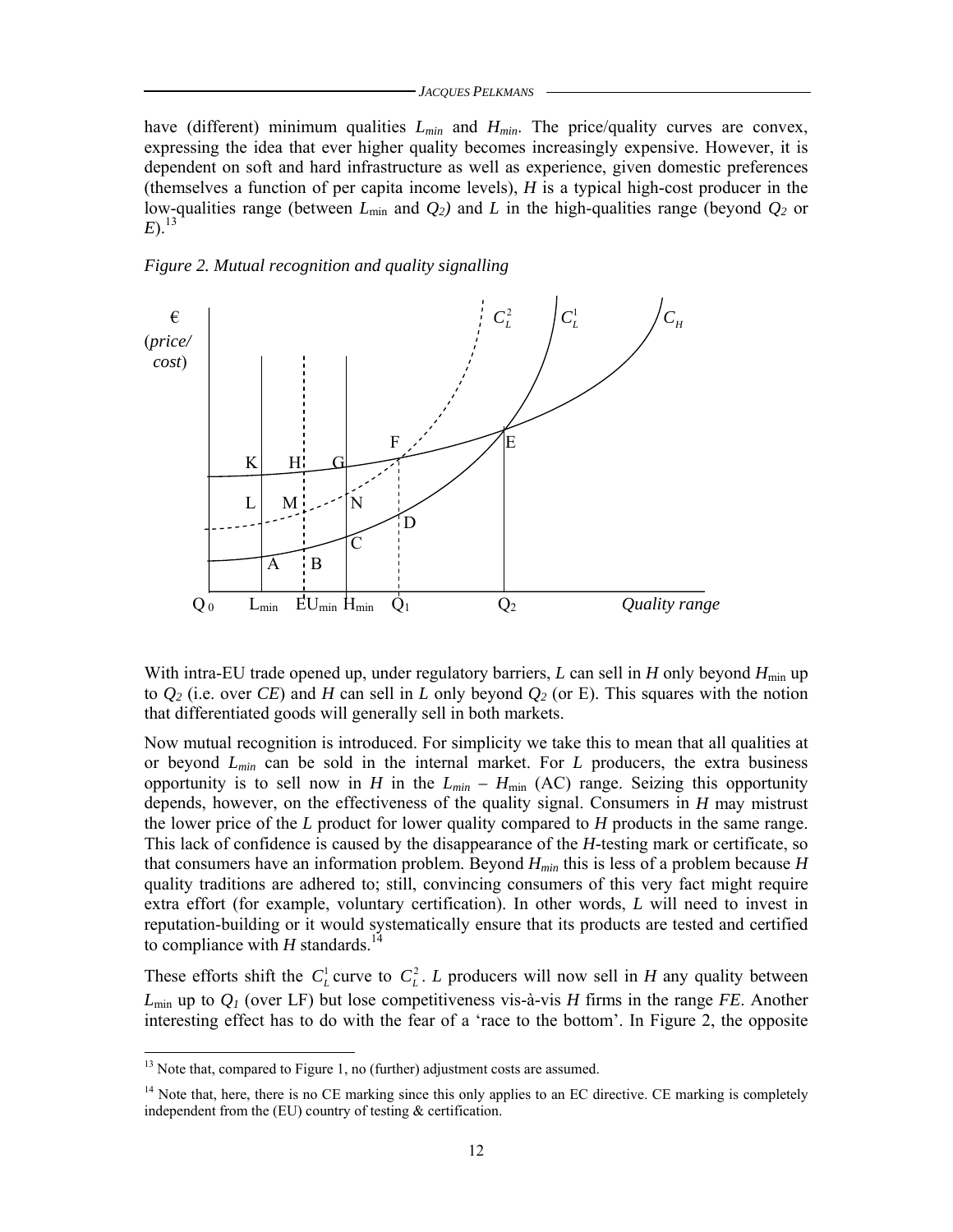occurs – it leads to what David Vogel (1995) has called, 'trading up', a convergence to higher quality levels.

If, in contrast to the earlier assumption, we assume that SHEC objectives play a role to set a minimum quality (say, of safety; or an emission ceiling), then one obtains a combination of minimum harmonisation, and mutual recognition beyond it, based on quality. This could represent a stylised 'new approach'. In Figure 2,  $EU_{min}$  represents the regulatory minimum, in the light of SHEC objectives, but this (often) says relatively little about the overall quality properties of machines, toys, etc. As shown, this could lead to the exit of producers in the very low-quality range between  $L_{min}$  and  $EU_{min}$ . Whether this is a welfare loss depends on whether  $L_{min}$  did or did not fully overcome the market failure.<sup>15</sup>

Analytical work in more sophisticated models is still scant and the results are not comparable because of disparate approaches. Box 1 provides a flavour of this kind of economic research.

The conclusion is that mutual recognition in homogeneous goods markets tends to be strongly pro-competitive whereas in differentiated goods markets there are likely to be forceful incentives for 'trading up', the opposite of a race-to-the-bottom. However, in models of imperfect competition (and given that mutual recognition requires equivalent objectives of domestic regulation, including reliable conformity assessment), there is scope for strategic quality games. In such games the competitiveness of low-cost, lower-quality suppliers might sometimes be affected.

#### *Box 1. Mutual recognition and imperfect competition*

 $\overline{a}$ 

Advanced economic analysis has ignored mutual recognition, with a few exceptions. In Lutz (1996) harmonisation and mutual recognition are compared in a model of vertical product differentiation, which builds on work by Shaked & Sutton (1982) and Ronnen (1991), for the two-countries case. Duopolistic firms face quality-dependent fixed costs and compete in quality and price in two segmented markets. When firms have identical cost functions, the introduction of mutual recognition yields the maximal sum of regional welfares, compared to harmonisation or 'no regulation'. A harmonised regulation, maximising the sum of national welfares, will lead to a reduction of welfare in *H*. But when costs of the *L* firms increase (and indeed increasing with higher quality, as in Figure 2), these results are partially reversed. Indeed, with a high enough cost differential, harmonisation with only one firm in the market is superior in welfare. The exit of *L* firms is in the overall (welfare) interest of the country. Lutz is capable of showing, be it in a highly stylised fashion, that entry deterrence by strategically choosing quality is possible (see also Herguera & Lutz, 1998).

A somewhat different two-stage game, with Cournot duopoly and two countries, is presented by Suwa-Eisenmann & Verdier (2002). It is an extension of the well known Brander & Spencer model (1985) and introduces a political support function (i.e. the government only looks at producers' interest). Mutual recognition is interesting once the 'institutional capacity' of *L* and *H* differs in supporting all that such recognition takes (in quality  $\&$  conformance infrastructure) at low costs. This would tend to move implicit regulatory protection towards an asymmetric increase in the cost of *L* producers exporting to *H.* In other words, it favours *H* as if it were a tariff.)

<sup>&</sup>lt;sup>15</sup> The problem with market failures, such as safety and health objectives, is that they are not independent from local preferences and income levels; hence, the risk/price preferences matter to some degree.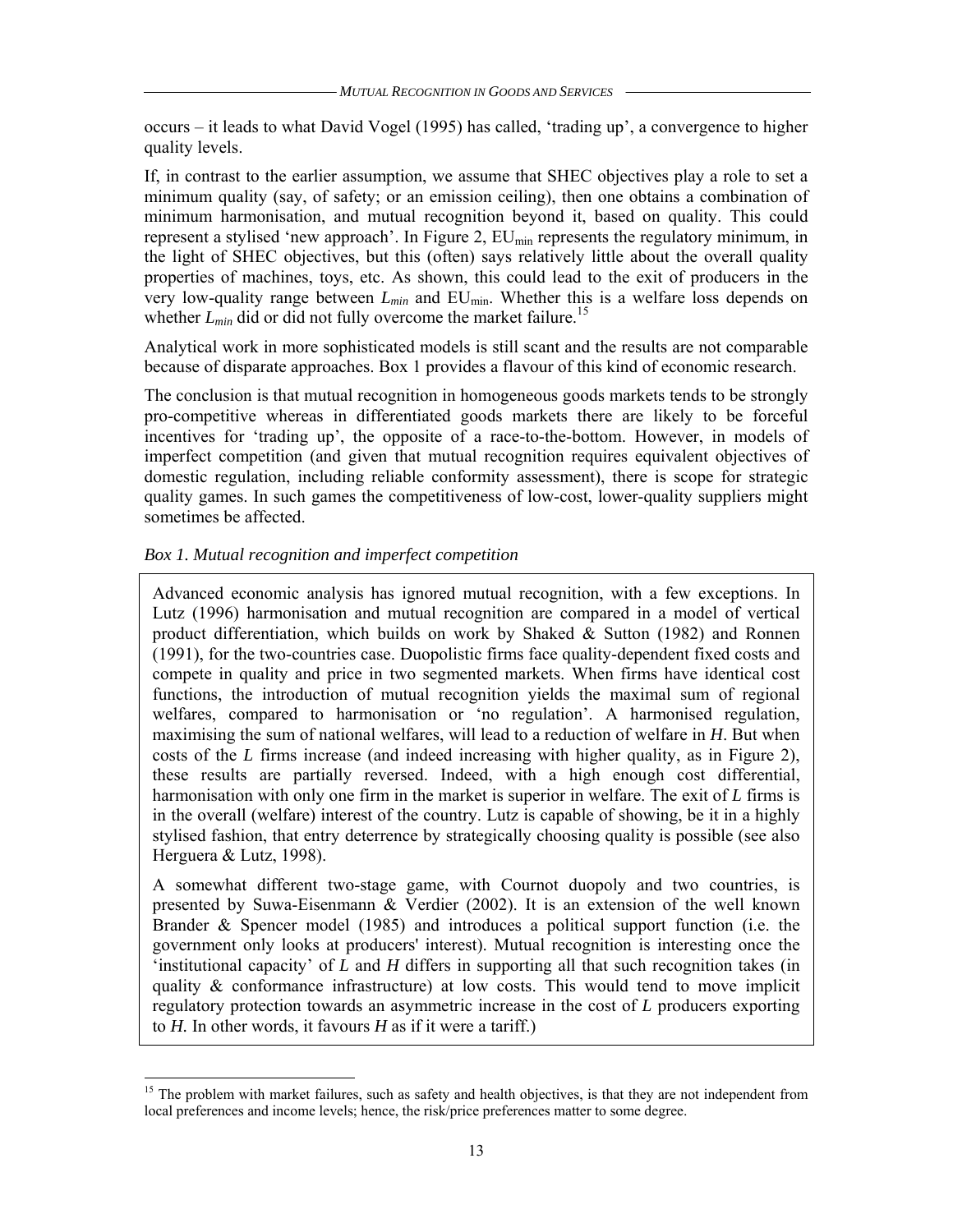#### **4. The costs of mutual recognition**

After two decades of judicial MR and one and a half decades of a regulatory application of the principle in goods market, the picture emerging is one of great ambiguity.

On the one hand, there can be no denying of the great merits of introducing this innovative principle. Many instances of silly and de facto protectionist import bans have been removed. An entirely new approach to food law has been developed at EU level which is solely focused on SHEC objectives or effects, without – as a rule – specifying the individual products concerned. When the *quality* of goods – beyond 'essential' issues of SHEC – is concerned, the consumer disposes, based on mere labelling requirements (so as to remove asymmetries of information). Beyond food and beverages, it is possible to identify a range of goods market where MR applies. Based on the Atkins report for the Single Market Review (Atkins, 1998), it is estimated that nearly 50% of intra-EU goods trade are subject to MR and the rest is covered by the old and new approaches. Of the 50% covered by MR, some 20% refers to unregulated goods (say, teaspoons) and another 30% to nationally regulated ones (say, beer, pasta, carpets, etc.).

Yet, one has to answer the questions whether this figure means that 1) without MR these markets would not enjoy free movement?; or 2) with MR, do they enjoy unhindered market access? Both questions should be answered with a qualified 'no'. The completely unregulated markets would probably enjoy free movement without any problems. But the nationally regulated ones would cause higher costs of intra-EU trade or force local establishments or block trade. So, the identifiable gains should be looked for only in those markets. However, when question 2 is considered, it turns out that there are numerous practical problems in enjoying market access, even when MR should formally apply. These problems can cause a great deal of anxiety and uncertainty, and have indeed engendered a sense of disenchantment with the principle. We shall discuss the generic 'costs' of mutual recognition and what to do about them in the present section; a brief review of the belated strategy at EU level to reduce these costs is included as well. In section 7 the more specific costs that tend to fall on business are set out, with some examples from goods markets. There is also evidence that MR in those services markets where the principle could matter is little exploited by business.

Mutual recognition turns out to have fairly high information, transaction and compliance costs. Apart from some specific costs to business (see section 7), there are six reasons for these costs to be high. First, MR is not 'visible'. For a particular tradeable good in markets, MR is a distant abstraction. What makes it even more difficult is that the national rules in a country are usually well known and can be easily verified, yet they are overridden by this abstraction. It is obvious that in many cases such a configuration cannot be expected to lead to the required degree of legal certainty in day-to-day business throughout a big internal market trading many tens of thousands of goods. Perhaps one could best regard MR as a 'regulatory' principle with several layers: whereas the general principle will necessarily remain abstract, if only for its applicability in a wide variety of cases, the sufficient conditions for low-cost applicability amount to several layers of much more practical guidelines which should be easily verifiable. This is confirmed by the other five reasons for the generic costs of MR.

Second, there is no rule book for MR; indeed, if anything, MR applies the negative of a rule book. Clearly, for inspectors, certifiers and especially for traders themselves, this can be a drawback when one realises how fast modern markets and exchanges work. The EU authorities and possibly national ones as well could undoubtedly be pro-active at this 'lower' layer of MR. As we shall see, this has finally been realised by the Union during the last few years. Third, one important reason for the gap between the principle and its application in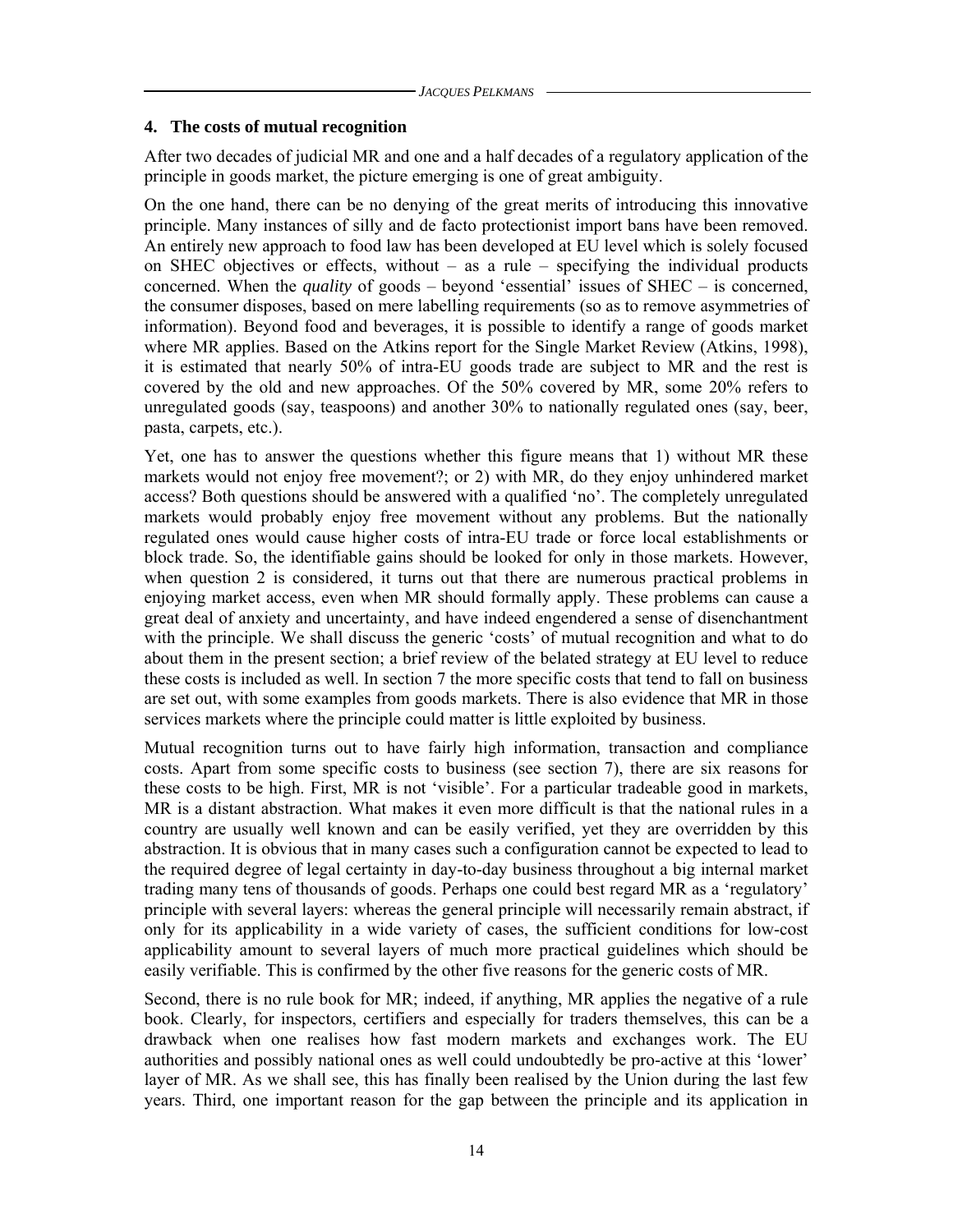day-to-day business is the lack of clarity about the equivalence of *effects.* The ECJ has always spoken about equivalence of 'objectives or effects'. Although objectives can cause difficulties occasionally, even when the leap to approximation is not taken, the interpretation of effects risks to (re-)introduce a good deal of the regulatory specifications that should be of little or no significance under MR. Hence, the importance of the new approach where voluntary standards deal with the effects in a useful but not restrictive manner. But where MR applies in the presence of some national regulation, the 'effects' clause creates a grey area which raises the costs of MR. Again, these costs can be reduced by pro-active policies. Fourth, the costs of monitoring are very high. It is out of the question to monitor each and every individual case of MR. The high costs of monitoring may even prompt strategic behaviour on the part of some authorities in some specific cases, not least when viewed in combination with the next drawback. Fifth, judicial review in the EU is slow because of the overload of the ECJ and the huge increase in the requested 'preliminary rulings' (not uncommon in MR cases). Of course, this drawback is not specific to MR, but the application and indeed the conduct of national regulatory authorities and testing/certification institutes are likely to be directly affected by it. Sixth, the application of MR has turned out to be much more complex than originally envisaged. The more complicated its interpretation and the more 'grey areas' and special cases, the more it approaches an EU-based regulatory system, whereas the idea is precisely to avoid EU rules and allow diversity to be combined with free movement. Once again, the complexity calls for a pro-active policy of information and lowering of transaction costs.

In discussing what the Union has done in order to lower the costs of MR, one should distinguish the activities and debates about *existing* regulatory barriers and the EU infrastructure about *newly emerging* regulatory barriers due to new legislation in member states.

As to the existing regulatory barriers, the doubts about the effectiveness of MR in goods markets began after the EC-1992 programme was completed. Following regular complaints from European business and an ad-hoc conference in Copenhagen between the Commission and European business on a Danish list of no less than 400 instances where MR had allegedly failed, two initiatives were taken to address the issues. The Molitor (1995) report on simplification of European regulation recommended that the actual benefits of MR were often outweighed by the costs of uncertainty, hence, approximation would often be better. The 1995 UNICE report took a similar stance. The Atkins report on technical barriers (1998) in the Single Market Review documents both deep scepticism amongst economic agents in markets about MR and analyses, in 7 case studies, how rarely MR works out the way (naive?) economists might be led to believe (see also section 7). A 1999 Commission report<sup>16</sup> finally acknowledges that MR requires a far wider, deeper and pro-active infrastructure in the single goods market to make it work. One can also infer from this paper that there is no, what I call, '*MR culture'* yet in the Union.

Such a culture would comprise at least three 'soft' but critical ingredients which are nowadays still lacking: 1) economic agents who are well-informed about the 'rights' MR implies for their business, trade or consumptive activities; 2) confidence between member states, and more specifically their various regulatory, inspection and/or certification agencies, about specifications and actual enforcement; and 3) incentives for whatever national bodies having a direct or indirect impact on free movement (under MR) to think and act 'European' rather than national – the point here is that the incentive structure is tilted the other way around. The

 $\overline{a}$ <sup>16</sup> COM (1999) 299 of 16 June 1999, Mutual recognition in the context of the follow-up to the Action Plan for the Single Market.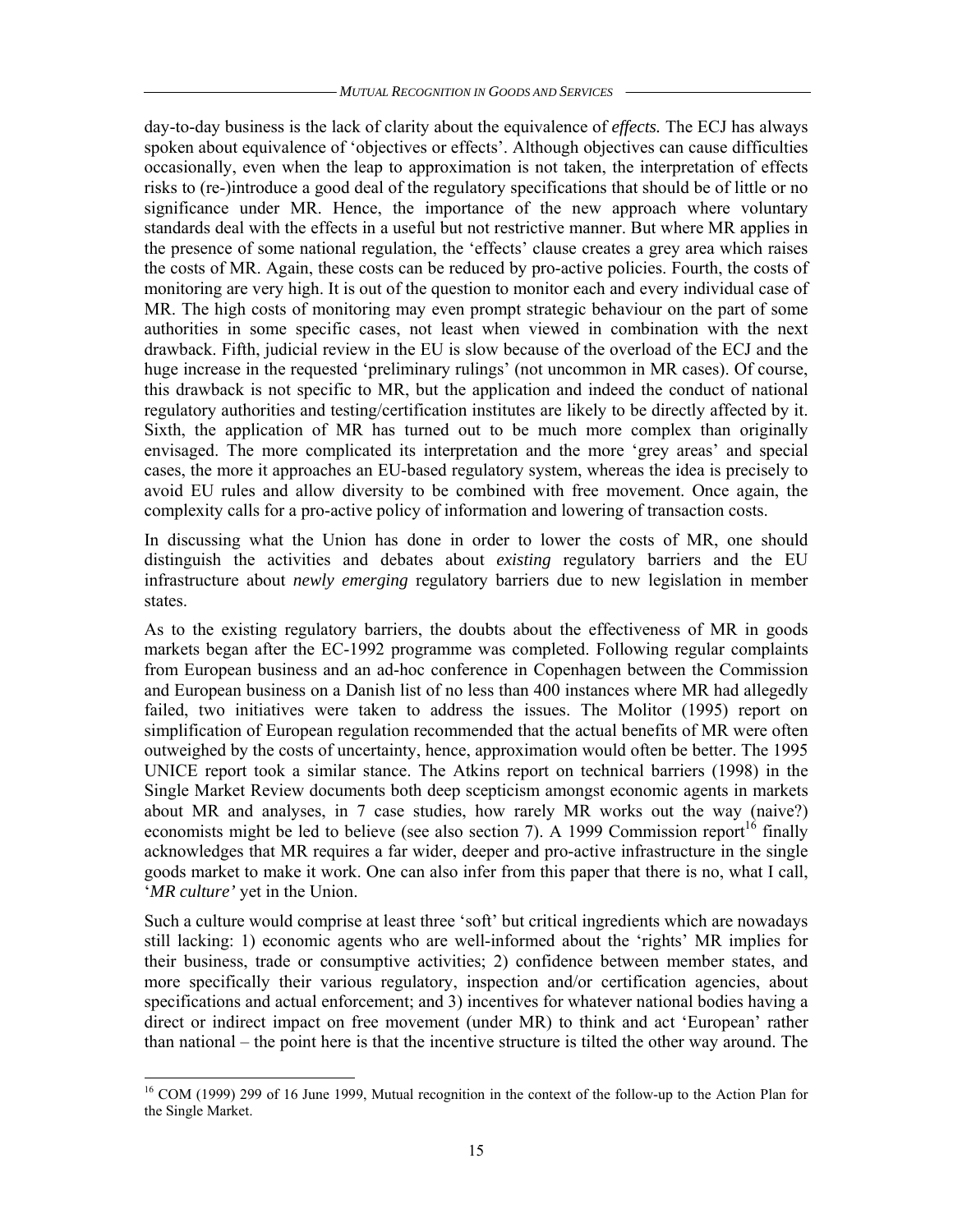*information-confidence-Union-mindset* combination could do much to render MR far more effective. However, this requires deep and permanent investments and possibly some restructuring.

The Barcelona European Council (15/16 March 2002) asked the Commission to report (once again!) on technical barriers to trade. This signals a persistent concern about MR when it comes to the day-to-day enforcement in the single market. The Commission has opened the SOLVIT initiative in 2002 for infringement cases where the reason seems to be 'misapplication' of EC law in goods and services – often, a matter of MR. In May 2002, such cases numbered no less than  $681!^{17}$  This is likely to be only the well known tip of an iceberg of unreported frustrations of free movement.

More specifically, the second Commission report on  $MR^{18}$  comprises for the first time a much more pro-active approach with activities such as regular conferences and round tables, the publication of guides and guidelines and detailed case studies as the basis for common interpretation. At the same time this report testifies to the complications of MR in all areas. Nevertheless, the Commission is more adamant than ever to ensure better and more widespread compliance with MR, for the better functioning of the internal market.

The EU has done much better in permanently *preventing new regulatory barriers* from arising year after year. The infrastructure consists of a little known yet crucial committee, backed up by exceptionally strong information powers as well as strict obligations of member states to accept EU priorities in their national legislative processes. The 98/34 Committee (formerly known as 83/189 Committee) deals with all national draft laws having a bearing, actual or potential, on regulatory barriers in goods markets. The Committee does this *before* these drafts reach national parliaments and under automatic or discretionary 'standstills' (of the national legislation process) of anything between 3 and 18 months! Member states and the Commission give 'detailed opinions' if regulatory barriers are suspected or expected and, in any event, 'equivalence' and/or MR clauses have to be incorporated in every such law. In doing so, new regulatory barriers are nipped in the bud and MR is not only allowed to work, it is encouraged by explicit references to equivalence. In effect, therefore, the 98/34 Committee protects MR for all new laws of member states. Only in very rare cases where no equivalence exists will the Commission propose an approximation directive. With hindsight it is clear that this committee has rescued the functioning of the internal goods market. Without this infrastructure a singular focus on the existing barriers, even with MR, would have been hopelessly ineffective given the extremely high rate at which member states add new sources of barriers where MR could lead to uncertainties. The work of this committee also shows that a pro-active approach, based on firm powers, is the only way to render MR effective and (via equivalence clauses in national law) transparent.

The functioning of this low-key but critical committee has revealed to what extent member states have turned into 'regulatory machines' (see also Pelkmans, Vos & di Mauro, 2000, for detailed analysis). In recent years, the 15 member states have produced, year after year, some 650-700 laws and decrees (or non-trivial amendments of them), which have to pass the Committee. If that number is not sufficient reason to pause and wonder whether market functioning is genuinely improved by such a regulatory 'turnover', one ought to realise that (a) this only refers to goods markets,<sup>19</sup> and (b) member states are not allowed to draft laws in

<sup>&</sup>lt;sup>17</sup> Internal Market Scoreboard, no. 10, May 2002, p. 10.

<sup>&</sup>lt;sup>18</sup> COM (2002) 419 of 23 July 2002, Second biannual report on the Application of the Principle of Mutual Recognition in the Single Market.

<sup>&</sup>lt;sup>19</sup> And a small category of 'information services'.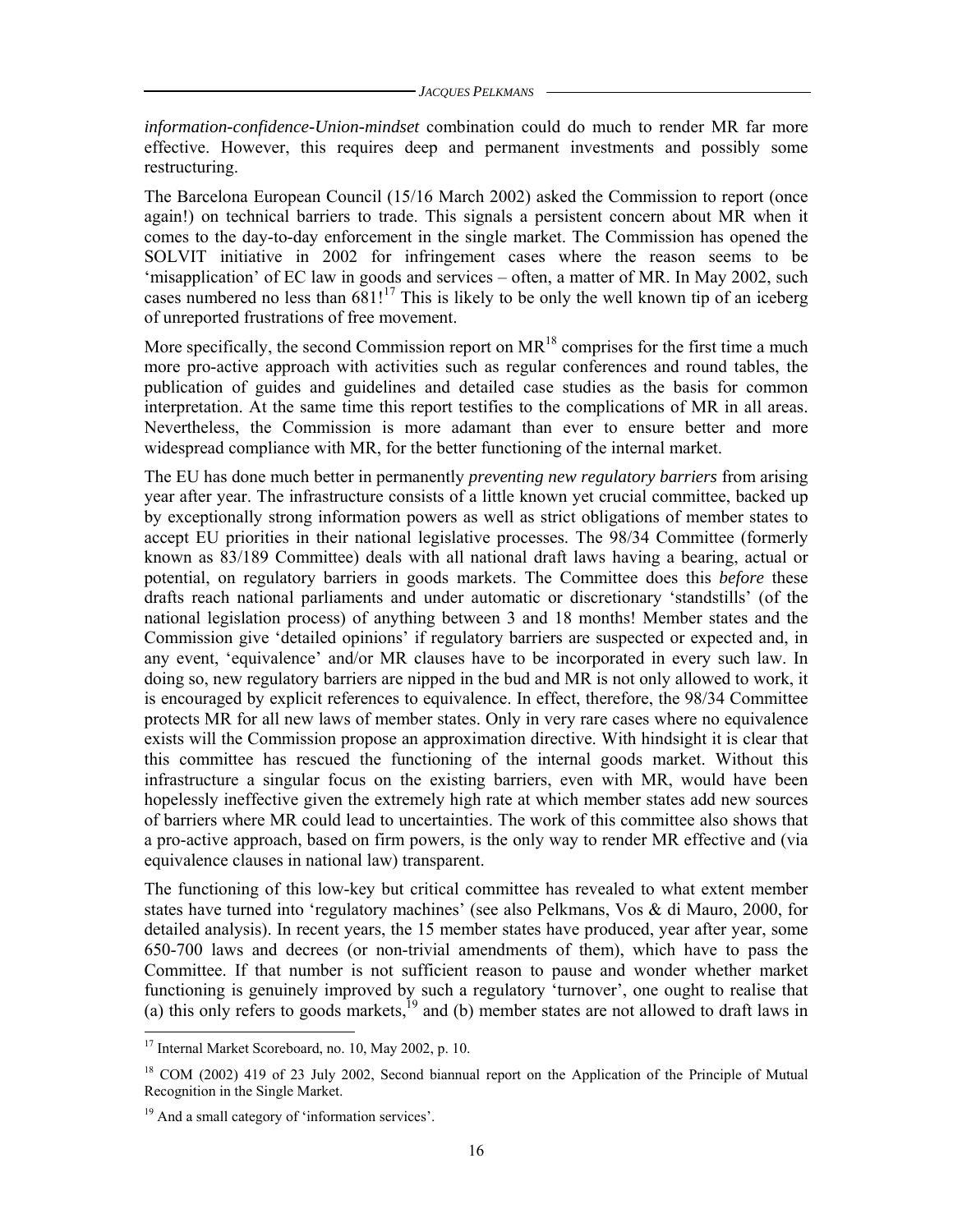'approximated' markets, other than implementation of the directives.<sup>20</sup> So these 700-odd laws or decrees only deal with MR-type markets, covering a mere 30% of intra-EU goods trade! After 18 years of the operation, of this committee the beginnings of an 'MR culture' can be discerned. However, national instincts and incentives to come up with a lot of new regulation, year after year, remain forceful. It is also unclear whether the incipient MR culture in the committee spills over to the tackling of existing barriers where MR should apply. Fortunately, to the extent that the committee is a success, the area of existing barriers should no longer grow and a pro-active MR policy by the EU might become effective in lowering the generic costs of MR in those goods.

#### **5. Mutual recognition in services markets**

It took some time before mutual recognition came to be applied to services in the internal market. In 1979 – the year of the Cassis de Dijon ruling – the liberalisation of cross-border services had hardly begun and was therefore far behind the progress in goods markets. By the time the EC-1992 programme was designed, services had become more prominent and the question was rather how to tackle the many services markets that were regulated, and indeed differently regulated in different types of services markets.

The basics in the treaty looked like those in goods in that there is a clear obligation to remove restrictions on the free movement of services (Art. 49, EC; then Art. 59) and that nondiscrimination is the rule. Like in goods there are derogations from non-discrimination (Art. 46, then Art. 56) and these tend to be narrowly interpreted by the ECJ. The analogy with goods also extends to the judicial approach to restrictions of a non-discriminatory kind in the 1991 Saeger case, $^{21}$  just like the famous Dassonville ruling of 1974 in goods. Hence, these restrictions should be judged from an economic perspective: restrictions "…liable to prohibit or otherwise impede cross-border services of the 'temporary' type" are not allowed. This economic approach covers measures affecting the ability to provide, those increasing the costs of the relevant service (a very wide-ranging prohibition, like in Dassonville), those discouraging its provision and those preventing consumers from receiving the service.

It is then a small step to introduce the Cassis de Dijon analogy, that is, the notion of judicial mutual recognition.<sup>22</sup> A member state cannot normally prohibit the provision, in its own territory, of a service lawfully provided in another member state, even if the conditions in which it is provided are different in the country where the service provider is established. As with goods this mutual recognition even applies in case of derogations as long as the legitimate objectives pursued in different member states are equivalent.

Nevertheless, it would seem that the practical economic significance of judicial MR in services is fairly limited. The wide derogations of Art. 46, EC and a host of other objectives (often under the 'general good' doctrine, a kind of rule-of-reason approach, developed by the ECJ) can be legally compatible with the treaty, even though free movement of services is thereby severely curtailed. The ECJ will verify this compatibility using three tests: a restrictive justification test (overriding reasons of public interests), a non-duplication test (for statutory conditions, if equivalent, already satisfied in the home country) and the proportionality test (barriers should be indispensable and least-restrictive). The ECJ approach

<sup>20</sup> Anyway, these are not notified to this Committee.

 $21$  Case C-76/90.

 $2<sup>22</sup>$  The following paragraphs are based on an interpretative communication by the European Commission on the free movement of services, Official Journal EC, C 334 of 9 December 1993.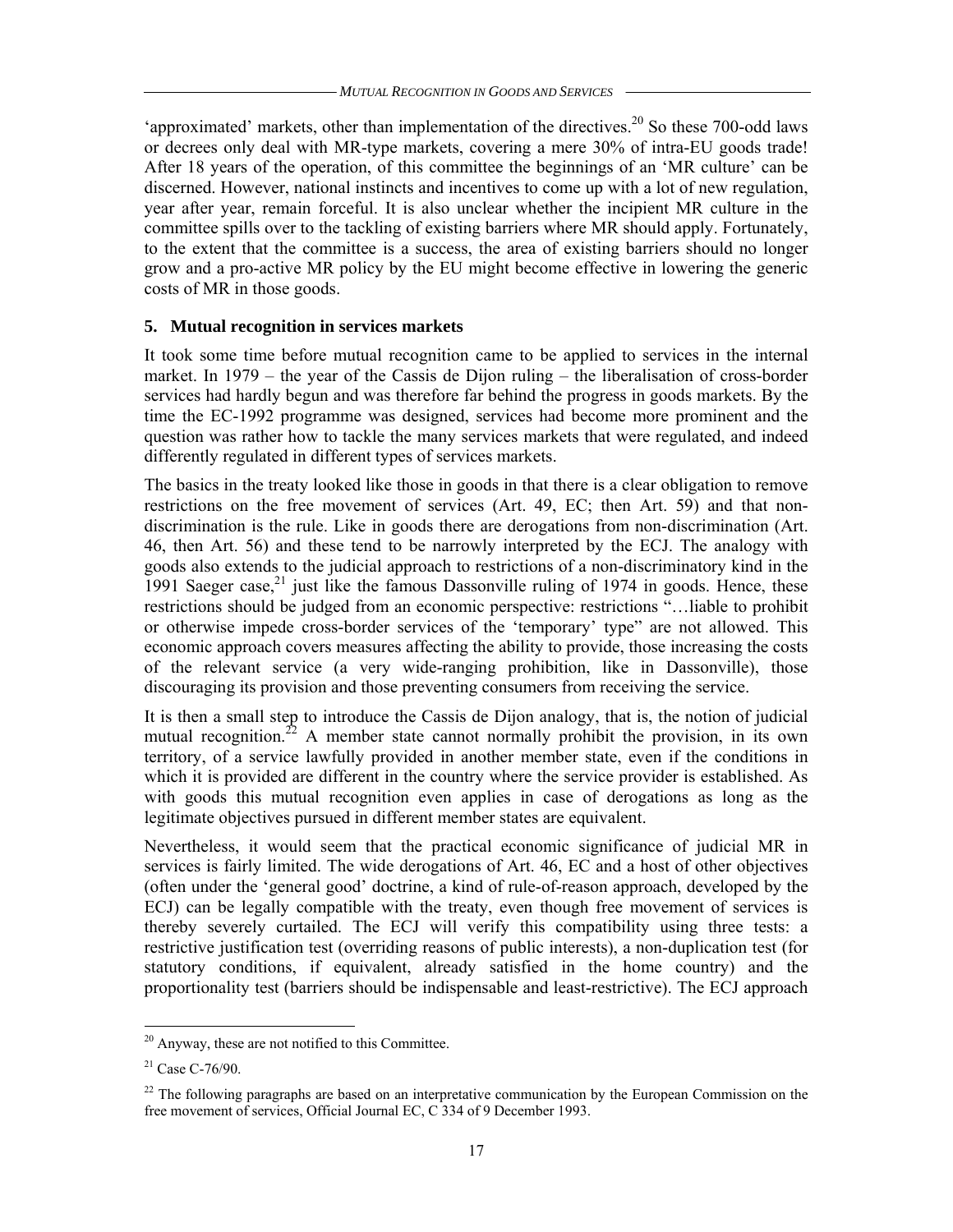has helped to remove all kinds of arbitrary protectionism or overregulation. In and by itself, however, judicial MR and the compatibility tests of derogations have not resulted in truly free movement of services in most markets.

To understand why this is so, three crucial properties of services provision in the internal market should be considered. First, many services markets are regulated. Although judicial MR might sometimes suffice to obtain free movement, the information, confidence and transaction costs of MR are likely to be much higher in the case of services than for goods. Services are not storable and are also intangible, which renders it difficult to assess quality. Services are typically not search goods (the buyer can verify quality before consumption, as in goods markets) but either experience goods (evaluation of quality only possible after consumption) or credence goods (quality cannot even be assessed after consumption). Such markets tend to suffer from asymmetries of information and this can lead to a range of inefficiences (including moral hazard and adverse selection). Suitable regulation ought to ensure a proper functioning of such markets. The gradual establishment of the internal market for services in the EU has shown that the reduction of these costs of MR may require a regulatory approach to MR, that is, directives specifying the objectives and (main) effects, beyond which MR applies.

Second, most of the larger (non-governmental) services markets fall under special regimes in the treaty which assume priority before free movement of services (Art. 49, EC) applies. This renders services incomparable to goods trade in economic terms. Financial services, transport services (all six modes) and all services in network industries (including telecoms, broadcasting, postal and the distribution services of gas and electricity) have special articles or chapters in the EC treaty. All of these tend to be heavily regulated (both for services and for establishment) and a judicial form of MR cannot easily be expected to be workable. The internal market will require either far-reaching approximation of rules and supervision or regulatory MR or some combination of the two.

Third, the economics of services provision, such as the simultaneity of production and consumption of services (in many cases), the frequently inevitable proximity of supplier to the customer (both in B2B and B2C) and the importance of reputation and confidence, strongly suggests that the determinants of the volume and nature of cross-border services are not comparable to those of goods trade. Simply put, the formal removal of regulatory barriers may well prompt a much greater response in goods trade than in services trade, even if everything else were equal. But everything else is not equal in at least two respects: many services submarkets are characterised by some degree of market power (for reasons such as product differentiation, reputation, consumer loyalty, existing networks, etc.) and this is probably a greater obstacle to market penetration than in goods markets in a number of instances, and the incentives to substitute service provision through local establishment for cross-border provision is far stronger than in goods trade precisely because of proximity and confidence reasons.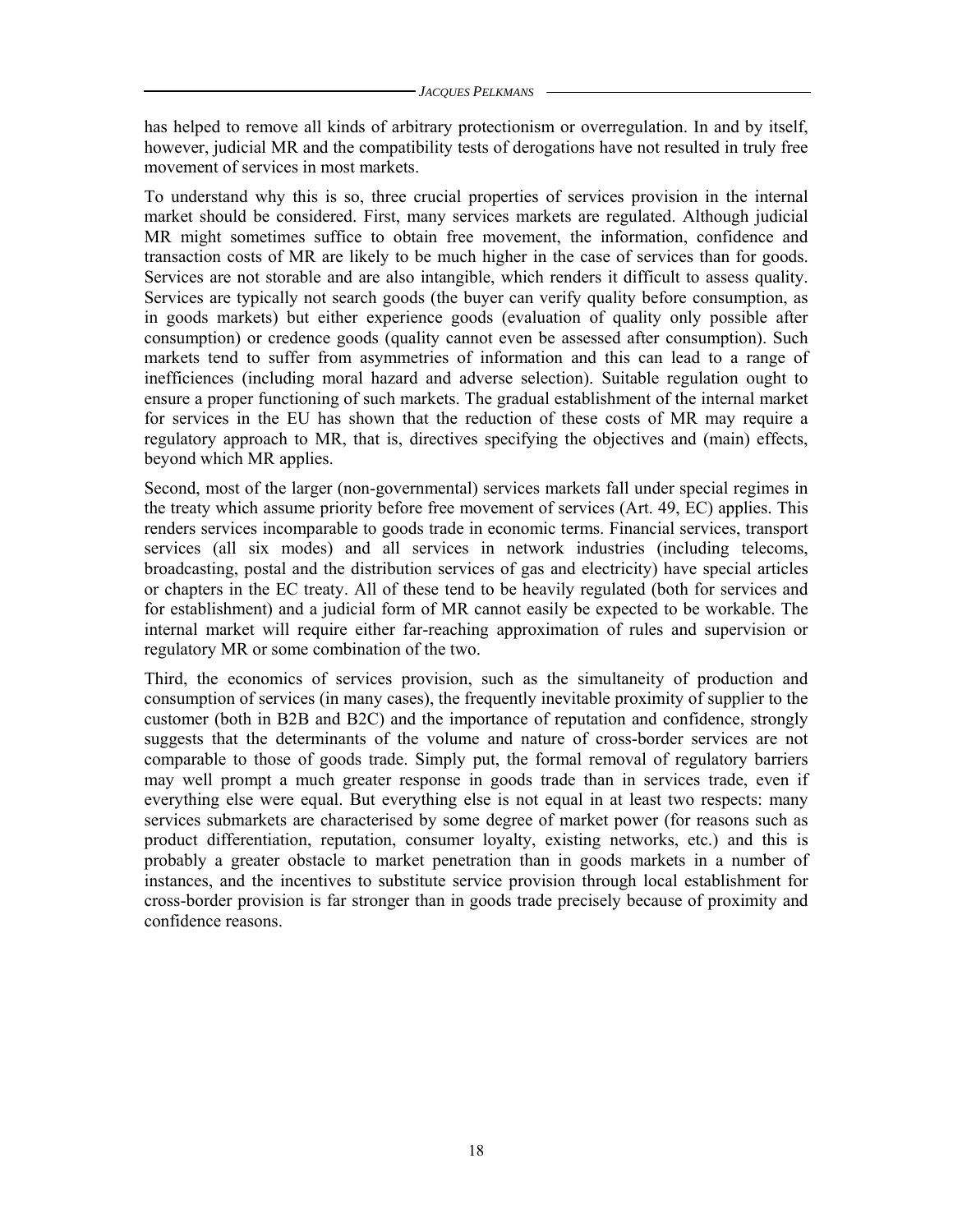

*Figure 3. Services trade and mutual recognition* 

market research licencing / *MR diplomas*  (*often) judicial MR of services* 

Like in goods, mutual recognition applies only to a limited number of cases. However, in services there is no such thing as the 'old' approach of total and detailed harmonisation. It is true that, for a long time, the Transport Council was split on how much (intrusive) harmonisation would be required before free movement of transport services would apply but no decisions of the 'old' approach kind were actually taken. Once the Council had been convicted (!) by the ECJ in 1985 (on request of the European Parliament, *nota bene*) for its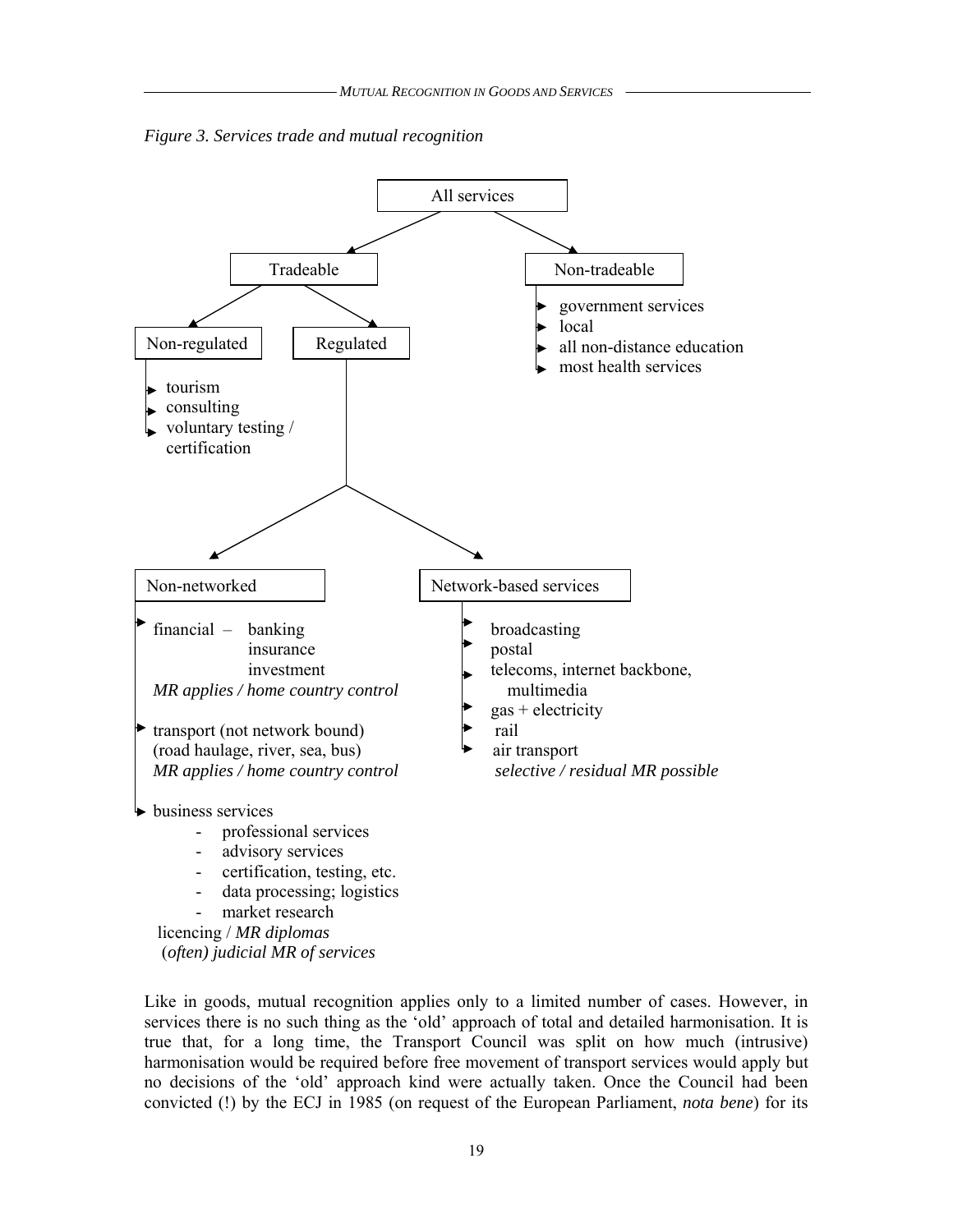failure to establish a common transport policy, as the treaty clearly prescribed, the EC pursued a 'new approach' with minimum approximation and mutual recognition (see below). Compared to the categorisation of goods trade falling under either judicial MR (unregulated or equivalence) or old approach (no scope for any MR due to uniformity) or the new approach (approximation only of 'objectives' and key issues of 'effects' if any; mutual recognition beyond it), a somewhat different categorisation is best used in services as Figure 3 sets out.

Whereas most goods are tradeable, there exists a large category of services which are not, including pure governmental services, local private services (e.g. a haircut, etc.), all nondistance education (a major sector) and a very large part of health services. The tradeable services have to be split into non-regulated services where MR is not necessary (such as tourism, the service sector with the biggest turnover in Europe, and business services such as consulting and voluntary conformance services), and regulated services. Regulated services, in turn, can be divided into network industries and non-networked services. The former services depend critically on physical or logistical networks with enormous sunk costs and are typically subject to public (or universal) service obligations. The liberalisation and proper pursuit of competitive cross-border services in network industries are complex processes and require sophisticated combinations of approximation, supervision (by 'regulators') and competition policy (see European Commission, 1999, 2000; Pelkmans, 2001b). Within strict limits, selective and /or residual instances of MR (e.g. of licensing) remain possible.

It is in the realm of non-networked regulated services that mutual recognition has regulatory and economic significance. Two distinct approaches are employed. In financial services and (non-networked) transport services, a regulatory form of MR, based on approximation of 'essential requirements', coupled with 'home country control' has been opted for. Home country control adds another innovative twist to the originality of mutual recognition. In financial services the EU has chosen to differentiate between the institutions supplying services (that is, banks, insurance companies and merchant banks and the like) and the services themselves. Knowing that approximation of the essential requirements of the services themselves might be very difficult and slow (indeed, a 'new approach' might be infeasible, as it certainly was in the mid-1980s, before the wave of financial innovation and large-scale application of IT to financial services), the financial soundness of institutions was tackled as follows. Approximation of the key rules for financial soundness and the obligations of national supervisors to verify this on a permanent basis were achieved (think of minimum capital, solvency, large (risk) exposure, etc.) and far-reaching cooperation about automatic access to detailed information between the national supervisors established, which provided a solid basis to allow these sound financial institutions to do cross-border business anywhere in the internal market (at a distance or via simple branches or support offices in the host country). No authorisation in the host country is necessary unless one changes to full subsidiaries. Thus, the bank or insurance licence in one member state becomes a 'passport' to do business all over the Union. The mutual recognition refers to the authorisation/supervision regimes amongst the member states so that confidence in country B in a financial institution offering services there but originating from country A can be based on the 'home country control' (under common rules, to be sure) in A. Close cooperation and information exchange among regulators iron out any remaining problems. Since the services are not approximated (except a part of consumer credits), one might ask whether judicial MR in the services themselves could not yield substantial cross-border business and, eventually, perhaps a process of regulatory competition facilitating a 'new approach' or market-driven convergence. The answer here is that the ECJ itself has made this very difficult by developing the 'general good doctrine' protecting a host of regulatory interventions by member states from free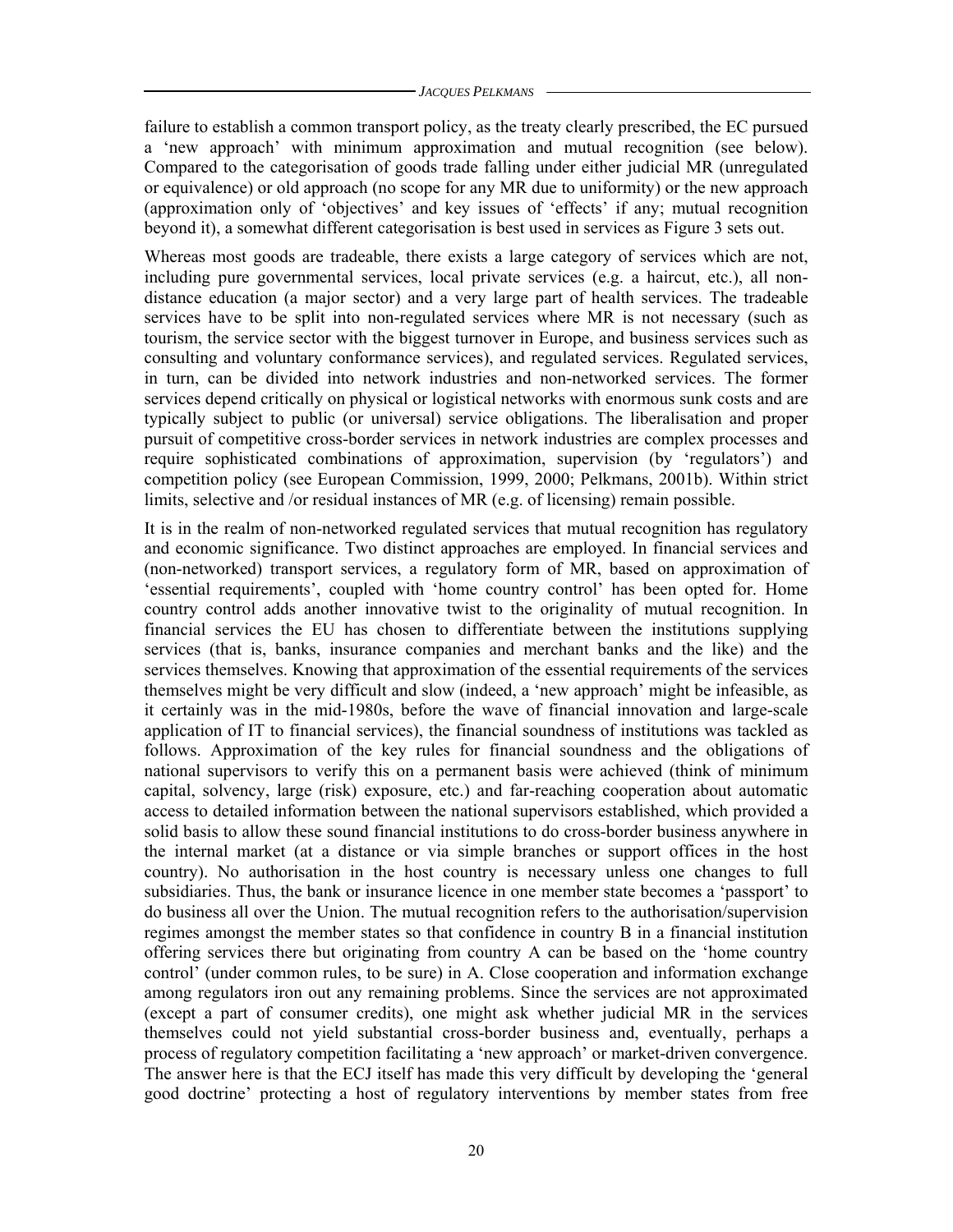movement.<sup>23</sup> Although this doctrine is now increasingly confined to B2C transactions – as asymmetries of information are much more serious there – the application of judicial MR to the services themselves has had little practical impact thus  $\text{far.}^{24}$ 

In road haulage as the dominant mode of non-networked transport services, the so-called common transport policy now realised consists of mutual recognition of the licensing based on approximation (hence, home country control as well) and approximation of the safety and environmental requirements of the vehicles (i.e. goods) and the driving times of the drivers. Free movement has turned out to be easy and indeed has been aggressively exploited, with steady growth of cross-border trucking ever since EC-1992. The major issue in road haulage is the appropriate allocation of user costs of infrastructure in countries refusing to have toll roads, which has nothing to do with MR.

In business services regulation is uneven, and generalisations are dangerous.<sup>25</sup> The present paper is not the place to analyse the problems. For the sake of comparison, however, one might say that the application of judicial MR is the rule, yet it has turned out to be exceedingly difficult in actual practice. Where licensing plays a role in these markets, mutual recognition tends to be of a different nature, namely based on MR of diplomas. There is an old and a new approach in diploma recognition but it is doubtful that either of them really facilitates cross-border provision, especially but not only in professional services.<sup>26</sup>

In conclusion, mutual recognition has been applied to services with ingenuity, based on analogous case law (as in goods) and the notion of 'home country control'. The sector where this has worked best is least known for MR, namely road haulage. The reason is presumably that regulation of services and firms in road haulage is relatively light, whereas truck regulation falls under goods rules. In financial services MR of 'home country control' has undoubtedly been a clever regulatory innovation, but it has served as little more than a necessary, not a sufficient condition to boost cross-border services provision. That 'deeper' regulatory commitments were required was recognised by all the EU players and lawmakers when the Financial Services Action Plan was adopted in 2000, for completion in 2005. As far as MR of financial services themselves are concerned, the 'general good' doctrine has been a far too-wide and almost open-ended inhibition of cross-border service provision. The limitation of the doctrine to B2C transactions is an improvement but the doctrine itself should be reconsidered. A third reason why MR in financial services is of limited economic significance has to do with the relatively great need for proximity to customers for reasons of trust, consumer loyalty and service quality. The link between FDI and service provision is therefore very strong.

This is also the case in business services. Nevertheless, in business services there are numerous opportunities for irregular cross-border services trade without FDI but the practical problems are still considerable. The link with diploma recognition for all professional services and some other ones as well, an array of local regulations, problems with FDI and a litany of obstacles about contracts for 'posted' workers (essential for occasional contracting), not to mention the reluctance of SMEs to complain, are amongst the more important issues.

 $^{23}$  See, for a revealing analysis two communications by the Commission in Official Journal EC C 209 of 10 July 1997 and *idem* C 43 of 16 February 2000.

<sup>&</sup>lt;sup>24</sup> The reader is referred to the contribution by Piergaetano Marchetti in this volume as well as Hertig (2001).

<sup>&</sup>lt;sup>25</sup> For a detailed analysis of barriers to cross-border trade see COM (2002) 441 of 30 July 2002 on the state of the internal market for services.

 $26$  See the chapter by Kalypso Nicolaides in Padoa Schioppa (2002).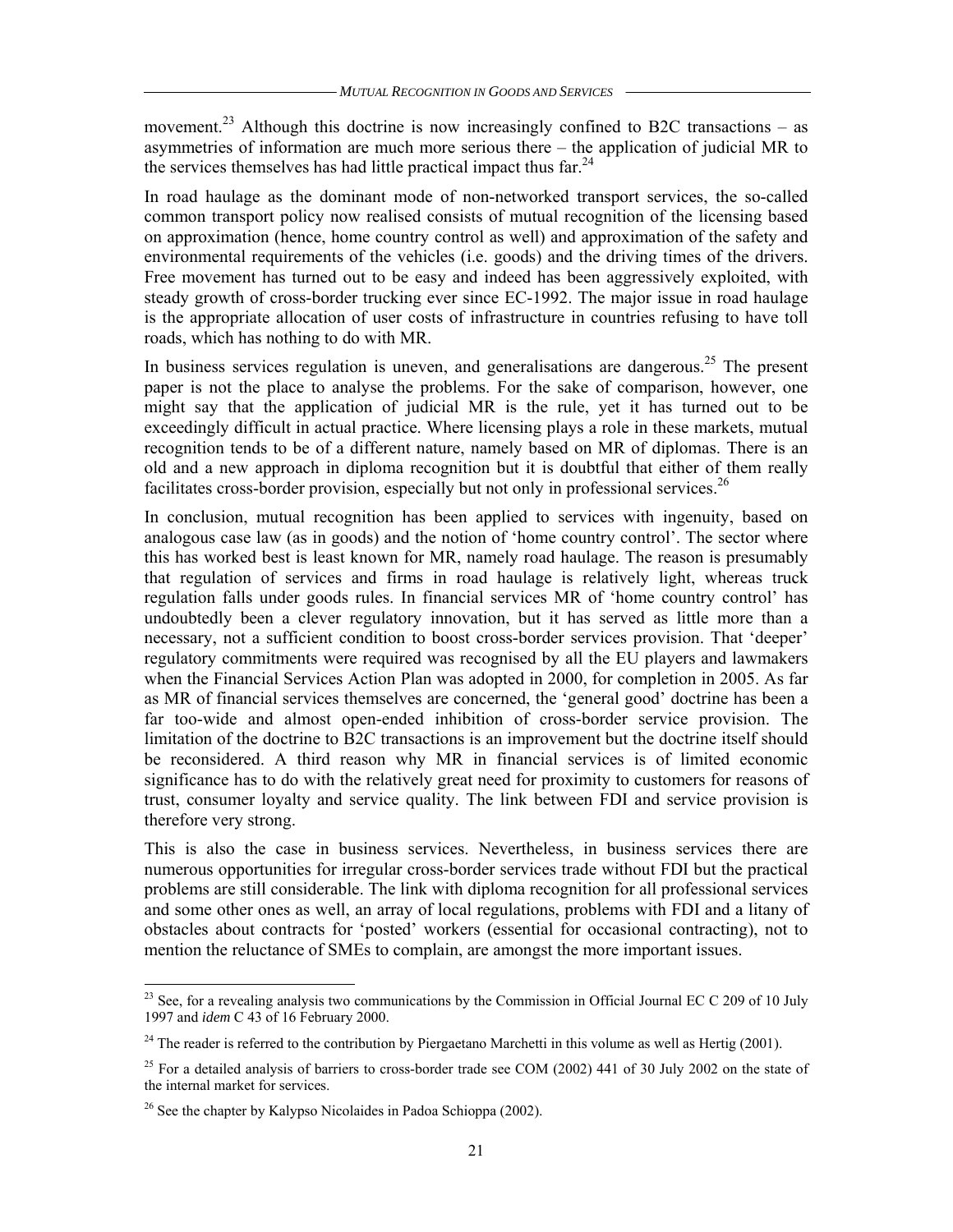Altogether, in services even more than in goods MR requires pro-active policies. It should be realised that there is no committee like 98/34 in goods and, until recently, the European Commission did not pay systematic attention to cross-border services problems. The member states, the regions and local authorities hardly display anything like a 'MR culture'. The underutilisation of MR and the lack of competitive challenge across borders is not particularly helpful for Europe's dynamism in services. Pro-active policies, embedded in an EU-driven infrastructure to follow this systematically, are badly needed.

#### **6. Assessing regulatory competition**

Regulatory competition between member states would seem to be a natural consequence of mutual recognition, under free movement obligations. MR will expose national regulation to the forces of arbitrage: consumers may choose between domestic regulation and that of any other member state by importing the relevant *goods or services*. To the extent that even production factors find it profitable to respond to regulatory differences, mutual recognition and free movement may induce cross-border *factor* flows. All this should improve welfare on account of greater variety and additional output in the EU. But, since mutual recognition is a static notion, no more than a one-time adjustment would take place.

Regulatory competition is dynamic and takes this process further. It is defined as changes in national regulation in response to the actual or expected impact of cross-border mobility of goods or services on national economic activity, itself prompted by MR (Sun & Pelkmans, 1995). Behind this alteration of national rules one may find complex business-government interactions. Jurisdictions with costly regulations may find businesses pressing for reductions in their regulatory burden when faced with import competition from jurisdictions with 'light' regimes. Alternatively, local businesses and governments may agree on strategic deregulation with the aim of boosting certain activities in the internal market. Since this may also be practised, or responded to, by other member states, iterative processes of regulatory competition may develop. Where member states would *maintain* ambitious regulation, the costs will fall on that member state's economy; this can be interpreted as meaning that the local benefits of satisfying these preferences are more than worth the local costs. Quality or other non-price determinants induced by this regulation would make products from other jurisdictions poor substitutes, and hence would protect local business from suffering too much from import competition. When factor mobility is at issue, location benefits (after taking account of sunk costs of establishment) would apparently outweigh the benefits of relocation at the margin. The notion of regulatory competition implies that the maintenance of regulatory differences despite exposure to arbitrage would be economically justified in view of disparate preferences.

As a rule, however, one would expect a process of regulatory competition to induce 'marketdriven' regulatory convergence in the EC. The condition for optimality is that this should *not* be allowed where negative externalities produce the relevant market failure as this would lead to fragmentation of the internal market or too low regulation (exposing the environment, for example, or failing to deal with discriminatory measures), but it would be suitable if information asymmetries or other 'internalities' are the problem. At the end of a process of regulatory competition, the market-driven convergence could be codified in essential requirements in EC approximation. This economic 'model' of regulatory competition can be shown to be of some but not great practical relevance in the EU (with respect, for example, to equivalence). There is also little empirical evidence that intra-EC regulatory competition does take place (e.g. Neven, 1996).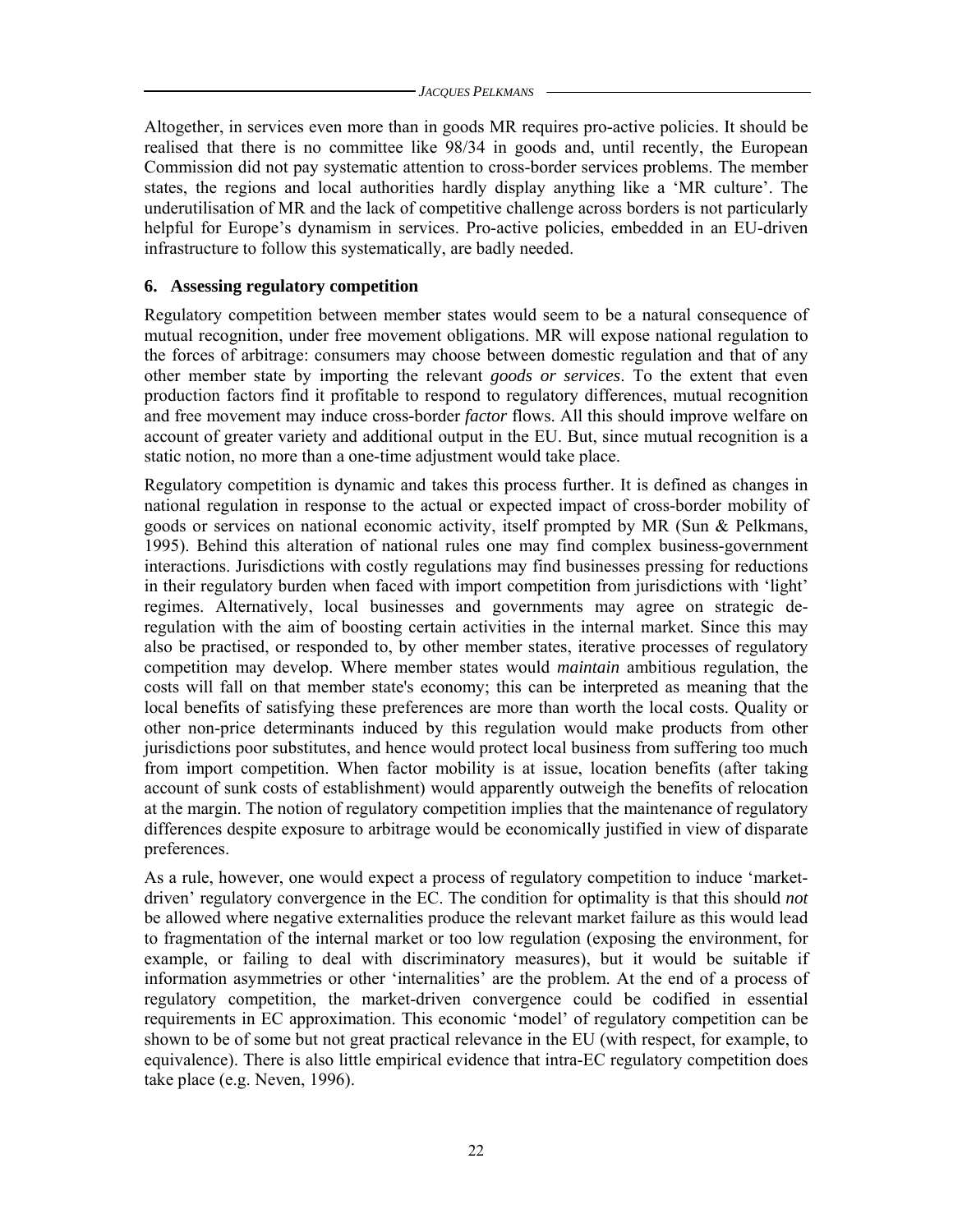Initial fears in the Community that regulatory competition would create a 'regulatory gap' (Bourgoignie, 1987, pp. 171-172) or a race to the bottom have not been borne out. This is indeed what proper understanding of mutual recognition – the prerequisite of regulatory competition – would lead one to expect. After all, mutual recognition only applies if the objectives or effects of regulations in different member states are equivalent. A race to the bottom, removing regulation justified by market failure would clearly violate the equivalence test. Perhaps it may well work the other way, at times, as Vogel (1995, 1997) and Genschel and Pluemper (1997) attempt to show, namely pushing regulation 'upwards', especially in environment and food law. This 'trading up' prompts the question whether it indicates a regulatory failure, ex-post, or a failure to tackle a market failure, ex ante. If the political economy is not disciplined by regulatory quality requirements, there is a risk that regulatory failure may occur, that is, overregulation beyond what is needed to overcome the market failure.

A cost/benefit analysis of regulatory competition in the internal market is best made in comparison with that of EU regulation (here, approximation). However, it is crucial, in such a comparison, to compare regulatory competition *not* with the 'old approach' (and easily declare victory) but with the new approach.

Table 3 summarises the main costs and benefits of EU regulation and of regulatory competition (cf. Sun & Pelkmans, 1995).

The three benefits of regulatory competition are often mentioned and presumably require little elaboration. The third one, inspired by a Hayekian view of competition, is difficult to evaluate. I would submit that its empirical significance is so unclear that it leads to extremely difficult policy dilemmas. Its appeal is perhaps more relative than absolute, that is, in cases where the costs of regulatory rigidity (e.g. product harmonisation before 1985 in the EU) are evidently very high, or where radical reform is going to prompt upheavals and far-reaching adjustment anyway (e.g. EU telecoms before 1998), risky experiments and liberal processes of 'discovery' tend to become more acceptable.

| Costs                                                | <b>Benefits</b>                                                                           |  |  |
|------------------------------------------------------|-------------------------------------------------------------------------------------------|--|--|
| <b>Regulatory competition</b>                        |                                                                                           |  |  |
| Open-ended and distortive                            | 1. Greater choice of regulation                                                           |  |  |
| Sub-optimal regulation<br>(too little, or, too much) | 'Disciplining effect' on national<br>regulatory systems                                   |  |  |
| National regulatory drift<br>$3_{-}$                 | Strategy for discovery, experimentation<br>3.<br>and innovation                           |  |  |
| EU regulation*                                       |                                                                                           |  |  |
| 1. Regulation disproportionate to market<br>failure  | 1. Removal of distortions, with (more)<br>certainty for business                          |  |  |
| 2. Rigidity, once in place (esp. before EC-<br>92)   | 2. Flexibility (with EC-92), through various<br>modes, intensities and differential scope |  |  |

| Table 3. EU regulation and regulatory competition: Costs and benefits |  |  |
|-----------------------------------------------------------------------|--|--|
|                                                                       |  |  |

\* Used here to mean approximation.

The costs of regulatory competition may well be considerable. Sun & Pelkmans (1995) show by means of a detailed decomposition of the process in the EU as well as illustrative case studies (one for goods, one for services) that regulatory competition may well be open-ended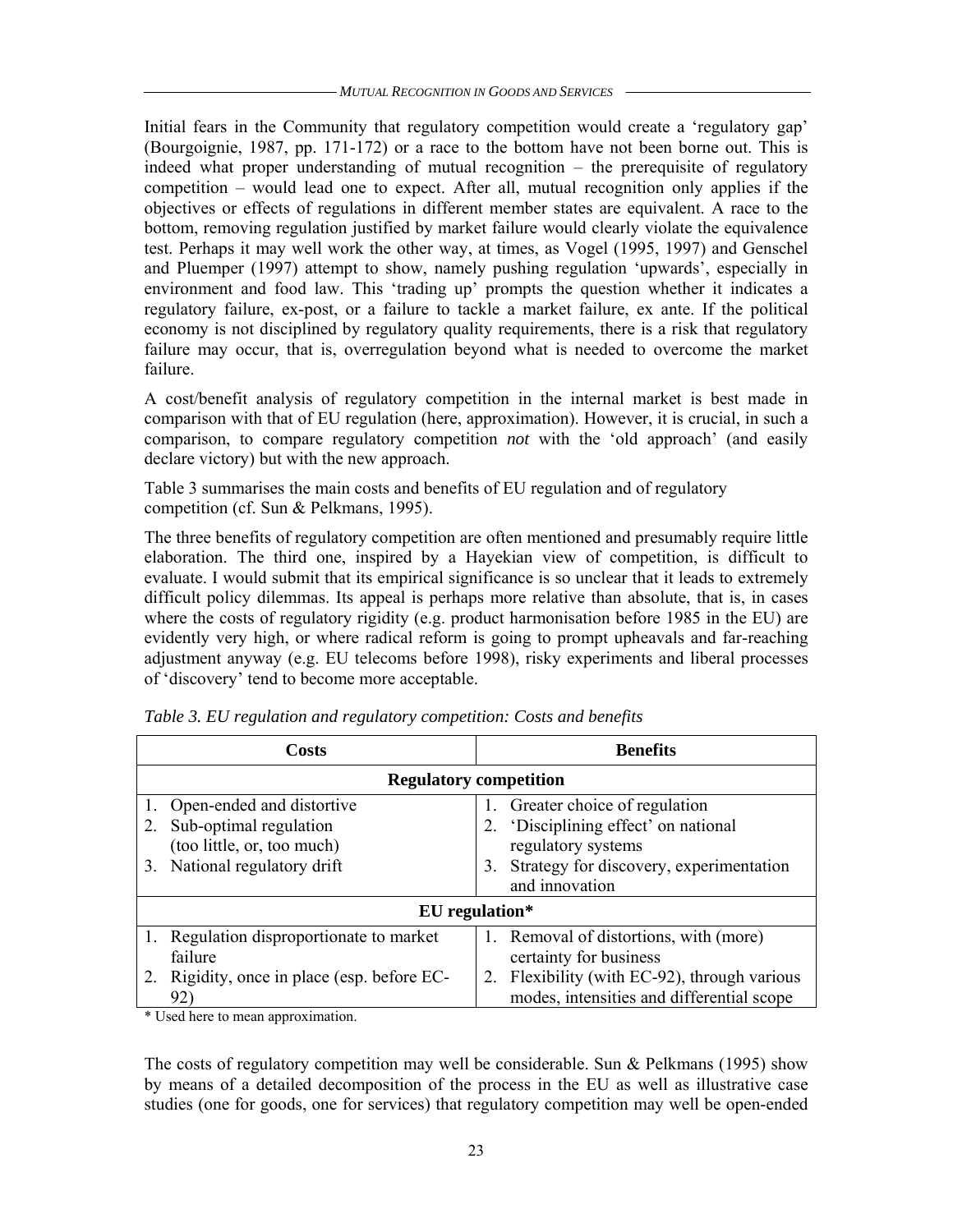and distortive. Also, the well known argument that too little regulation may result should not be dismissed, in contrast to the conclusions of Siebert & Koop (1990) and Oates & Schwab (1988). The point is that regulatory competition is not the same as fiscal competition where a 'race to the bottom' might never occur under 'fiscal equivalence'. Insufficient regulation will allow the re-emergence of the market failure which regulation was originally designed to overcome. Similarly, too much regulation may occur as Peltzman (1976) has shown.<sup>27</sup> Finally, alteration of laws as a means of discovery has a price, quite apart from possible distortions, namely national regulatory drift. An extreme example is the drift in US state liability laws in the 1980s and early 1990s where hundreds of changes created great uncertainty, so much so that some markets failed or collapsed.

Shifting to the costs and benefits of EU regulation, it should first be noted that the picture here has changed quite radically since the mid-1980s. The *relative* attraction of regulatory competition has decreased since the new regulatory strategy of the EU has come to be accepted. The strategy has no doubt reduced the two types of costs in Figure 3: the highly detailed and otherwise excessive regulation, often disproportionate to the market failure (but pre-1985, under unanimity, inevitable for the free movement in such products), and the rigidity, once EC directives were in place).28 With minimum approximation, only of objectives ('essential requirements'), reference to voluntary standards 29 and options to comply even with the help of other standards, the dated anecdotes about the jam or chocolate directives or the hill-farming tractor directive no longer form the benchmark to compare regulatory competition with.

On the benefit side, the first one (removal of distortions) has probably not changed in nature, yet drastically in scope. Beginning with the long delayed, proper implementation of the 1973 low-voltage directive in the early 1980s, EC-1992 has enormously widened the range of products benefiting from free movement with often fairly 'light' and flexible directives. This change was a function of the wide product scope of crucial EC-1992 directives (e.g. toys, machines, electro-magnetic compatibility) and some horizontal ones (e.g. product liability), as well as the sheer number of industrial and agricultural product directives (some 160). Also, the flexibility of EU regulation has greatly improved, after the bitter and costly lessons from the past had been learned. In fact, a conscious differentiation has taken place amongst a wider range of partial or complete alternatives, such as a greater reliance on framework directives, sunset legislation, Council recommendations with a call for (constrained) self-regulation, etc. In regulations (unlike a directive, an EC regulation has direct effect throughout the Union and is, in that sense, 'centralist'), regional or national differentiation has also been introduced to a greater extent.

The most interesting aspect is perhaps that regulatory competition and EU regulation act as *complements* in all cases where SHEC objectives justify regulation. So, the upper and lower panels of Table 3 are no longer independent in a large number of cases of products and services. To understand this, remember that, beyond the 'essential requirements' in EC directives, regulatory competition is allowed, if not implicitly encouraged. Unless a blocking minority insists on detailed specifications of 'essential requirements' (which has become rare,

 $27$  For example, US state regulation of registered nurses. However, these state rules were affecting inter-state free movement, which is not in keeping with the MR principle in the EU. Perhaps a comparable example consists of the packaging law in EU countries.

 $2<sup>8</sup>$  This rigidity was a result of the excessive detail in the directives, and the heavy procedural obstacles to non-trivial changes (see Pelkmans, 1990, for elaboration).

<sup>&</sup>lt;sup>29</sup> And a widespread shift from design to performance standards.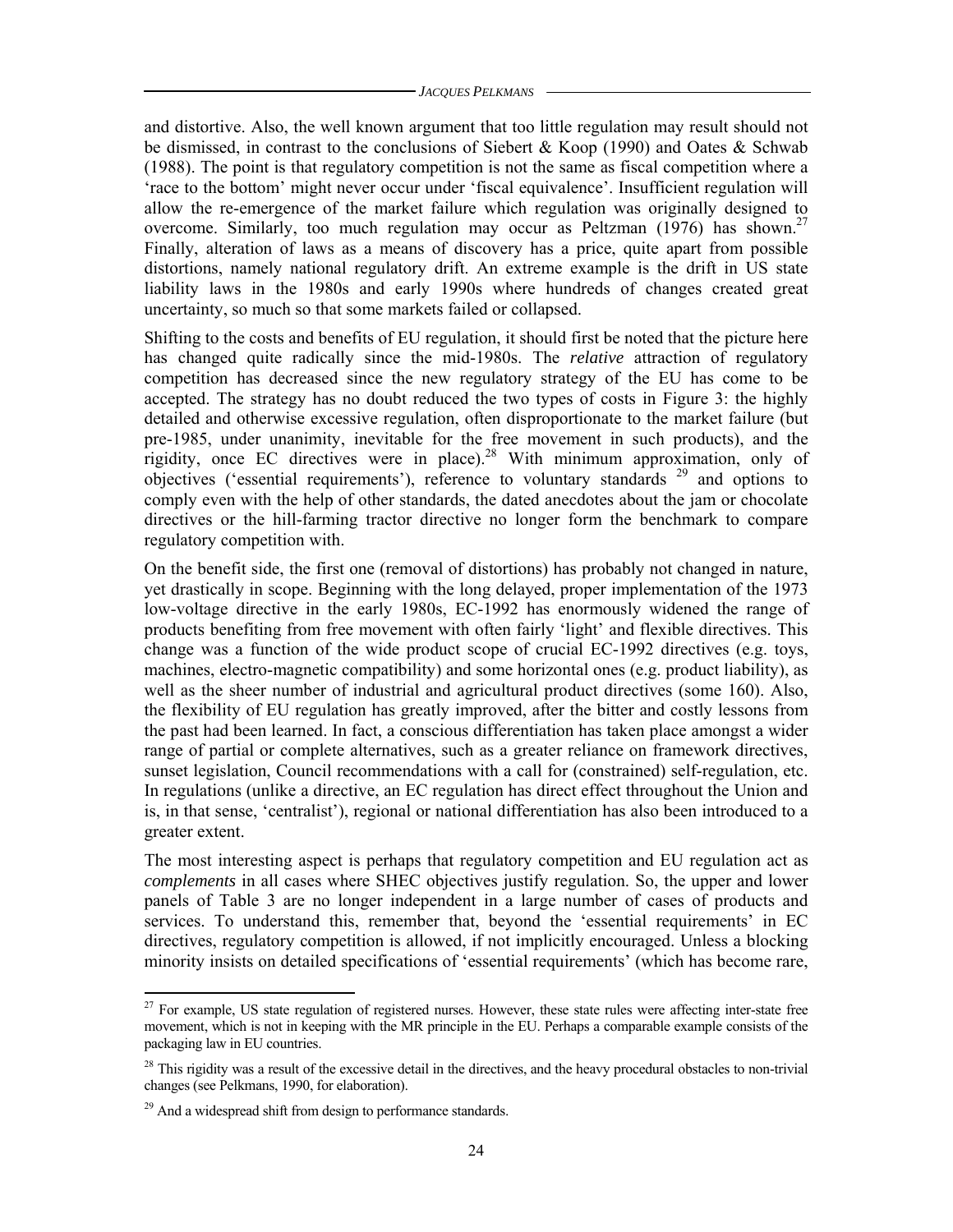except in the environmental field), *the threat of regulatory competition exercises a disciplinary effect* on national regulators. Qualified majority voting and the no-frontiers accomplishment make this threat credible. This permanent discipline has been identified as a great strategic advantage in section 2.

#### **7. Business' ambivalence about mutual recognition**

It is well known that business has a Janus face when it comes to regulation and protectionism. Particular barriers protecting narrowly defined product markets may be strongly preferred by specific interests whilst, at the same time, joining the overall lobbying against 'overregulation' and barriers in the internal market. In this sense one can almost never speak of one consistent business view. Even when this caveat is taken into account, however, it would seem entirely appropriate to call attention to the deep ambivalence business in Europe has developed about mutual recognition. With analogies of peeling an artichoke or sailing to the horizon on a big ocean, business expresses the sentiment that mutual recognition appears to be a promise which materializes in actual practice only very slowly. It is often suggested that MR has to be 'conquered', almost case by case, and is therefore not so radically different from approximation. Such utterances tend to be heavily biased towards the remaining problems since, where MR functions or approximation is satisfactory, nothing is heard. Given the practical difficulties of measuring the progress in applying the principle in so many submarkets in goods and services, the voices of frustrating are not put into perspective by a clear overall picture. Nevertheless, the problems business still encounters on a daily basis are simply too serious to be ignored or belittled. It is also narrow-minded, indeed costly, to have a mythical confidence in the judicial and enforcement system of the EU as the sole source of removal of the many barriers as the Internal Market Scoreboards and a range of legal sources testify.30 Much more cost-effective would seem to be the regular 'package meetings' the Commission holds with each one of the member states where numerous instances of nonapplication of MR can be resolved.

This section aims to illustrate the market realities of MR for business. After a few short examples from the Atkins report, (Box 2), three cases in goods markets will be presented with a little more detail, followed by illustrations from the markets for business services. These illustrations help to understand the sharp contrast between the praise for an innovative principle and the scorn from business in Europe when entering markets.

The case studies summarised from the Atkins (1998) report in Box 2 give some impression of the uphill struggle one faces if one would insist on the right of free movement and market access. Zooming in on three other examples only confirms the complexity of MR application and helps one to appreciate the scepticism in business circles. All three are markets with considerable turnover and anything but marginal or exceptional.

 $30$  For a survey and trends of infringements, other compliance problems and financial sanctions by the ECJ, see Pelkmans, Gros and Nuñez Ferrer (2000, Chapter 3).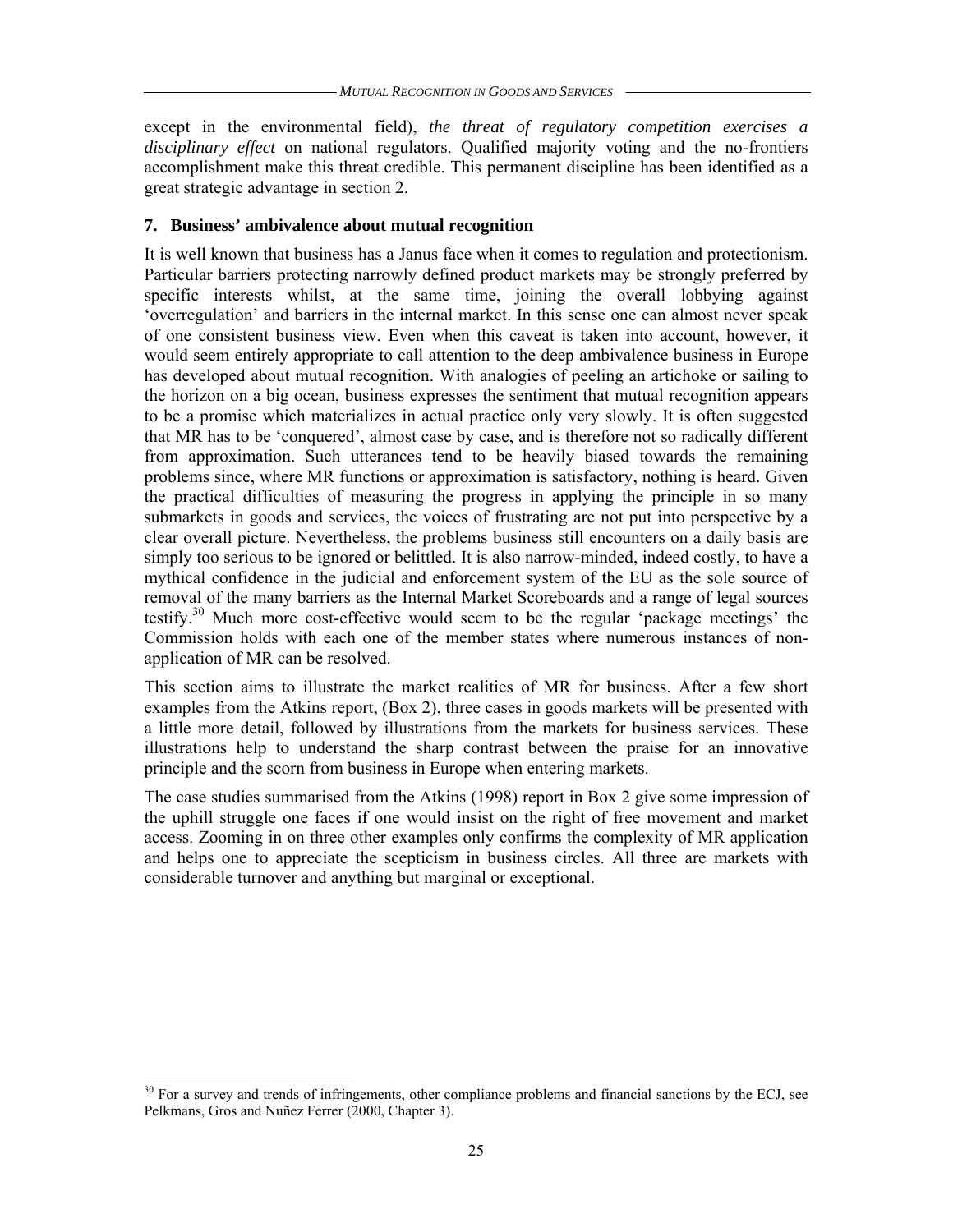*Box 2. Case studies of mutual recognition in the EU* 

| Electric cables                | No formal barriers, but a private mutual recognition agreement<br>between selected certification bodies having a 'monopoly' in<br>each of the 16 member countries (so, not the Global Approach<br>for conformity assessment accompanying the 'new approach' of<br>approximation, and presumably anti-competitive, the main<br>motive being quality, but this could "raise rivals" costs" unduly).                           |
|--------------------------------|-----------------------------------------------------------------------------------------------------------------------------------------------------------------------------------------------------------------------------------------------------------------------------------------------------------------------------------------------------------------------------------------------------------------------------|
| Cement                         | Little cross-border trade because of regulatory and non-<br>regulatory barriers (hence, complex infringement cases, one by<br>one) and a cartel severely limiting cross-border trade discovered<br>in 1998; solutions to be found under the Construction Product<br>Directive which moves very slow because of building codes<br>(etc.); it implies that MR is partly substituted by approximation<br>and common standards. |
| Pesticides                     | Strong technical barriers; high costs of compliance; MR does<br>not work and neither does approximation (in 1996/97). MR here<br>is legal fantasy. The only reason that goods are not<br>approximated is disagreement among member states precisely<br>about 'essential requirements'.                                                                                                                                      |
| Carpets                        | Regulatory (fire-testing) and non-regulatory barriers; high<br>compliance costs; MR does not work but embryonic private MR<br>agreement now exists.                                                                                                                                                                                                                                                                         |
| <i>Source</i> : Atkins (1998). |                                                                                                                                                                                                                                                                                                                                                                                                                             |

The first case is 'fortified food or drinks'.<sup>31</sup> Typically these products claim to provide extra energy (e.g. for sports) or vitamins or otherwise to be good for health. The central problem here is 'non-equivalence' of objectives or effects (mainly the latter) between member states. So MR cannot work fully. Approximation had failed at least up to 1998. The elegant triptich of the EU's regulatory system (free movement through prohibitions to member states; mutual recognition; approximation) breaks down and a seemingly chaotic battery of restrictions fragments the internal market. Non-equivalence is hard to tackle via the ECJ because the scientific evidence of 'effects' is unclear and in such cases the ECJ gives the benefits of the doubt to the country imposing restrictions. The inconsistencies are many. Take margarine: whereas France applies a ban to fortification, it is compulsory in the Netherlands! In many product categories there are labelling problems since the claims about health or other effects are often hard to substantiate. Member states differ in drawing the line between permissible claims and misleading ones. Parallel imports are usually not tightly controlled – giving the impression that MR does work – but this can prompt liability claims. Yet another inconsistency is that some member states employ positive lists and other ones negative lists.

Bicycles is a second case.<sup>32</sup> Until recently the internal market for bicycles did not function properly. Unlike cars, there is no technical approximation (neither 'old' approach like in cars nor 'new' approach) for bicycles. But MR was not allowed to work well either. The greatest problem is that national standards (which are, by definition, voluntary) in France and the UK

 $31$  Drawn from Atkins (1998).

<sup>&</sup>lt;sup>32</sup> The Internal Market Scoreboard no. 10, May 2002, pp. 21-23.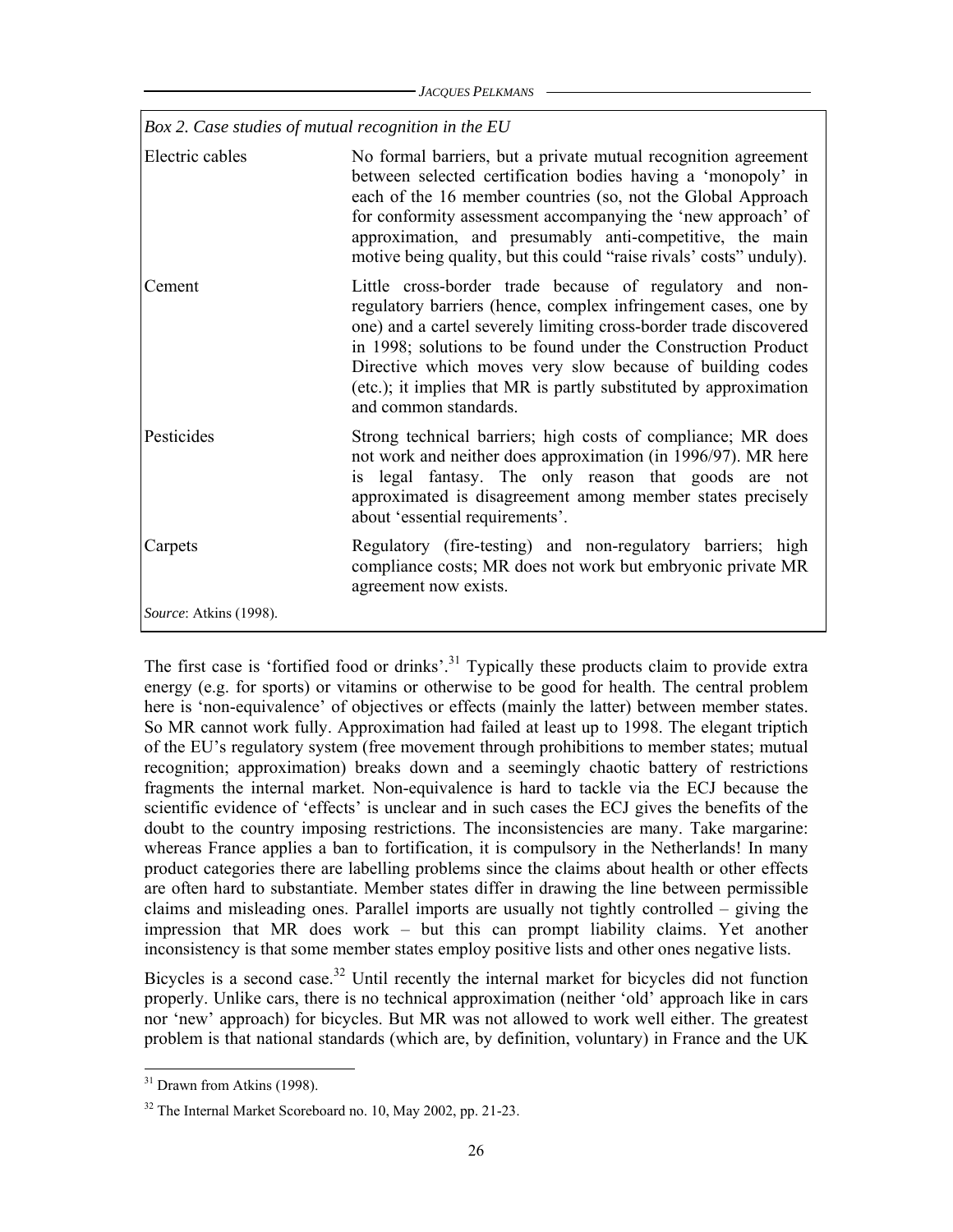have been referred to in domestic laws as compulsory. In Germany, with greater subtlety, exactly the same effect resulted because product liability insurance requires retailers to provide a 'voluntary' certificate of compliance with the DIN standard. The Danish concerns about theft go so far as to impose an obligation for an indelible mark/stamp for purposes of traceability. Since this creates problems for the import of painted bikes (it is costly to paint separately on location of sales), it serves as a regulatory barrier and would be convicted by the ECJ. After several decades of growth, partly as a result of innovation (mountain bikes, etc.), demand is stagnating and the threat of import competition from East Asia has increased. In the second half of the 1990s, the EU imposed anti-dumping duties. Some trade diversion was captured by EU producers behind these duties and a (high) tariff of 15%. It would seem that the mounting evidence of weak competitiveness of the Union's bicycle industry and an awareness that some barriers might not be enforceable once tested before the ECJ have finally prompted action, driven by the largest intra-EU exporter, Italy. A consistent application of MR would lower the cost for the industry and thereby enhance competitiveness. The approach taken is interesting. While avoiding approximation, mutual recognition will be based on the withdrawal of national standards but only once a European (CEN) standard is agreed (which is expected). This standard is given legal force by publishing it under a general directive for safety which serves as a fallback for instances where there is no product-specific directive.<sup>33</sup>

The third example is about the Danish beer fortress. In the internal market for beer, MR might be believed to have prevailed ever since the famous 1987 case against Germany (and, little known, Greece as well). Not only is MR merely a necessary, yet far from sufficient condition to penetrate national beer markets (because of anti-competitive structures due to ownership or tied-finance-and-exclusive-distribution of beerhouses contracts as well as numerous anticompetitive conduct cases and problematic mergers), dubious restrictions have long remained in place that make a mockery of mutual recognition. The celebrated case is what can be denoted as the Danish beer fortress. Ever since Denmark became an EC member state (1973), several laws have been introduced creating cost-raising barriers for beer exporters from other Union countries. The Commissions' vigilance prevented these measures from taking effect or ensured their withdrawal. The measures were also seen as suspect because in those days Denmark had a tight duopoly of Tuborg and Carlsberg with a joint market share at home of over 90%. The ingenious attempt to create a new regulatory barrier in 1981 proved harder to fight because it was tied up with an environmental cause: beer (and some other beverages) could only be sold (hence, also imported) in reusable bottles, thereby blocking all canned beer imports and significantly raising costs for importers of bottled beers. It would go too far for the present illustration to enter the details of this case. The crux of the matter was whether environmental objectives could serve as a derogation of free movement (based on MR). But three circumstances spoke strongly against this: the clear protectionist intent (shown by this law being another attempt in a series), the fact that it was not least-restrictive (violating proportionality) and, worst of all, shielding a tight domestic duopoly (soon to alter into a monopoly due to a merger). Also, the distortive effect was demonstrated when the duopoly continued to produce huge exports of canned beer for the internal market while its competitors could not sell canned beer in their Danish home market. The ECJ, in a stunning ruling, allowed the derogation in 1988 despite strong evidence in the Cecchini report (published five months before the ruling!) of the import blocking effect of the law.<sup>34</sup> The protectionist intent was moreover proven by the lifting of the law during a long strike at both

<sup>&</sup>lt;sup>33</sup> The General Safety directive 92/59 (Official Journal EC L 228 of 11 August 1992, as amended (see proposal in COM (2001) 63 of 2 February 2001).

<sup>&</sup>lt;sup>34</sup> See MAC (1988), esp. pp. 368-394.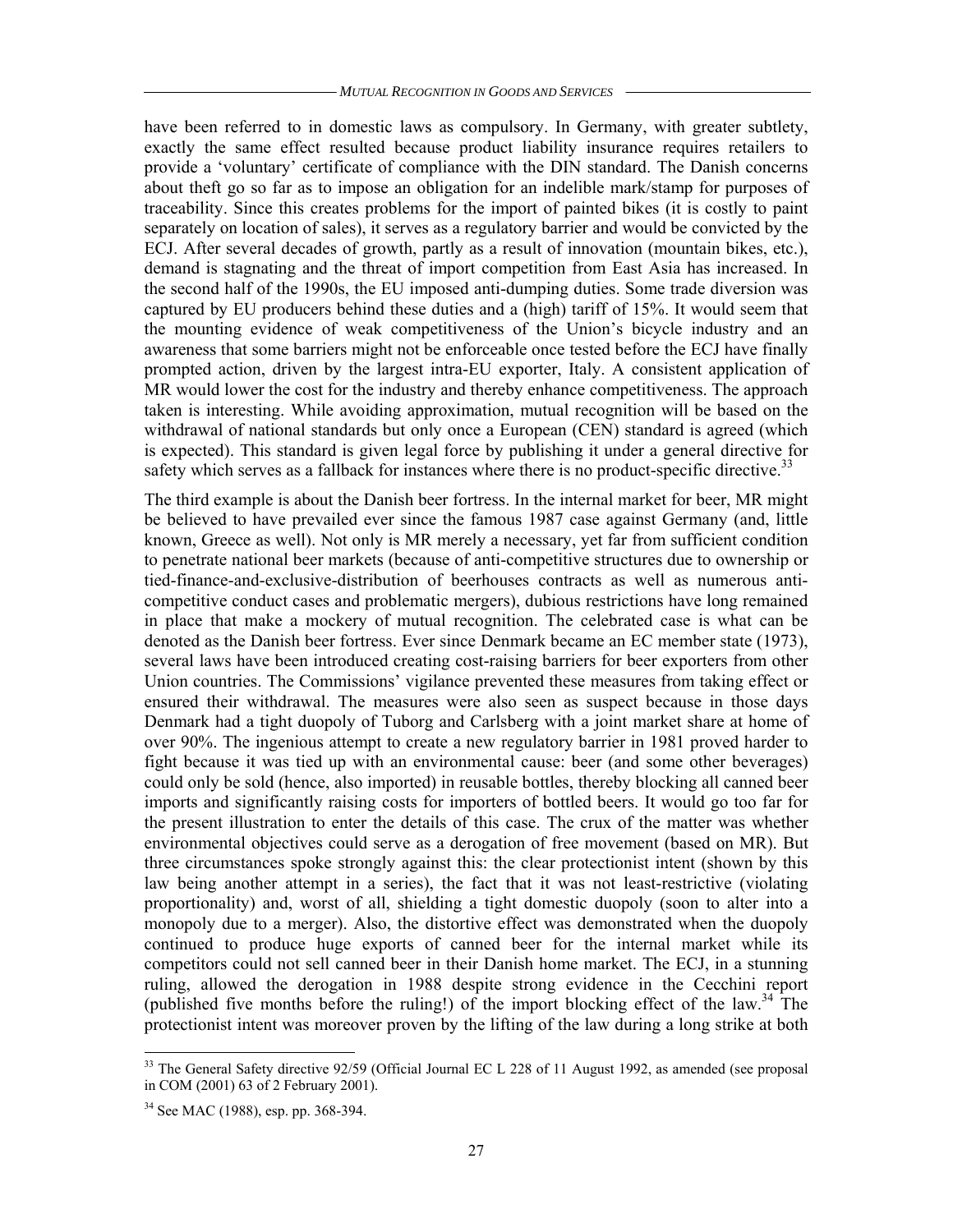Tuborg and Carlsberg in 1985/6 when imports dramatically increased, only to reduce to close to zero once the strike was over and the law restored. Was the environmental objective no longer valid during the strike? It was only in 2002 that Denmark finally agreed to accept imported beer not packaged in reusable bottles. This case shows clearly that MR requires extreme vigilance by the EU authorities and does not preclude clever instances of regulatory capture.

Mutual recognition in services equally requires deep supervisory investment and vigilance. In the Commission's view services 'are much more prone to Internal Market barriers than goods and are harder hit'.<sup>35</sup> A compact but incomplete explanation is insightful: 'Because of the complex and intangible nature of services and the importance of the know-how and the qualifications of the service provider, the provision of services is often subject to much more complex rules covering the entire service activity than is the case for goods. Furthermore, while some services can be provided at a distance, many still require the permanent or temporary presence of the service provider in the member state where the service is delivered. Whereas with goods only the goods themselves are exported, in the case of service provision it is often the provider himself, his staff, his equipment and material that cross national borders. As a result some or all of the stages of the business process may take place in the member state where the service is provided and be subject to requirements differing from those in the Member State of origin. This also means that barriers at a single stage of the business process cannot be looked at in isolation; their cumulative impact throughout the service activity must be considered' (*idem*). Note that this worrying conclusion refers mainly to business services, the category at the bottom of Figure 3 where the application of MR should be expected to work.

The present paper is not the appropriate place to delve deeply into the maze of restrictions and the scope, actual or potential, for effective application of MR to business services. An arbitrary selection of examples might hammer home the point that much remains to be done to exploit MR.<sup>36</sup> At the same time it also means that the permanent welfare gains to be had from exposure to greater competitive pressure from cross-border origins should be quite significant.

Although monopolies are (now) rare in business services, all kinds of sweeping restrictions remain with analogous effects such as numerus-clausus rules for geographical areas, territorial restrictions or even a single-establishment obligation (medical laboratories in a member state) which implies the giving up of an establishment in the member state of origin! Authorisations and registration requirements tend to be annoying, unnecessarily costly or next to prohibitive. Duplication (hence, going against the ECJ jurisprudence, see section 5), multiplicity (bakeries in one country tend to become a 'collector' of licences because licences do not refer to the nature of the business but to many individual products), long duration, too much discretion of the part of local authorities and recommendations from bodies made up of local competitors (!) are amongst these barriers and would appear to express the very opposite of a 'mutual recognition culture' that the internal market for services requires. Because of the need to employ local establishment the very considerable fiscal problems of cross-border business, precisely for SMEs without professional fiscal departments, should not be underestimated.<sup>37</sup>

 $35$  Quoted from COM (2002) 441 of 30 July 2002, p. 6.

<sup>&</sup>lt;sup>36</sup> All examples taken from the paper quoted in preceding footnote.

<sup>&</sup>lt;sup>37</sup> See, for a detailed analysis, SEC (2001) 1681 of 23 October 2001, a special Annex on Company taxation in the internal market, of COM (2001) 582 on the strategy paper 'Towards an internal market without obstacles' of the same date.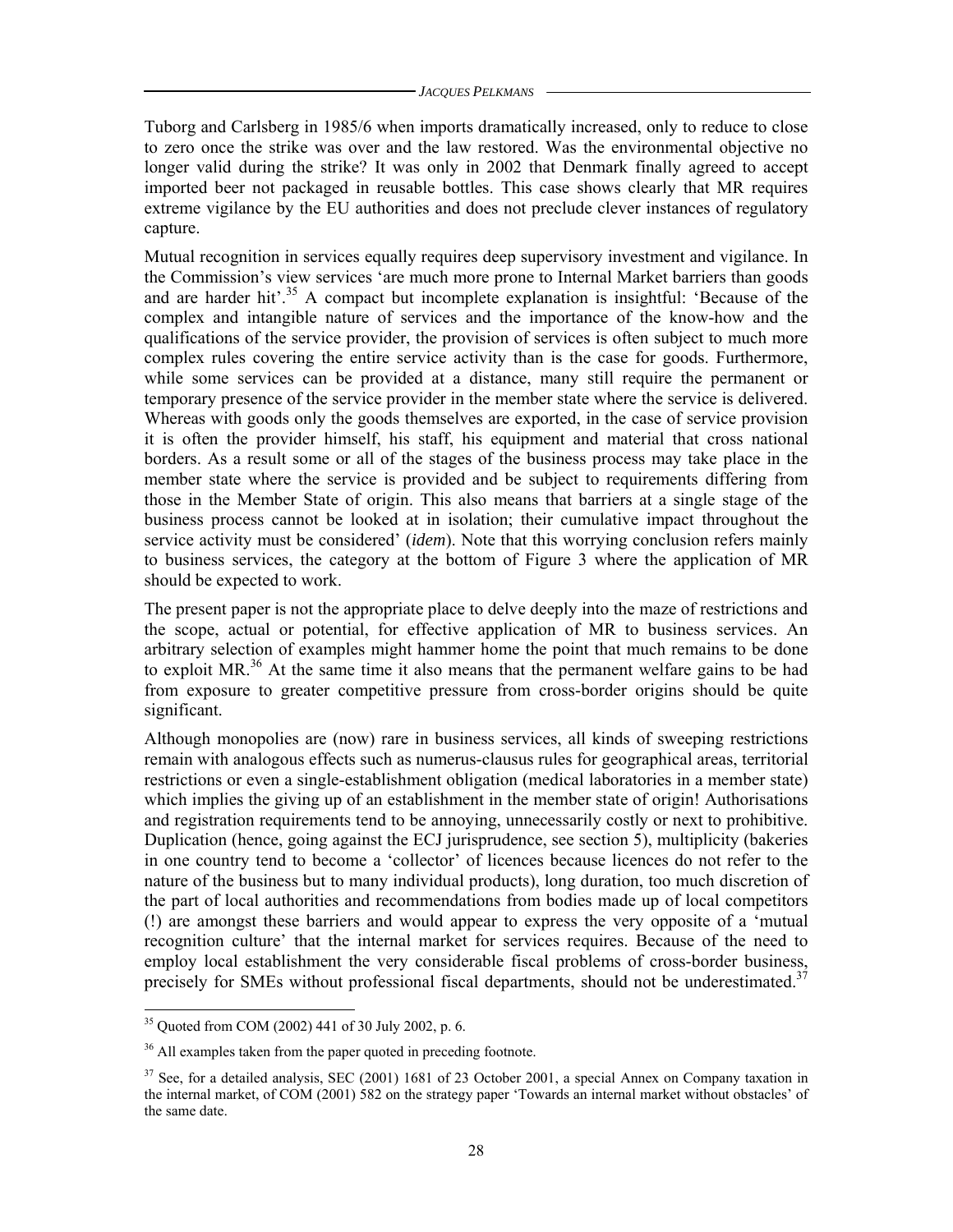Similarly, because cross-border services by nature often involve temporary work across borders, the actual profitability of a contract is more often than not dependent on the extremely restrictive treatment of 'posted workers' where disproportionate requirements and duplication seem to be viewed as legitimate. If, in addition, companies make use of workers from employment agencies, additional difficulties may arise.

Insofar as professional services are concerned, not only the cumbersome MR of diplomas amounts to a severe obstacle but frequently a range of additional, often subtle barriers flowing from codes of conduct (self regulation of an anti-competitive nature) as well.

The consequences of these practices fall disproportionately on SMEs and on users who (rightly) take free movement serious. Practices are resistant to change because companies, especially SMEs, shy away from litigation against local authorities. This leads to what the Commission calls 'arrangement practices' (not seldom with local competitors) or evasion ('black market strategies'). It goes without saying that a lot of cross-border business simply gets discouraged by the number and arbitrariness of the barriers.

All the illustrations, even if selective, feed the ambivalence of business about mutual recognition. Much as they would like to compete across borders and deepen the economic meaning of the single market, firms find themselves unwillingly appointed as the guardian of the treaty (here, free movement under MR), chasing violations at their own costs. For business the legal access to national markets represents only one among several possible costs of gaining market share, besides different tastes, other marketing strategies and perhaps different pre- and after-sales service. Given the costs and uncertainties of MR in some goods and many services markets, the risks of testing MR are simply not assumed and what ought to be a single market remains too often fragmented.

#### **8. Conclusions**

Mutual recognition has taken root in EU law, policies, enforcement and, at least for goods, infrastructure. The introduction of mutual recognition has induced a focus on essential requirements, thereby reducing the intrusiveness of approximation or avoiding any EC directive altogether in thousands of cases. Indeed, as section 2 shows, the great strategic advantages of MR can be found in the systemic upheaval it prompted in the regulatory system of the EU. These strategic advantages are worth spelling out once again: a much more rapid realisation of the internal market, severe constraints to overregulation by member states, additional disciplines on national regulators by the further option of regulatory competition and a search for 'best practice' regulation among member states, whether for national purposes or for directives. In addition, the direct 'welfare' benefits are likely to be considerable as MR is pro-competitive, without sacrificing essential regulatory objectives such as health, safety, environment and consumer protection. Only in cases where quality is extremely demanding, a risk might exist that the needed investment in reputation is so costly that entry barriers are even strengthened in the internal market. The conclusion is that mutual recognition is highly beneficial and many of the gains are permanent.

Nevertheless, the application of MR in the internal market for goods and services is not an unambiguous success story. Applying the principle turns out to have fairly high information, transaction and compliance costs. We identify six cost elements including, among other things, the abstract nature of MR when inspectors or indeed business itself are confronted with well specified national law which might be overridden by this 'invisible' notion, the absence of a 'rule book' for MR for market participants, the lack of clarity about the 'effects' (much more than 'objectives'), the very high costs of monitoring, the low speed of EC judicial review (which invites strategic or opportunistic behaviour) and the increasing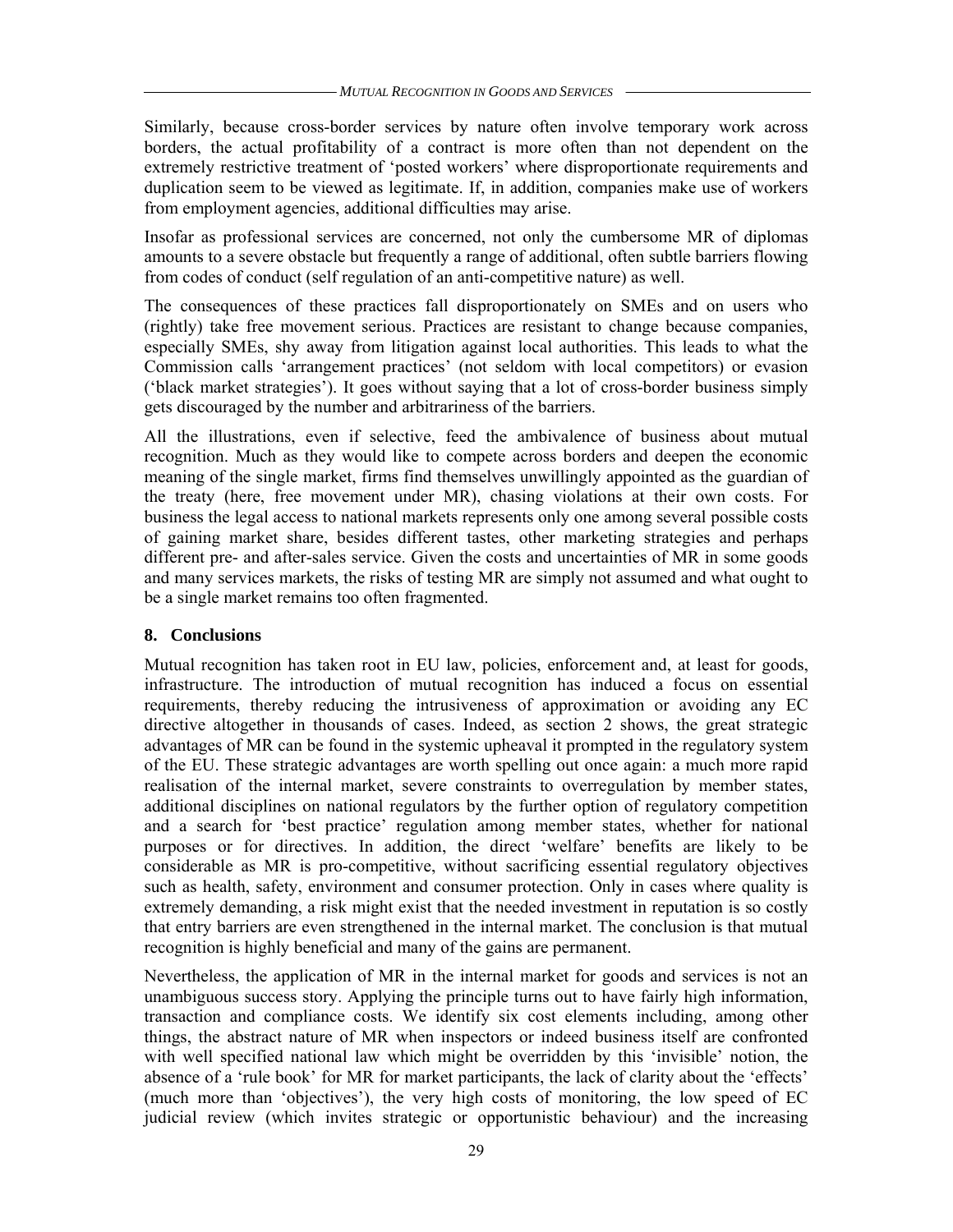complications in MR interpretation, especially in services. Focusing on existing barriers, lowering these costs has not been aggressively pursued by the EU until very recently. When it comes to the prevention of new regulatory barriers, the picture in goods is completely different: for 18 years now and with increasing effectiveness, a low-key committee stops member states from further fragmenting the internal market. This highly valuable piece of infrastructure does not exist for services.

Mutual recognition covers about one-half of intra-EC industrial trade, but it only matters for the 30% of intra-EC trade for which national regulations exist. A selection of examples, some with considerable detail, illustrates the practical problems for business when relying on the MR principle. Business in Europe is disenchanted about MR as it works out in actual practice. Firms find themselves unwillingly appointed as the guardian, or at least front soldiers, of the treaty, chasing violations at their own costs. Although hard overall figures are not available, the situation in services is probably graver. As Figure 3 clarifies, there are many tradeable services where MR is pointless or of very limited significance. In financial and business services, it applies but leaves much to be desired for reasons of information, compliance and the crucial meaning of a link with FDI in services. In road transport, MR works well and is exploited dynamically. The analysis also explores the role regulatory competition could play, as a dynamic complement to MR. Compared with the 'new approach', expectations should not be set high because regulatory competition may well be distortive and because in actual practice, it cannot fully substitute for approximation (due to the lack of 'equivalence').

The manifold benefits of MR for Europe are too great to allow the present ambiguities to continue. The EU needs much more pro-active approaches as proposed in recent Commission documents and should create permanent monitoring infrastructures for MR in services. Above all, what is required can be called the development of a 'mutual recognition culture'. Such a culture would have to improve and deepen the triptich of *information-confidence-Union mindset* for national policy-makers and compliance officers. It is in that spirit that the new Commission and other initiatives should be assessed so that the Union can better enjoy the fruits of its own regulatory ingenuity.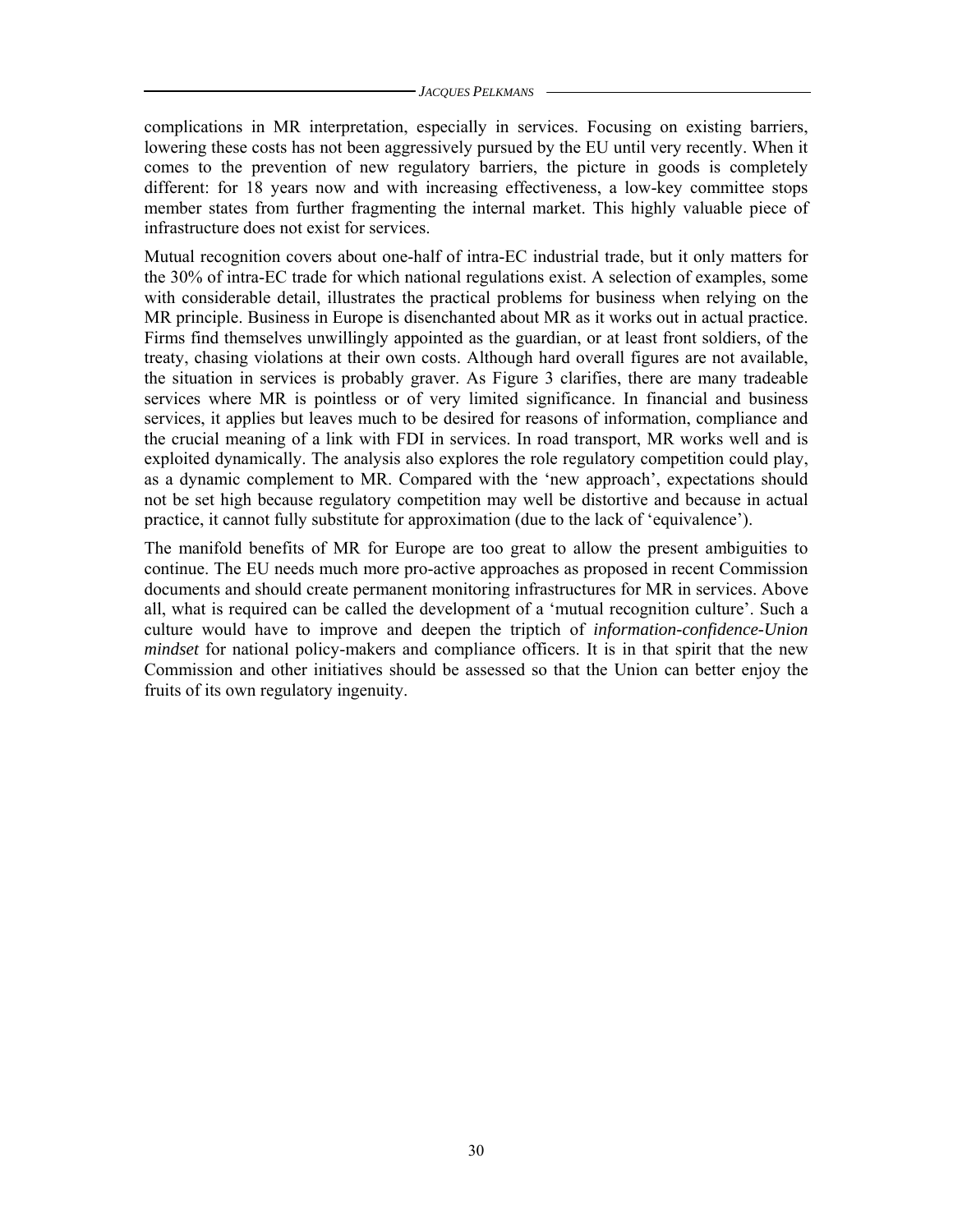- Abraham, F. (1991), "Building blocks of Europe's single market", *Tijdschrift voor Economie en Management*, Vol. 36, No. 4.
- Atkins (1998), *Technical barriers to trade*, Study for the Single Market Review, subseries III.1, OOPEC, Luxembourg and London: Kogan Page.
- Bourgoignie, T. (1987), "Consumer law and the EC: issues and prospects", in Th. Bourgoignie & D. Trubek (eds), *Integration through Law*, Volume 3: Consumer law, common markets and federalism in Europe and the US, Berlin/New York: W. de Gruyter.
- Brander, J. & B. Spencer (1985), "Export subsidies and market share rivalry", *Journal of International Economics*, Vol. 18, pp. 83-100.
- European Commission (1999), "Liberalisation of network industries", *European Economy*, Reports & Studies no. 4 (special issue).
- European Commission (2000), Services of general interest in Europe, COM (2000) 580 of 20 September.
- Falvey, R. (1989), "Trade, quality reputations and commercial policy", *International Economic Review*, Vol. 30, 3, pp. 607-622.
- Genschel & Plumper (1997), "Regulatory Competition and International Cooperation", *Journal of European Public Policy,* No. 4, December*,* pp. 626-642.
- Herguera, I. & S. Lutz (1998), "Oligopoly and quality leapfrogging", *The World Economy*, Vol. 21, 1, January.
- Hertig, G. (2001), "Regulatory competition for financial services", in D. Esty & D. Geradin (eds), *Regulatory competition and economic integration*, Oxford: Oxford University Press.
- Lutz, S. (1996), *Trade effects of minimum quality standards with and without deterred entry*, CEPR Discussion Paper No. 1384, April, CEPR, London.
- MAC, Groupe, (1988), The cost of non-Europe in the foodstuffs industry, the case of the recycling law of beverages in Denmark, *Research on the Cost of Non-Europe, Basic Findings* (background reports to the Cecchini report), Volume 12 Part A, pp. 368-394.
- Molitor, B. et. al. (1995), Report of the group of independent experts on legislation and administrative simplification, Brussels, COM (95) 288 of 21 May.
- Neven, D. (1996), "Regulatory reform and the internal market", in OECD, *Regulatory reform and regulatory market openness,* Paris.
- Oates, W. & R. Schwab (1988), "Economic competition among jurisdictions: efficiency enhancing or distortion inducing?", *Journal of Public Economics*, Vol. 35, pp. 333-354.
- Padoa Schioppa, Fiorella Kostoris (2002), *The Principle of Mutual Recognition in the European Integration Process*, ISAE, Rome.
- Pelkmans, J. (1987), "The new approach to technical harmonisation and standardisation", *Journal of Common Market Studies*, Vol. 25, March.
- Pelkmans, J. (1990), "Regulation and the single market, an economic perspective", in H. Siebert (ed.), *The completion of the single market*, Mohr: Tuebingen.
- Pelkmans, J. (1995), "Comments", in A. Sykes, *Product standards for internationally integrated goods markets*, Brookings Institution, Washington, D.C., pp. 154-168.
- Pelkmans, J. (2001a), *European integration, methods and economic analysis*, Harlow: Pearson Education/Financial Times/Prentice Hall, second revised edition.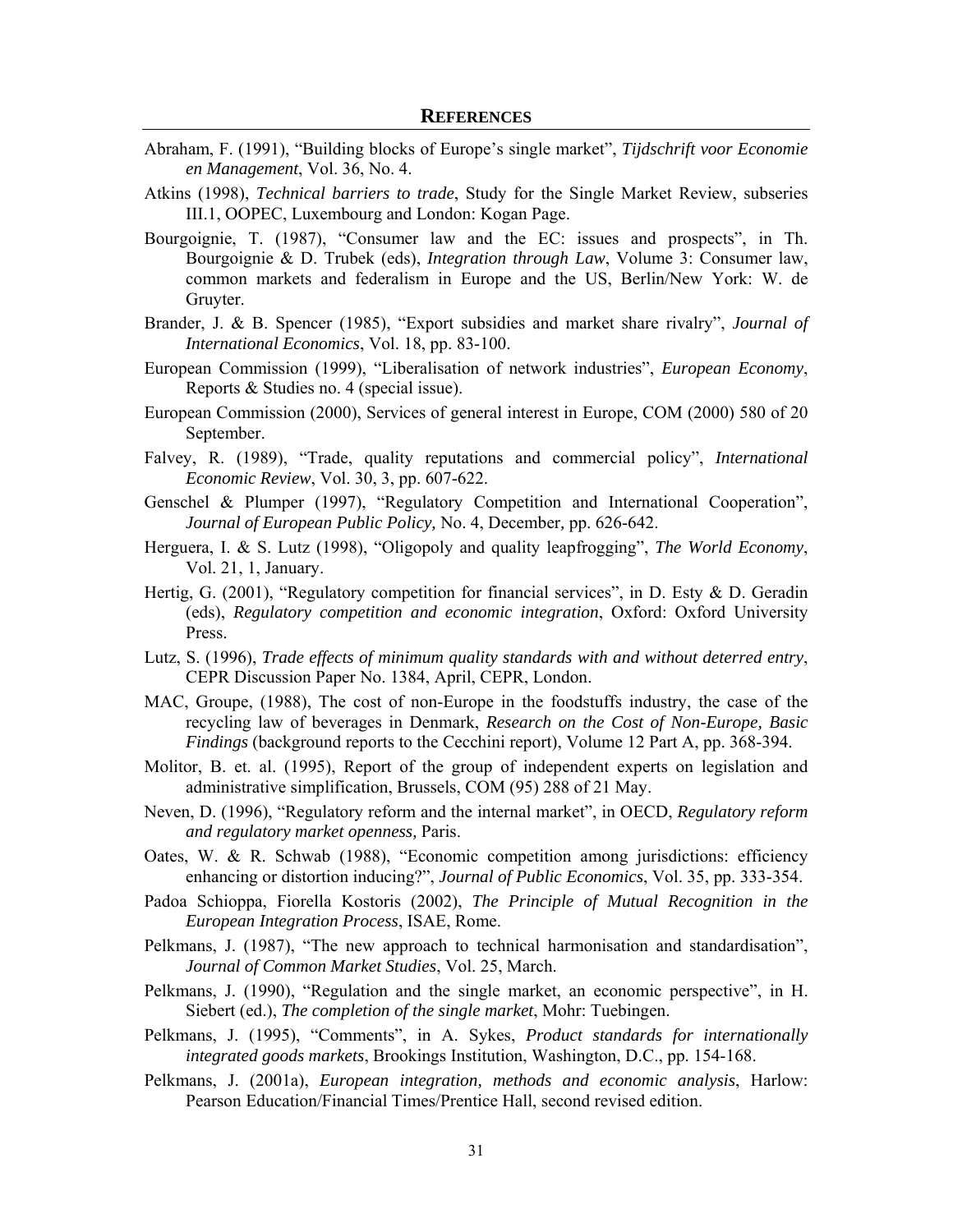- Pelkmans, J. (2001b), "Making EU network markets competitive", *Oxford Review of Economic Policy*, Vol. 17, 3, Autumn.
- Pelkmans, J. & L. A. Winters (1988), *Europe's domestic market*, London: Routledge.
- Pelkmans, J., D. Gros & J. Nuñez Ferrer (2000), Long-run economic aspects of the EU's eastern enlargement, *Working Documents* W 109, WRR, The Hague.
- Pelkmans, J., E. Vos & L. di Mauro (2000), "Reforming product regulation in the EU: A painstaking, iterative, two-level game", in G. Galli & J. Pelkmans (eds), *Regulatory reform and competitiveness in Europe*, Vol. I, Cheltenham/Northampton (USA): E. Elgar.
- Peltzman, S. (1976), "Towards a More General Theory of Regulation", *Journal of Law and Economics*, Vol.19, pp. 211-240.
- Ronnen, U. (1991), "Minimum quality standards, fixed costs and competition", *Rand Journal of Economics*, Vol. 22, 4 pp. 490-504.
- Shaked, A. & J. Sutton (1982), "Relaxing price competition through product differentiation", *Review of Economic Studies*, Vol. 49, pp. 3-13.
- Siebert, H. & M. Koop (1990), "Institutional competition versus centralisation: quo vadis Europe?", *Oxford Review of Economic Policy*, Vol. 9, 1, Spring, pp. 15-30.
- Sun, J.M. & J. Pelkmans (1995), "Regulatory competition in the internal market", *Journal of Common Market Studies*, Vol. 33, 1, March.
- Suwa-Eisenmann, A. & T. Verdier (2002), "Reciprocity and the political economy of harmonisation and mutual recognition of regulatory measures", *CEPR Discussion Paper* No. 3147, CEPR, London, January.
- Vogel, D. (1995), *Trading up: Consumer and environmental regulation in a global economy*, Cambridge, MA: Harvard University Press.
- Vogel, D. (1997), *Barriers or benefits? Regulation in transatlantic trade*, Brookings Institution Press, Washington, D.C.
- UNICE (1995), *Releasing Europe's potential through targeted reform*, Brussels, November.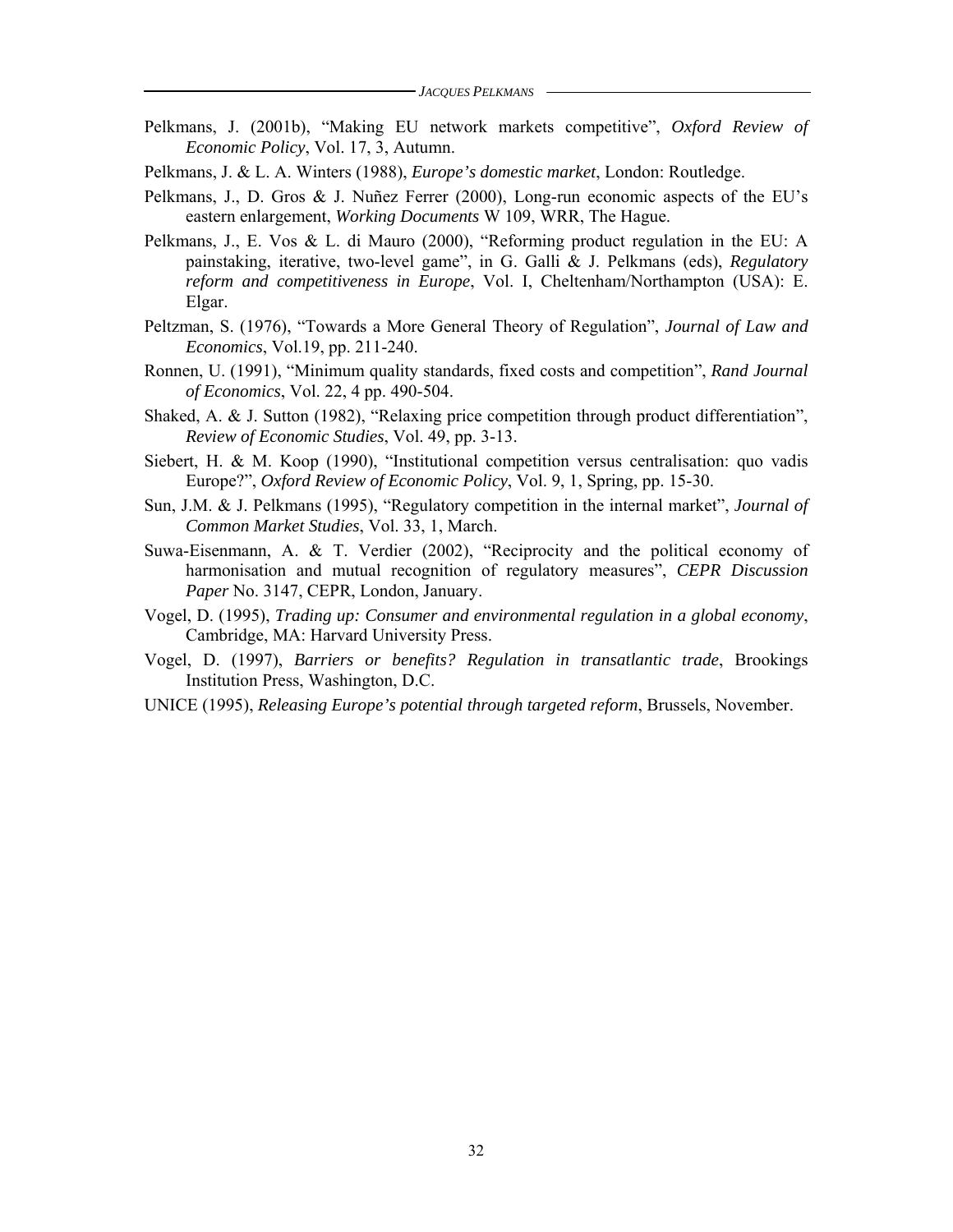- No. 19 *Youth Employment in the OECD: Demographic Shifts, Labour Market Institutions and Macroeconomic Shocks*, Juan F. Jimeno and Diego Rodríguez-Palenzuela, March 2003
- No. 18 *Convergence in Social Protection across EU Countries, 1970-1999*, Simón Sosvilla-Rivero, José A. Herce and Juan-Jjosé de Lucio, March 2003
- No. 17 *The Impact of the Euro on EMU Trade: The (Early) Effect Is Not so Large*, Sergio de Nardis and Claudio Vicarelli, February 2003
- No.16 *Mutual Recognition in Goods and Services: An Economic Perspective,* Jacques Pelkmans, March 2003
- No. 15 *Estimating the Effects of Fiscal Policy in OECD Countries,* Roberto Perotti, October 2002
- No. 14 *How to Finance Eastern Enlargement of the EU: The Need to Reform EU Policies and the Consequences for the Net Contributor Balance*, Christian Weise, October 2002
- No. 13 *Mutual Recognition, Unemployment and the Welfare State*, Fiorella Kostoris Padoa Schioppa, September 2002
- No. 12 *Internal Migration in Regions of Germany: A Panel Data Analysis*, Ashok Parikh and Michiel Van Leuvensteijn, September 2002
- No. 11 *Interdependent Growth in the EU: The Role of Trade*, María Garcia-Vega and José A. Herce, September 2002
- No. 10 *Equilibrium Rates and Wage Flexibility in Europe*, R.C.M.H. Douven, August 2002
- No. 9 *Midlife Caregiving and Employment: An Analysis of Adjustments in Work Hours and Informal Care for Female Employees in Europe,* C. Katharina Spiess and Ulrike Schneider, February 2002
- No. 8 *Turkey's Performance in Attracting Foreign Direct Investment: Implications of Enlargement*, Henry Loewendahl and Ebru Ertugal-Loewendahl, November 2001
- No. 7 *Is the ECB sufficiently accountable and transparent?* Lorenzo Bini-Smaghi and Daniel Gros, September 2001
- No. 6 *Maastricht and the Choice of Exchange Rate Regime in Transition Countries during the Run-Up to EMU*, György Szapáry, September 2001
- No. 5 *What drove relative wages in France? Structural Decomposition Analysis in a General Equilibrium Framework, 1970-1992,* Sébastien Jean and Olivier Bontout, September 2001
- No. 4 *Foreign Direct Investment and Corporate Income Taxation in Europe,* Agnès Bénassy-Quéré, Lionel Fontagné, and Amina Lahrèche-Révil, April 2001
- No. 3 *European Labour Markets and the Euro: How much flexibility do we really need*?, Michael Burda, March 2001
- No. 2 *Asymmetric Labour Markets in a Converging Europe: Do differences matter?* Ray Barrell and Karen Dury, January 2001
- No. 1 Fiscal federalism in Western European and selected other countries: Centralisation or decentralisation? What is better for economic growth?, Ulrich Thiessen, January 2001